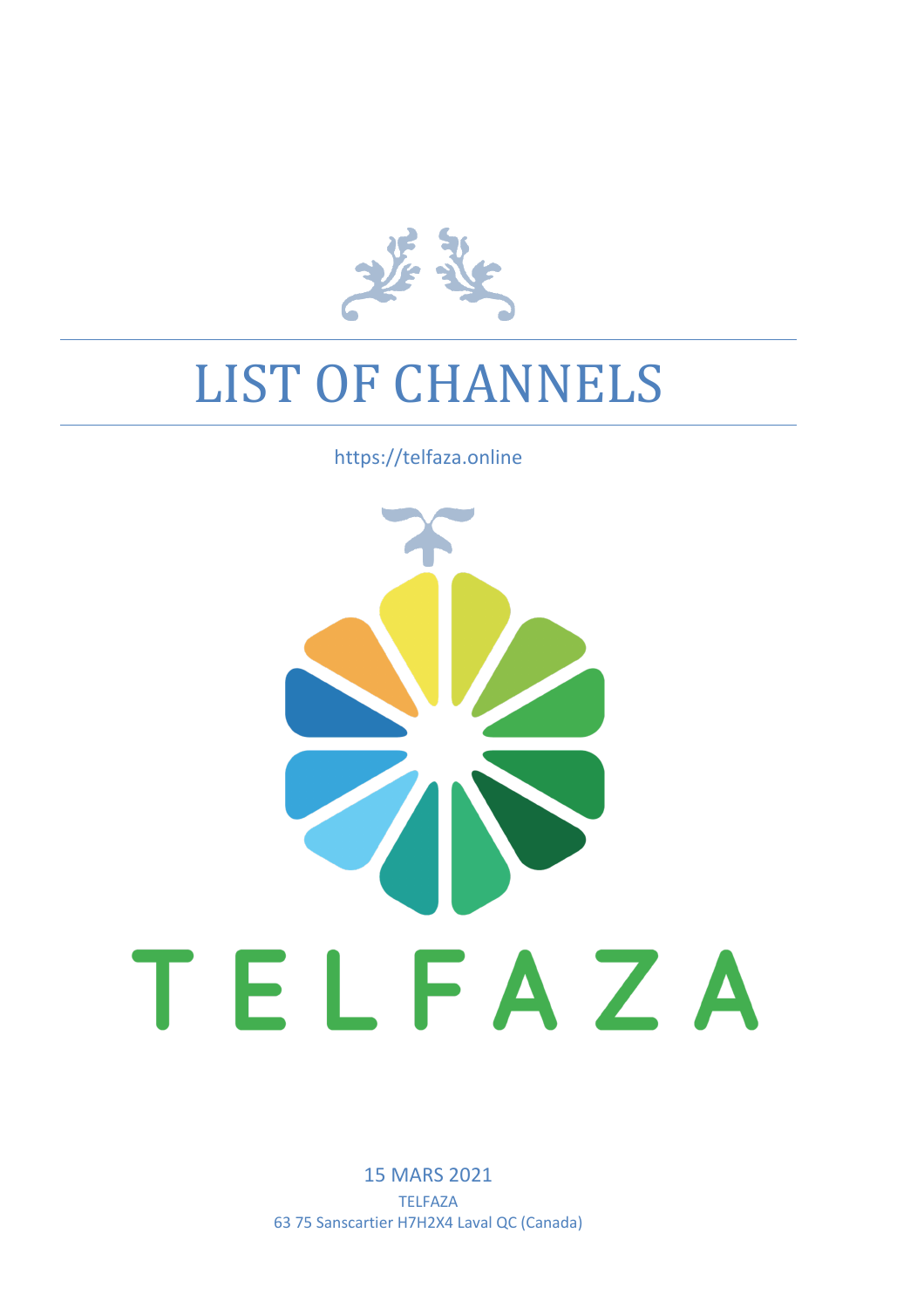| items_id       | root_id | stream_id | <b>Name</b><br>epg_id                 |
|----------------|---------|-----------|---------------------------------------|
| $\overline{1}$ | 1       |           | OTVLebanon                            |
| 2              | 1       | 778       | LDC.Ib<br><b>LDC</b>                  |
| 3              | 1       | 779       | LBC.Ib<br><b>LBC SAT</b>              |
| 4              | 1       | 787       | <b>ALHAYAT 2</b><br>AlHayat.eg        |
| 5              | 1       | 798       | CBCDrama.e CBC DRAMA                  |
| 6              | 1       | 799       | PanoramaFooPANORAMA FOOD              |
| 7              | 1       | 800       | PanoramaDraPANORAMA DRAMA 2           |
| 8              | 1       | 801       | PanoramaDraPANORAMA DRAMA 1           |
| 9              | 1       | 839       | AlNaharDram AL NAHAR DRAMA            |
| 10             | 1       | 840       | AlNaharOne.eAL NAHAR ONE              |
| 11             | 1       | 843       | Dream2.sa<br><b>DREAM</b>             |
| 12             | 1       | 846       | AlKaheraWal AL KAHERA WEL NES         |
| 13             | 1       | 847       | AlKaheraWal AL KAHERA WE ALNASS       |
| 14             | 1       | 848       | NileSport.eg NILE SPORT               |
| 15             | 1       | 850       | NileLife.eg<br><b>NILE LIFE</b>       |
| 16             | 1       | 851       | NileNews.eg NILE NEWS                 |
| 17             | 1       | 852       | NileComedy.eNILE COMEDY               |
| 18             | 1       | 853       | NileFamily.eg NILE FAMILY             |
| 19             | 1       | 854       | NileDrama.eg NILE DRAMA               |
| 20             | 1       | 855       | NileCinema.e NILE CINEMA              |
| 21             | 1       | 856       | AlHayatMusal AL HAYAT MUSLSALAT       |
| 22             | 1       | 859       | CBCSofra.eg CBC SOFRA                 |
| 23             | 1       | 860       | CBC.eg<br><b>CBC</b>                  |
| 24             | 1       | 862       | MbcMasr2.eg MBC MASR 2                |
| 25             | 1       | 863       | MbcMasr.eg MBC MASR                   |
| 26             | 1       | 887       | lqraaTV.sa<br><b>IQRAA</b>            |
| 27             | 1       | 917       | AlManar.lb<br><b>AL MANAR</b>         |
| 28             | 1       | 919       |                                       |
| 29             | 1       | 928       | AlJazeeraEngAL JAZEERA ENGLISH        |
| 30             |         |           | AlMayadeen.I AL MAYADEEN              |
|                | 1       | 929       | <b>BBCArabic.saBBC ARABIC</b>         |
| 31             | 1       | 931       | Alarabiya.sa AL ARABIYA               |
| 32             | 1       | 935       | AlJazeeraMu AL JAZEERA MUBASHER       |
| 33             | 1       | 939       | AlJazeeraDocAL JAZEERA DOCUMENTARY HD |
| 34             | 1       | 940       | AlJazeeraEngAL JAZEERA ENGLISH HD     |
| 35             | 1       | 941       | AlJazeeraAra AL JAZEERA HD            |
| 36             | 1       | 946       | ToyorBaby.jo TOYOR AL JANAH           |
| 37             | 1       | 960       | RotanaKhaliji ROTANA KHALIJIAH        |
| 38             | 1       | 966       | RotanaCinem ROTANA                    |
| 39             | 1       | 968       | MBCBollywooMBC BOLLYWOOD              |
| 40             | 1       | 973       | MBCDramaPI MBC DRAMA                  |
| 41             | 1       | 974       | MBCMax.ae MBC MAX                     |
| 42             | 1       | 975       | MBCAction.saMBC ACTION                |
| 43             | 1       | 976       | MBC4.sa<br>MBC <sub>4</sub>           |
| 44             | 1       | 977       | MBC3.ae<br>MBC <sub>3</sub>           |
| 45             | 1       | 978       | MBC2.ae<br>MBC <sub>2</sub>           |
| 46             | 1       | 979       | MBC1.ae<br>MBC <sub>1</sub>           |
| 47             | 1       | 980       | Hekayat2.sa ART HEKAYAT 2             |
| 48             | 1       | 981       | Hekayat.sa<br>ART HEKAYAT 1           |
| 49             | 1       | 982       | <b>ARTCinema.sART CINEMA</b>          |
| 50             | 1       | 983       | ARTAflam2.s ART AFLAM 2               |
| 51             | 1       | 984       | ARTAflam1.s ART AFLAM 1               |
| 52             | 1       | 1031      | SamiraTV.dz SAMIRA TV                 |
| 53             | 1       | 1045      | Medi1TV.ma MEDI 1 TV                  |
| 54             | 1       | 1052      | 2M MAROC<br>2M.ma                     |
| 55             | 1       | 1053      | AlAoula.ma<br>AL OULA INTER           |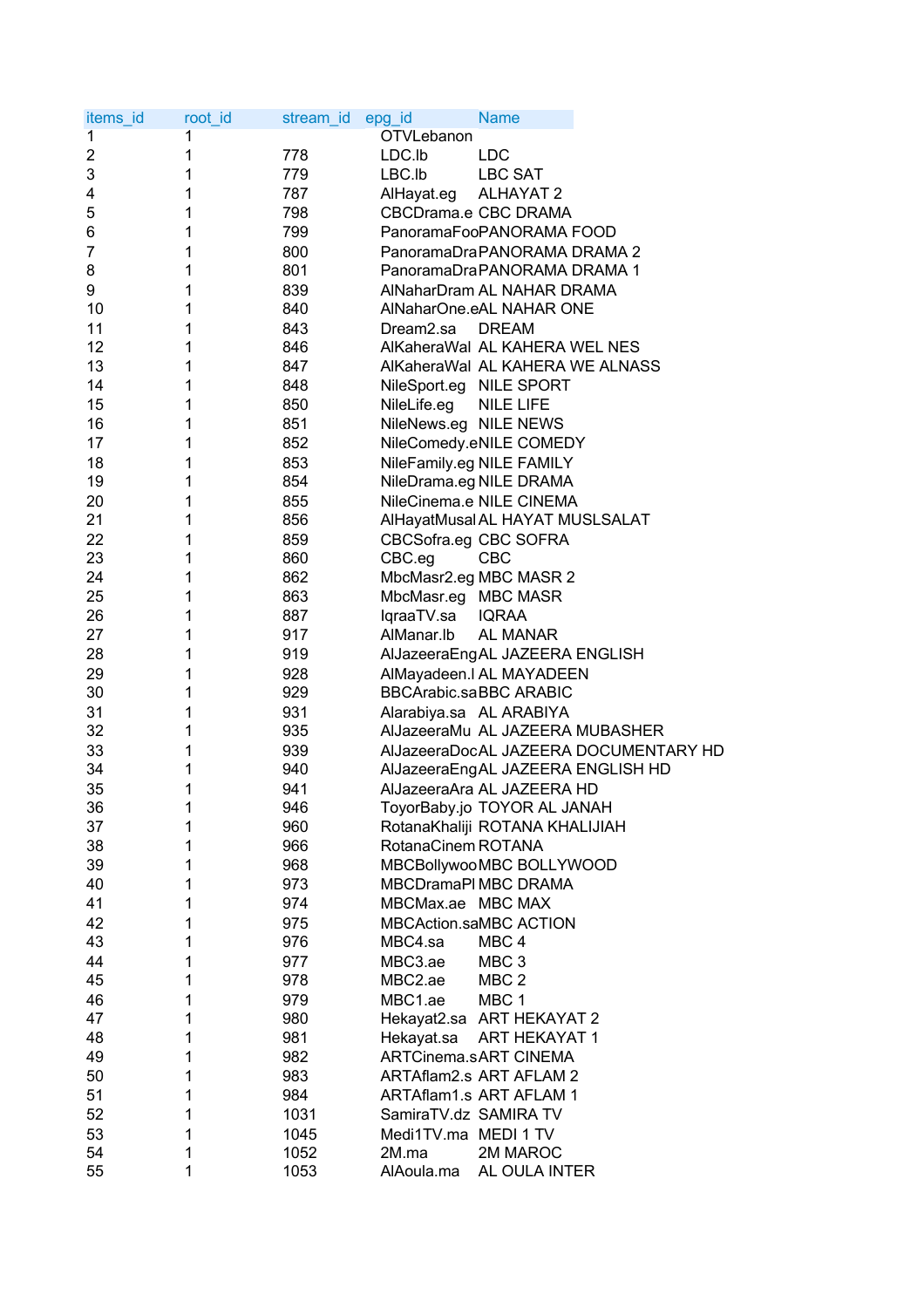| 56  | 1 | 1055 | Medi1TV.ma MEDI1TV AFRIQUE HD           |
|-----|---|------|-----------------------------------------|
| 57  | 1 | 1069 | <b>OMROEP BRABANT</b><br>Omrop.nl       |
| 58  | 1 | 1071 | <b>TVDrenthe.nl TV DRENTHE</b>          |
| 59  | 1 | 1072 | <b>TVWest.nl</b><br><b>TV WEST</b>      |
| 60  | 1 | 1073 | TVOost.nl<br>TV OOST                    |
| 61  | 1 | 1074 | <b>TVGelderland TV GELDERLAND</b>       |
| 62  | 1 | 1075 | <b>TVRijnmond.nTV RIJNMOND</b>          |
| 63  | 1 | 1076 | TVNoord.nl<br><b>TV NOORD</b>           |
| 64  | 1 | 1077 | L1TV.nl<br><b>L1 LIMBURG</b>            |
| 65  | 1 | 1078 | RTV.nl<br><b>RTV UTRECHT</b>            |
| 66  | 1 | 1079 | AT5.nl<br>AT <sub>5</sub>               |
| 67  | 1 | 1080 | ZiggoSportEx ZIGGO SPORT EXTRA 2 HD     |
| 68  | 1 | 1082 | ZiggoSportGoZIGGO SPORT GOLF HD         |
| 69  | 1 | 1083 | ZiggoSportRa ZIGGO SPORT RACING HD      |
| 70  | 1 | 1084 | ZiggoSport.nl ZIGGO SPORT SELECT HD     |
| 71  | 1 | 1085 | ZiggoSport.nl ZIGGO SPORT VOETBAL HD    |
| 72  | 1 | 1086 | ZiggoSport.nl ZIGGO SPORT HD            |
| 73  | 1 | 1087 | FoxSports6.nl FOX SPORT 6 HD            |
| 74  | 1 | 1088 | FoxSports5.nl FOX SPORT 5 HD            |
| 75  | 1 | 1089 | FoxSports4.nlFOX SPORT 4 HD             |
| 76  | 1 | 1090 | FoxSports3.nlFOX SPORT 3 HD             |
| 77  | 1 | 1091 | FoxSports2.nl FOX SPORT 2 HD            |
| 78  | 1 | 1092 | FoxSports1.nlFOX SPORT 1 HD             |
| 79  | 1 | 1093 | Eurosport2.nl EUROSPORT 2 HD            |
| 80  | 1 | 1094 | Eurosport1.nl EUROSPORT 1 HD            |
| 81  | 1 | 1096 | MotorsportTV EXTREME SPORT              |
| 82  | 1 | 1099 | NPO3.nl<br>HBO <sub>3</sub>             |
| 83  | 1 | 1100 | NPO <sub>2.nl</sub><br>HBO <sub>2</sub> |
| 84  | 1 | 1101 | NPO1.nl<br>HBO 1 HD                     |
| 85  | 1 | 1103 | Film1Family.nFILM 1 FAMILY HD           |
| 86  | 1 | 1104 | Film1Drama.nFILM 1 DRAMA HD             |
| 87  | 1 | 1105 | Film1Action.n FILM 1 PREMIERE HD        |
| 88  | 1 | 1106 | Film1Action.n FILM 1 ACTION HD          |
| 89  | 1 | 1107 | CrimeInvestig CRIME INVESTIGATION       |
| 90  | 1 | 1108 | DiscoveryWorDISCOVERY INVESTIGATION HD  |
| 91  | 1 | 1109 | DiscoveryScieDISCOVERY SCIENCE HD       |
| 92  |   | 1110 | DiscoveryHD. DISCOVERY WORLD            |
| 93  | 1 | 1111 | DiscoveryChaDISCOVERY                   |
| 94  | 1 | 1112 | AnimalPlanet. ANIMAL PLANET HD          |
| 95  | 1 | 1113 | TravelChanneTRAVEL CHANNEL HD           |
| 96  | 1 | 1114 | NatGeoWild.nNGC WILD HD                 |
| 97  | 1 | 1115 | NatGeo.nl<br><b>NGC</b>                 |
| 98  | 1 | 1119 | MTVMusic24. MTV MUSIC 24                |
| 99  | 1 | 1120 | MTV.nl<br><b>MTV HD</b>                 |
| 100 | 1 | 1121 | 192TV.nl<br>192 TV                      |
| 101 | 1 | 1122 | ONS.nl<br><b>ONS</b>                    |
| 102 | 1 | 1123 | FoodNetwork. FOOD NETWORK               |
| 103 | 1 | 1125 | <b>HISTORY HD</b><br>History.nl         |
| 104 | 1 | 1126 | TLC.nl<br><b>TLC</b>                    |
| 105 | 1 | 1128 | <b>EEntertainme E! HD</b>               |
| 106 | 1 | 1129 | RTLCrime.nl RTL CRIME                   |
| 107 | 1 | 1130 | RTLTelekids. RTL TELEKIDS               |
| 108 | 1 | 1131 | ComedyCentrCOMEDY CENTRAL EXTRA         |
| 109 | 1 | 1132 | ComedyCentr COMEDY CENTRAL FAMILY       |
| 110 | 1 | 1133 | ComedyCentr COMEDY CENTRAL              |
| 111 | 1 | 1134 | Boomerang.n BOOMERANG                   |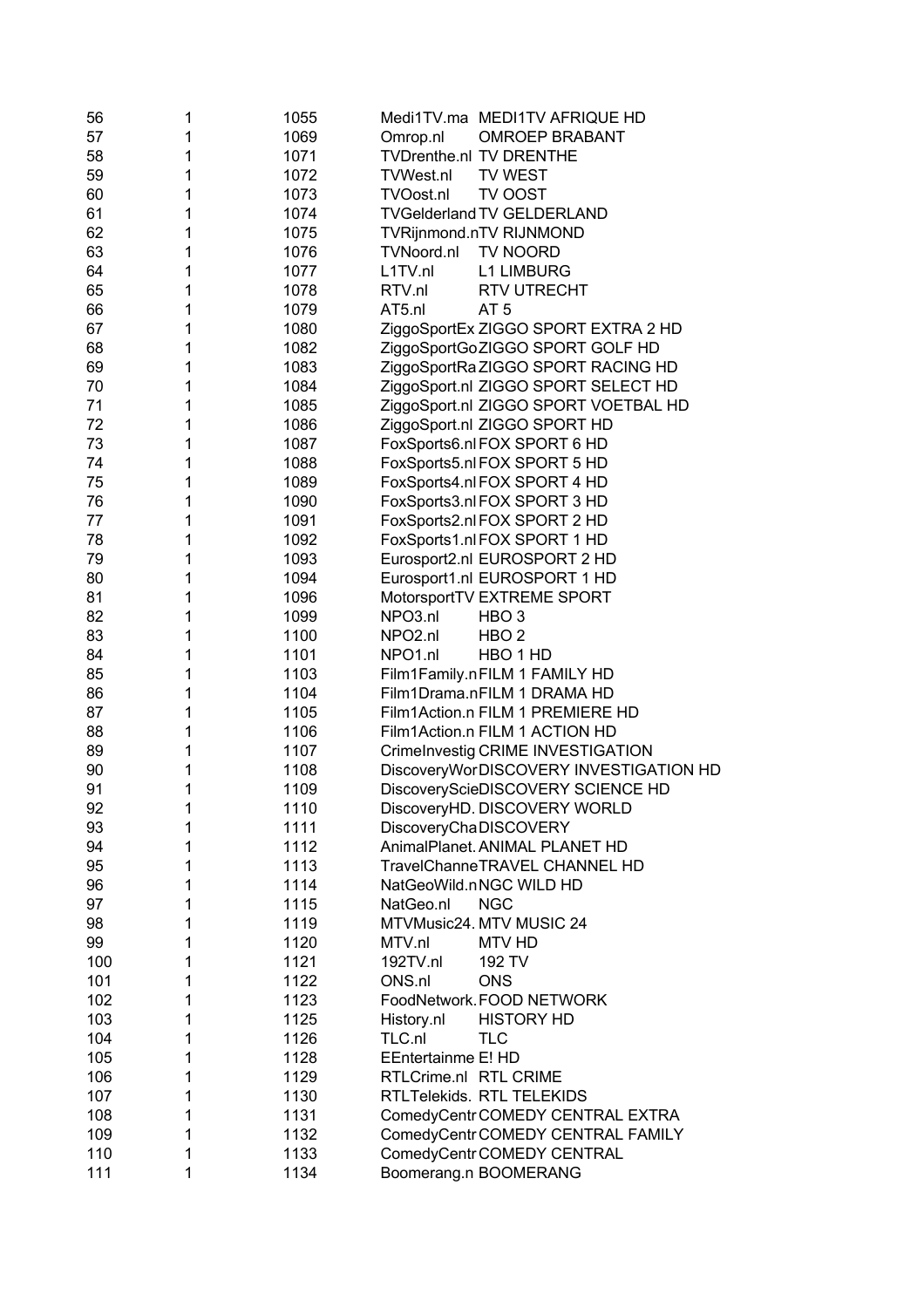| 112 | 1 | 1135 | CartoonNetw CARTOON NETWORK            |
|-----|---|------|----------------------------------------|
| 113 | 1 | 1136 | DisneyJunior. DISNEY JUNIOR            |
| 114 | 1 | 1137 | DisneyChann DISNEY CHANNEL             |
| 115 | 1 | 1138 | DisneyXD.nl DISNEY XD                  |
| 116 | 1 | 1139 | VeronicaDisn VERONICA DISNEY XD        |
| 117 | 1 | 1140 | SPIKE HD<br>Spike.nl                   |
| 118 | 1 | 1142 | Nicktoons.nl<br>NICKELODEON            |
| 119 | 1 | 1143 | <b>NICKTOONS</b><br>Nicktoons.nl       |
| 120 | 1 | 1144 | NickJr.nl<br><b>NICK JUNIOR</b>        |
| 121 | 1 | 1145 | BabyTV.nl<br><b>BABY TV</b>            |
| 122 | 1 | 1146 | NPOCultura.nNPO CULTURA                |
| 123 | 1 | 1147 | NPONieuws.nNPO NIEUWS                  |
|     |   |      |                                        |
| 124 | 1 | 1148 | NPOPolitiek.nNPO POLITIEK<br>RTL Z HD  |
| 125 | 1 | 1150 | RTLZ.nl                                |
| 126 | 1 | 1152 | SBS9.nl<br>SBS 9 HD                    |
| 127 | 1 | 1153 | RTL8.nl<br>RTL 8 HD                    |
| 128 | 1 | 1154 | RTL7.nl<br>RTL 7 HD                    |
| 129 | 1 | 1155 | SBS6.nl<br>SBS 6 HD                    |
| 130 | 1 | 1156 | RTL5.nl<br>RTL 5 HD                    |
| 131 | 1 | 1157 | RTL4.nl<br>RTL 4 HD                    |
| 132 | 1 | 1158 | NPO3.nl<br>NPO 3 HD                    |
| 133 | 1 | 1159 | NPO <sub>2.nl</sub><br>NPO 2 HD        |
| 134 | 1 | 1160 | NPO1.nl<br>NPO 1 HD                    |
| 135 | 1 | 1274 | TMC.fr<br><b>TCM CINEMA HD</b>         |
| 136 | 1 | 1275 | RFMTV.fr<br><b>RFM TV HD</b>           |
| 137 | 1 | 1276 | Nickelodeon.f NICKELODEON HD           |
| 138 | 1 | 1278 | TvBreizh.fr<br>TV BREIZH HD            |
| 139 | 1 | 1279 | <b>TREK HD</b><br>Trek.fr              |
| 140 | 1 | 1280 | TraceAfrica.fr TRACE URBAN HD          |
| 141 | 1 | 1282 | SeasonsPlus. SEASON HD                 |
| 142 | 1 | 1283 | Nickelodeon4 NICKELODEON JUNIOR HD     |
| 143 | 1 | 1285 | MezzoLive.fr MEZZO LIVE HD             |
| 144 | 1 | 1286 | MEZZO HD<br>Mezzo.fr                   |
| 145 | 1 | 1287 | MCM TOP HD<br>MCMtop.fr                |
| 146 | 1 | 1288 | MCMtop.fr<br><b>MCM HD</b>             |
| 147 | 1 | 1289 | GolfPlus.fr<br><b>GOLF HD</b>          |
| 148 | 1 | 1290 | GolfPlus.fr<br><b>GOLF CHANNEL HD</b>  |
| 149 | 1 | 1292 | <b>EXTREME SPORTS HD</b><br>Extreme.fr |
| 150 | 1 | 1293 | ElleGirl.fr<br>ELLE GIRL HD            |
| 151 | 1 | 1294 | EEntertainme E! ENTERTAINMENT HD       |
| 152 | 1 | 1295 | CStar.fr<br><b>CSTAR HD</b>            |
| 153 | 1 | 1297 | CartoonNetw CARTOON NETWORK HD         |
| 154 |   |      |                                        |
|     | 1 | 1299 | Boomerang.fr BOOMERANG HD              |
| 155 | 1 | 1300 | CHERIE25 HD<br>Cherie25.fr             |
| 156 | 1 | 1301 | CinePlusClub CINE CLUB HD              |
| 157 | 1 | 1302 | CinePlusPremCINE PREMIERE HD           |
| 158 | 1 | 1303 | LEquipe21.fr L EQUIPE21 HD             |
| 159 | 1 | 1305 | TF1.fr<br>HD1 HD                       |
| 160 | 1 | 1306 | <b>OCSGeants.f OCS GEANTS HD</b>       |
| 161 | 1 | 1307 | OCSChoc.fr OCS CHOC HD                 |
| 162 | 1 | 1308 | OCS CITY HD<br>OCSCity.fr              |
| 163 | 1 | 1309 | OCSMax.fr<br><b>OCS MAX HD</b>         |
| 164 | 1 | 1310 | CinePlusEmo CINE EMOTION HD            |
| 165 | 1 | 1312 | CinePlusFam CINE FAMIZ HD              |
| 166 | 1 | 1313 | CinePlusClas CINE CLASSIC HD           |
| 167 | 1 | 1314 | CinePlusFriss CINE FRISSON HD          |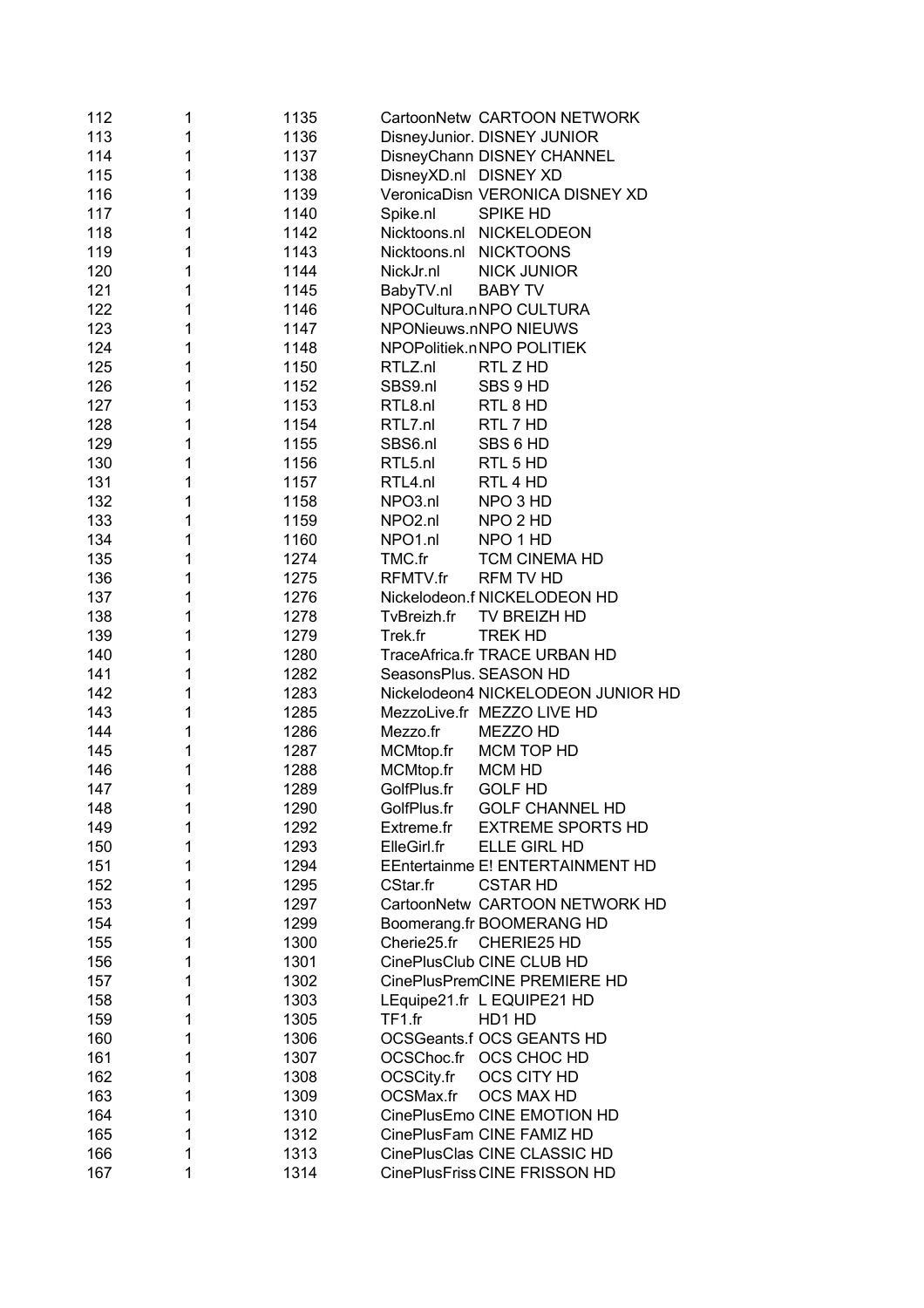| 168 | 1 | 1315 |                         | CanalPlusSpoCANAL SPORT HD        |
|-----|---|------|-------------------------|-----------------------------------|
| 169 | 1 | 1316 |                         | CanalPlusCin CANAL CINEMA HD      |
| 170 | 1 | 1317 |                         | CanalPlusDecCANAL DECALE HD       |
| 171 | 1 | 1318 |                         | CanalPlusFa CANAL FAMILY HD       |
| 172 | 1 | 1319 |                         | CanalplusSer CANAL SERIE HD       |
| 173 | 1 | 1320 | CanalPlus.fr CANAL HD   |                                   |
| 174 | 1 | 1321 |                         | CanalPlus.fr CANAL PLUS HD        |
| 175 | 1 | 1322 | 13Rue.fr                | 13 EME RUE HD                     |
| 176 | 1 | 1323 |                         | FootPlus24.fr FOOT 24 HD          |
| 177 | 1 | 1328 |                         | BeinSports3.f BEIN SPORT 3 HD     |
| 178 | 1 | 1329 |                         | BeinSports2.f BEIN SPORT 2 HD     |
| 179 | 1 | 1330 |                         | BeinSports1.f BEIN SPORT 1 HD     |
| 180 | 1 | 1331 |                         | Eurosport2.fr EUROSPORT 2 HD      |
| 181 | 1 | 1332 |                         | Eurosport2.fr EUROSPORT 1HD       |
| 182 | 1 | 1333 |                         | RMCdecouve RMC DECOVERTE 24 HD    |
| 183 | 1 | 1334 |                         | UshuaiaTV.fr USHUAIA HD           |
| 184 | 1 | 1336 | Action.fr               | <b>ACTION HD</b>                  |
| 185 | 1 | 1337 |                         | ParamountCh PARAMOUNT CHANNEL HD  |
| 186 | 1 | 1340 |                         | InfosportPlus. INFOSPORT HD       |
| 187 | 1 | 1341 |                         | ParisPremierePARIS PREMIERE HD    |
| 188 | 1 | 1343 |                         | Numero23.fr RMC STORY HD          |
| 189 | 1 | 1346 | Equidia.fr              | <b>EQUIDIA HD</b>                 |
| 190 | 1 | 1347 |                         | DiscoveryScieDISCOVERY SCIENCE HD |
| 191 | 1 | 1348 |                         | DiscoveryChaDISCOVERY HD          |
| 192 | 1 | 1349 |                         | NatGeoWild.f NGC WILD HD          |
| 193 | 1 | 1350 | NatGeo.fr               | <b>NGC HD</b>                     |
| 194 | 1 | 1351 | Animaux.fr              | <b>ANIMAUX HD</b>                 |
| 195 | 1 | 1352 | Mangas.fr               | <b>MANGAS HD</b>                  |
| 196 | 1 | 1353 | Teva.fr                 | <b>TEVA HD</b>                    |
| 197 | 1 | 1354 | Syfy.fr                 | <b>SYFY HD</b>                    |
| 198 | 1 | 1355 | Voyage.fr               | <b>VOYAGE HD</b>                  |
| 199 | 1 | 1356 |                         | ScienceAndV SCIENCE ET VIE HD     |
| 200 | 1 | 1357 | LCI.fr                  | LCI HD                            |
| 201 | 1 | 1358 | PlanetePlus.frPLANET HD |                                   |
| 202 | 1 | 1360 |                         | PlanetePlus.frPLANET A&E HD       |
| 203 | 1 | 1361 | Tiji.fr                 | TIJI HD                           |
| 204 | 1 | 1362 |                         | TeleToonPlus TELETOON HD          |
| 205 | 1 | 1363 |                         | DisneyJunior. DISNEY JUNIOR HD    |
| 206 | 1 | 1365 | CanalJ.fr               | <b>CANAL J HD</b>                 |
| 207 | 1 | 1366 | Gulli.fr                | <b>GULLI HD</b>                   |
| 208 | 1 | 1367 | GameOne.fr              | <b>GAME ONE HD</b>                |
| 209 | 1 | 1368 | DisneyXD.fr             | DISNEY XD HD                      |
| 210 | 1 | 1369 | PIWI.fr                 | PIWI HD                           |
| 211 | 1 | 1370 | 6ter.fr                 | 6TER HD                           |
| 212 | 1 | 1371 | ARTE.fr                 | <b>ARTE HD</b>                    |
| 213 | 1 | 1373 | <b>BFMTV.fr</b>         | <b>BFM HD</b>                     |
| 214 | 1 | 1374 |                         | TV5Monde.fr TV 5 MONDE HD         |
| 215 | 1 | 1375 | France24.fr             | FRANCE 24                         |
| 216 | 1 | 1376 | NRJ12.fr                | NRJ 12 HD                         |
| 217 | 1 | 1377 | W9.fr                   | W9 HD                             |
| 218 | 1 | 1378 | M6.fr                   | M6 HD                             |
| 219 | 1 | 1379 | C8.fr                   | C8 HD                             |
| 220 | 1 | 1380 | FranceO.fr              | FRANCE O HD                       |
| 221 | 1 | 1381 | France <sub>5.fr</sub>  | FRANCE 5 HD                       |
| 222 | 1 | 1382 | France4.fr              | FRANCE 4 HD                       |
| 223 | 1 | 1383 | France3.fr              | FRANCE 3 HD                       |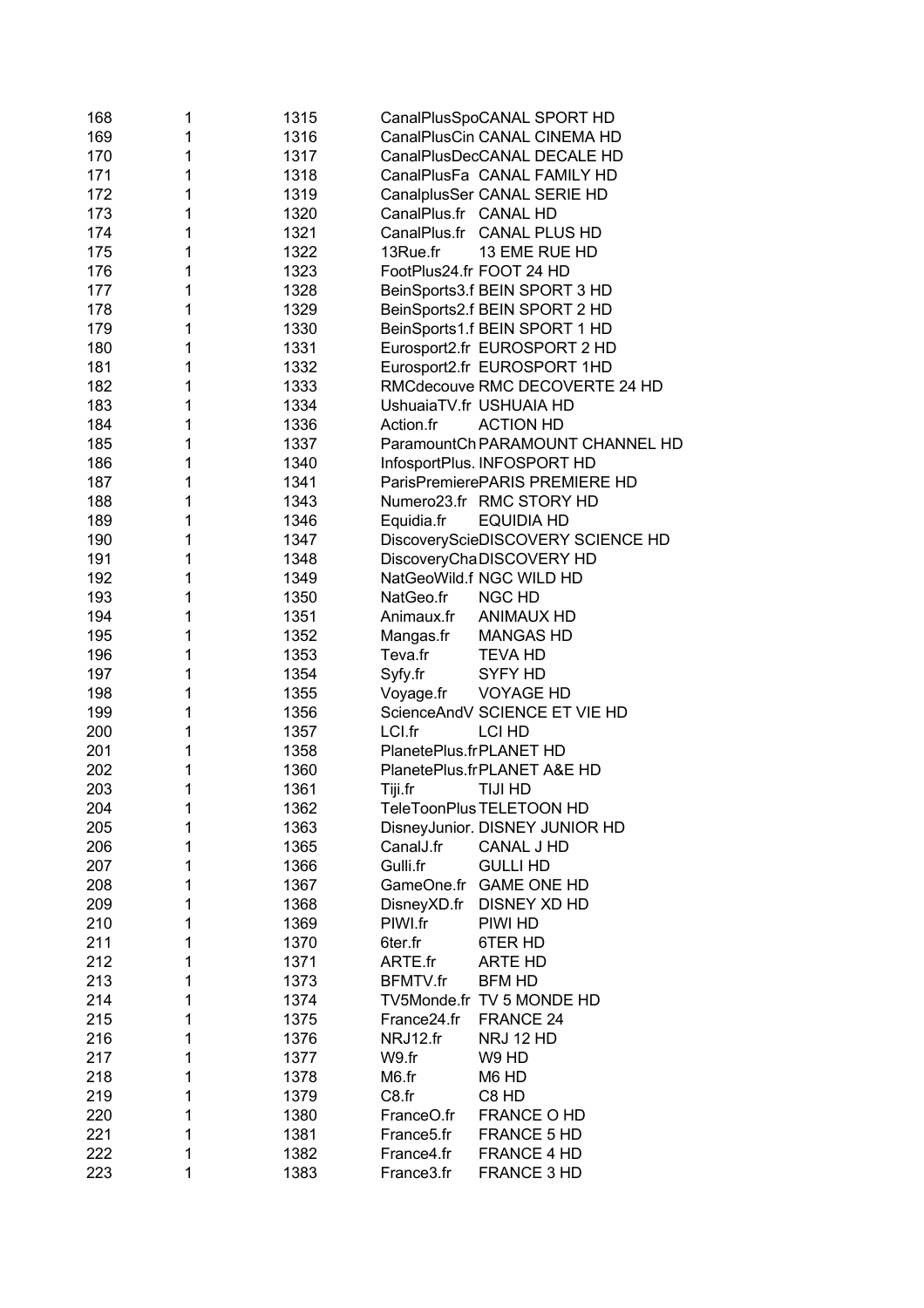| 224 | 1 | 1384 | France <sub>2.fr</sub> | <b>FRANCE 2 HD</b>                  |
|-----|---|------|------------------------|-------------------------------------|
| 225 | 1 | 1385 | TF1.fr                 | TF1 HD                              |
| 226 | 1 | 1386 | MezzoLive.fr           | <b>MEZZO LIVE FHD</b>               |
| 227 | 1 | 1387 | Mezzo.fr               | <b>MEZZO FHD</b>                    |
| 228 | 1 | 1388 | MCMtop.fr              | MCM TOP FHD                         |
| 229 | 1 | 1389 | MCMtop.fr              | <b>MCM FHD</b>                      |
| 230 | 1 | 1390 | RFMTV.fr               | <b>RFM TV FHD</b>                   |
| 231 | 1 | 1391 | MTV.fr                 | <b>MTV HITS FHD</b>                 |
| 232 | 1 | 1392 |                        | TraceAfrica.fr TRACE URBAN FHD      |
| 233 | 1 | 1395 | PIWI.fr                | PIWI FHD                            |
| 234 | 1 | 1396 | Gulli.fr               | <b>GULLI FHD</b>                    |
| 235 | 1 | 1397 | Boing.fr               | <b>BOING FHD</b>                    |
| 236 | 1 | 1398 |                        | DisneyChann DISNEY CHANNEL FHD      |
| 237 | 1 | 1399 |                        | Nickelodeon4 NICKELODEON FHD        |
| 238 | 1 | 1400 |                        | DisneyXD.fr DISNEY XD FHD           |
| 239 | 1 | 1402 |                        | Bloomberg.fr BOOMERANG FHD          |
| 240 | 1 | 1404 | Tiji.fr                | <b>TIJI FHD</b>                     |
| 241 | 1 | 1405 | DisneyXD.fr            | DISNEY JUNIOR FHD                   |
| 242 | 1 | 1407 |                        | LEquipe21.fr L'EQUIPE21 FHD         |
| 243 | 1 | 1408 | Extreme.fr             | <b>EXTREME SPORTS FHD</b>           |
| 244 | 1 | 1409 | Golf.fr                | <b>GOLF CHANNEL FHD</b>             |
| 245 | 1 | 1410 | Golf.fr                | <b>GOLF FHD</b>                     |
| 246 | 1 | 1411 |                        | MotorsportTV MOTORSPORT TV FHD      |
| 247 | 1 | 1412 | Equidia.fr             | <b>EQUIDIA LIVE FHD</b>             |
| 248 | 1 | 1413 | Equidia.fr             | <b>EQUIDIA LIFE FHD</b>             |
| 249 | 1 | 1414 |                        | Eurosport2.fr EUROSPORT2 FHD        |
| 250 | 1 | 1415 |                        | Eurosport1.fr EUROSPORT1 FHD        |
| 251 | 1 | 1416 |                        | InfosportPlus. INFOSPORT FHD        |
| 252 | 1 | 1417 |                        | BeinSports3.f BEINSPORT3 FHD        |
| 253 | 1 | 1418 |                        | BeinSports2.f BEINSPORT2 FHD        |
| 254 | 1 | 1419 |                        | BeinSports1.f BEINSPORT1 FHD        |
| 255 | 1 | 1420 |                        | SFRSport5.fr SFR SPORT5 FHD         |
| 256 | 1 | 1421 |                        | SFRSport3.fr SFR SPORT3 FHD         |
| 257 | 1 | 1422 |                        | SFRSport2.fr SFR SPORT2 FHD         |
| 258 | 1 | 1423 |                        | SFRSport1.fr SFR SPORT1 FHD         |
| 259 | 1 | 1426 |                        | <b>BFMBusiness BFM BUSINESS FHD</b> |
| 260 | 1 | 1427 |                        | FranceInfo.fr FRANCE INFO FHD       |
| 261 | 1 | 1428 | LCI.fr                 | <b>LCI FHD</b>                      |
| 262 | 1 | 1429 | <b>BFMTV.fr</b>        | <b>BFM TV FHD</b>                   |
| 263 | 1 | 1432 |                        | SeasonsPlus. SEASON FHD             |
| 264 | 1 | 1434 | RTS1.ch                | RTS UN FHD                          |
| 265 | 1 | 1435 |                        | RMCdecouve RMC DECOUVERTE FHD       |
| 266 | 1 | 1436 |                        | ScienceAndV SCIENCES & VIE FHD      |
| 267 | 1 | 1437 | Trek.fr                | <b>TREK FHD</b>                     |
| 268 | 1 | 1438 | Animaux.fr             | <b>ANIMAUX FHD</b>                  |
| 269 | 1 | 1439 | Histoire.fr            | <b>HISTOIRE FHD</b>                 |
| 270 | 1 | 1440 |                        | UshuaiaTV.fr USHUAIA TV FHD         |
| 271 | 1 | 1441 | Voyage.fr              | <b>VOYAGE FHD</b>                   |
| 272 | 1 | 1442 |                        | NatGeoWild.f NGC WILD FHD           |
| 273 | 1 | 1443 | NatGeo.fr              | <b>NGC FHD</b>                      |
| 274 | 1 | 1444 |                        | DiscoveryScieDISCOVERY SCIENCE FHD  |
| 275 | 1 | 1446 |                        | DiscoveryChaDISCOVERY FHD           |
| 276 | 1 | 1447 |                        | PLANETEJus PLANETE AE FHD           |
| 277 | 1 | 1448 |                        | PLANETEJus PLANETE CI FHD           |
| 278 | 1 | 1449 |                        | PlanetePlus.frPLANETE FHD           |
| 279 | 1 | 1451 | Cherie25.fr            | CHERIE 25 FHD                       |
|     |   |      |                        |                                     |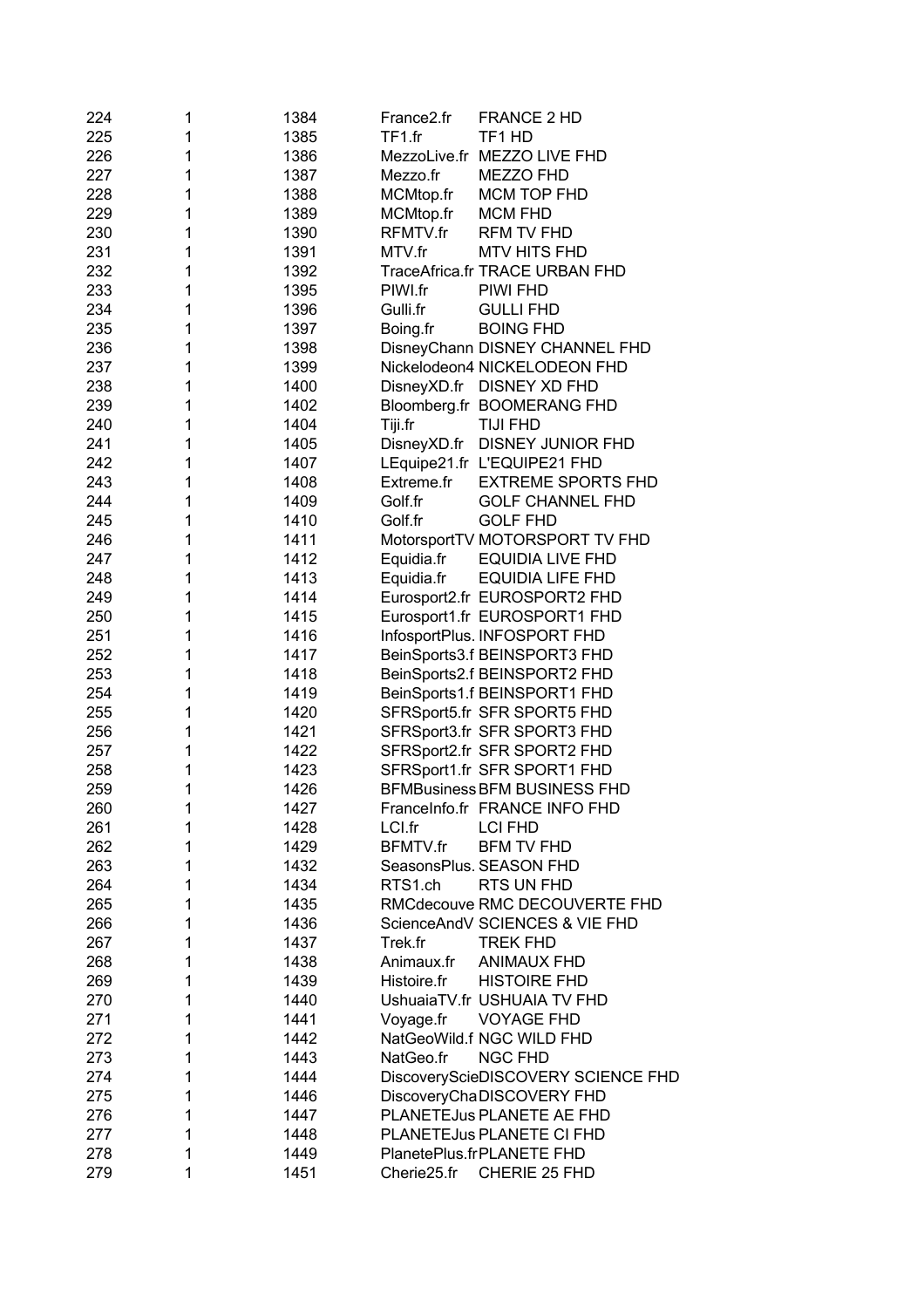| 280 | 1 | 1452 |                        | Numero23.fr RMC STORY FHD           |
|-----|---|------|------------------------|-------------------------------------|
| 281 | 1 | 1453 | 6ter.fr                | 6TER FHD                            |
| 282 | 1 | 1455 | CStar.fr               | <b>CSTAR FHD</b>                    |
| 283 | 1 | 1456 | MCMtop.fr              | <b>TMC FHD</b>                      |
| 284 | 1 | 1457 | W9.fr                  | W9 FHD                              |
| 285 | 1 | 1458 | C8.fr                  | <b>CANAL8 FHD</b>                   |
| 286 | 1 | 1459 | BET.fr                 | <b>BET FHD</b>                      |
| 287 | 1 | 1461 | TvBreizh.fr            | TV BREIZH FHD                       |
| 288 | 1 | 1462 | AB3.fr                 | AB3 FHD                             |
| 289 | 1 | 1463 | AB1.fr                 | AB1 FHD                             |
| 290 | 1 | 1464 | Mangas.fr              | <b>MANGA FHD</b>                    |
| 291 | 1 | 1465 |                        | GameOne.fr GAME ONE FHD             |
| 292 | 1 | 1466 |                        | EEntertainme E! ENTERTAINMENT FHD   |
| 293 | 1 | 1467 | ElleGirl.fr            | FR-ELLE GIRL FHD                    |
| 294 | 1 | 1468 | MTV.fr                 | MTV FRANCE FHD                      |
| 295 | 1 | 1469 | Syfy.fr                | SYFY FHD                            |
| 296 | 1 | 1470 | 13Rue.fr               | <b>13EME RUE FHD</b>                |
| 297 | 1 | 1471 |                        | ComediePlus. COMEDIE FHD            |
| 298 | 1 | 1474 |                        | CrimeDistrict. CRIME DISTRICT FHD   |
| 299 | 1 | 1476 | TFX.fr                 | CINE FX FHD                         |
| 300 | 1 | 1477 | Action.fr              | <b>ACTION FHD</b>                   |
| 301 | 1 | 1478 |                        | ParamountCh PARAMOUNT CHANNEL FHD   |
| 302 | 1 | 1479 |                        | DisneyCinem DISNEY CINEMA FHD       |
| 303 | 1 | 1480 |                        | <b>OCSGeants.f OCS GEANTS FHD</b>   |
| 304 | 1 | 1481 |                        | OCSChoc.fr OCS CHOC FHD             |
| 305 | 1 | 1482 | OCSCity.fr             | OCS CITY FHD                        |
| 306 | 1 | 1483 | OCSMax.fr              | <b>OCS MAX FHD</b>                  |
| 307 | 1 | 1484 |                        | CinePlusClas CINE CLASSIC FHD       |
| 308 | 1 | 1485 |                        | CinePlusClub CINE CLUB FHD          |
| 309 | 1 | 1486 |                        | CinePlusFam CINE FAMIZ FHD          |
| 310 | 1 | 1487 |                        | CinePlusEmo CINE EMOTION FHD        |
| 311 | 1 | 1488 |                        | CinePlusFriss CINE FRISSON FHD      |
| 312 | 1 | 1489 | TCM.fr                 | <b>TCM CINEMA FHD</b>               |
| 313 | 1 | 1490 |                        | CinePlusPremCINE PREMIER FHD        |
| 314 | 1 | 1492 |                        | CanalPlusDecCANAL DECALE FHD        |
| 315 | 1 | 1493 |                        | CanalPlusFa CANAL FAMILY FHD        |
| 316 | 1 | 1494 |                        | CanalplusSer CANAL SERIES FHD       |
| 317 | 1 | 1495 |                        | CanalPlusSpoCANAL SPORT FHD         |
| 318 | 1 | 1496 |                        | CanalPlusCin CANAL CINEMA FHD       |
| 319 | 1 | 1497 |                        | CanalPlus.fr CANAL FHD              |
| 320 | 1 | 1500 | TF1.fr                 | NT1 FHD                             |
| 321 | 1 | 1501 | ARTE.fr                | <b>ARTE FHD</b>                     |
| 322 | 1 | 1502 | M6.fr                  | M6 FHD                              |
| 323 | 1 | 1503 | FranceO.fr             | FRANCE O FHD                        |
| 324 | 1 | 1504 | France5.fr             | <b>FRANCE 5 FHD</b>                 |
| 325 | 1 | 1505 | France4.fr             | FRANCE 4 FHD                        |
| 326 | 1 | 1506 | France3.fr             | FRANCE 3 FHD                        |
| 327 | 1 | 1507 | France <sub>2.fr</sub> | FRANCE 2 FHD                        |
| 328 | 1 | 1508 | TF1.fr                 | TF1 FHD                             |
| 329 | 1 | 3069 | RTS1.ch                | RTS UN HD                           |
| 330 | 1 | 3070 | SRF1.ch                | SRF 1 HD                            |
| 331 | 1 | 3071 | SRF2.ch                | SRF ZWEI HD                         |
| 332 | 1 | 3072 | RSILA1.ch              | RSILA 1 HD                          |
| 333 | 1 | 3073 | RSILA2.ch              | RSILA 2 HD                          |
| 334 | 1 | 6067 | ZiggoTV.nl             | ZIGGO TV HD HEVC                    |
| 335 | 1 | 6098 |                        | AnimalPlanet. ANIMAL PLANET HD HEVC |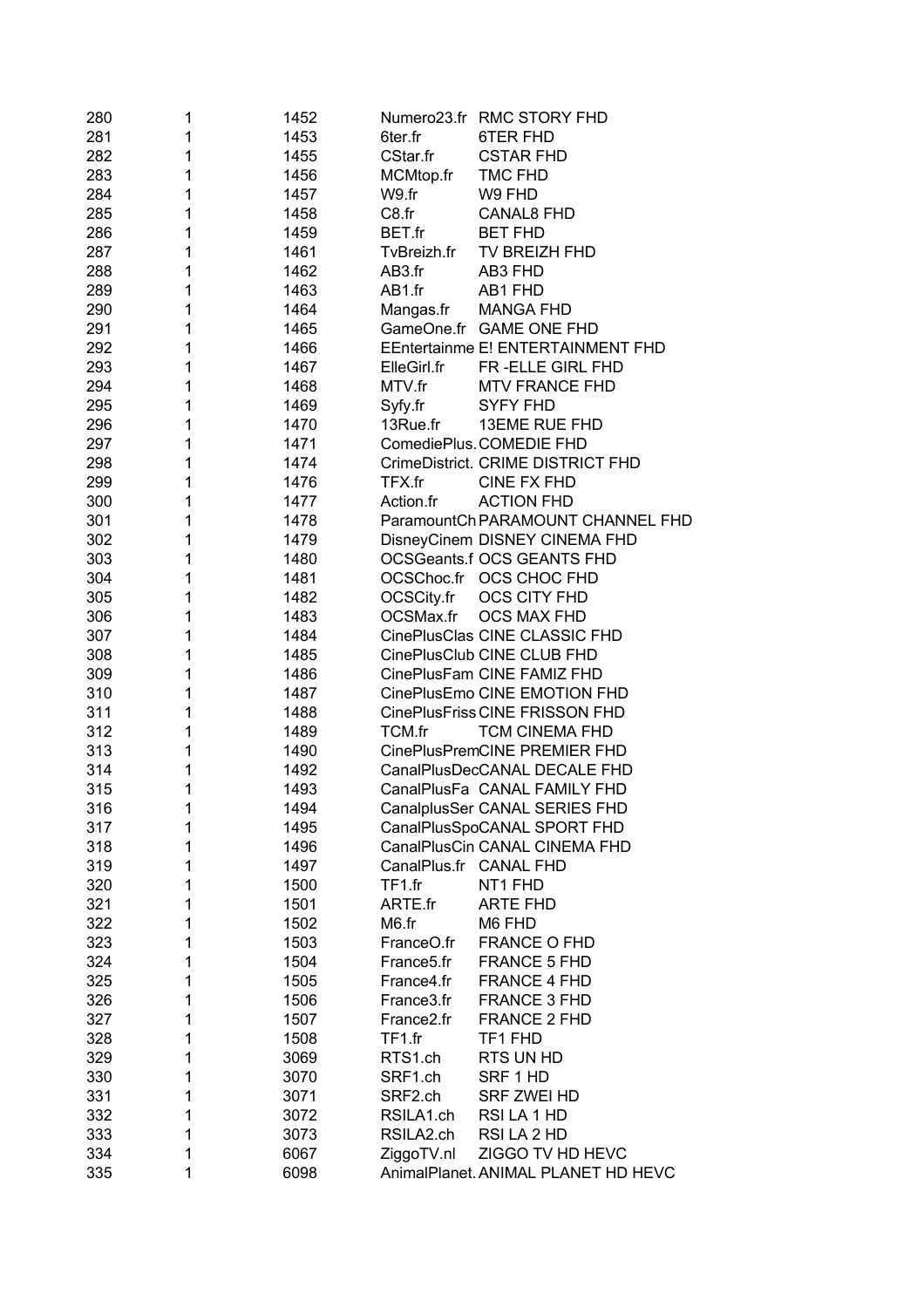| 336        | 1      | 6099           | RTLZ.nl                         | RTL Z HD HEVC                                            |
|------------|--------|----------------|---------------------------------|----------------------------------------------------------|
| 337        | 1      | 6100           |                                 | RTLTelekids. RTL TELEKIDS HD HEVC                        |
| 338        | 1      | 6101           |                                 | RTLLounge.n RTL LOUNGE HD HEVC                           |
| 339        | 1      | 6102           | Net <sub>5.nl</sub>             | NET5 HD HEVC                                             |
| 340        | 1      | 6104           | <b>BBCOne.nl</b>                | BBC ONE HD HEVC                                          |
| 341        | 1      | 6105           | SBS6.nl                         | SBS6 HD HEVC                                             |
| 342        | 1      | 6107           | SBS9.nl                         | SBS9 HD HEVC                                             |
| 343        | 1      | 6108           | RTL8.nl                         | RTL 8 HD HEVC                                            |
| 344        | 1      | 6109           | RTL7.nl                         | RTL 7 HD HEVC                                            |
| 345        | 1      | 6110           | RTL5.nl                         | RTL 5 HD HEVC                                            |
| 346        | 1      | 6111           | RTL4.nl                         | RTL 4 HD HEVC                                            |
| 347        | 1      | 6112           | NPO3.nl                         | NPO 3 HD HEVC                                            |
| 348        | 1      | 6113           | NPO <sub>2.nl</sub>             | NPO 2 HD HEVC                                            |
| 349        | 1      | 6114           | NPO1.nl                         | NPO 1 HD HEVC                                            |
| 350        | 1      | 17272          |                                 | BoxNation.uk BOXNATION FHD                               |
| 351        | 1      | 17273          |                                 | Eurosport2.ukEUROSPORTS 2 FHD                            |
| 352        | 1      | 17274          |                                 | Eurosport1.ukEUROSPORTS 1 FHD                            |
| 353        | 1      | 17277          |                                 | ChelseaTV.ukCHELSEA TV HD                                |
|            | 1      |                | MUTV.uk                         |                                                          |
| 354        |        | 17278          |                                 | <b>MUTV HD</b>                                           |
| 355        | 1      | 17297          | Pop.uk                          | POP MAX                                                  |
| 356        | 1      | 17298          | Pop.uk                          | <b>POP</b>                                               |
| 357        | 1      | 17299          | <b>MTVRocks.ukMTV ROCKS</b>     |                                                          |
| 358        | 1      | 17300          | MTV.uk                          | <b>MTV ONE</b>                                           |
| 359        | 1      | 17301          | <b>MTVMusic.uk MTV MUSIC UK</b> |                                                          |
| 360        | 1      | 17302          | MTV.uk                          | MTV LIVE HD                                              |
| 361        | 1      | 17303          | MTVHits.uk                      | MTV HITS                                                 |
| 362        | 1      | 17304          | MTV.uk                          | MTV HD                                                   |
| 363        | 1      | 17305          | <b>MTVDance.ukMTV DANCE</b>     |                                                          |
| 364        | 1      | 17306          | <b>MTVClassic.u MTV CLASSIC</b> |                                                          |
| 365        | 1      | 17307          | MTVBase.uk MTV BASE             |                                                          |
| 366        | 1      | 17309          | NatGeo.uk NAT GEO HD            |                                                          |
| 367        | 1      | 17310<br>17311 |                                 | NatGeoWild.uNAT GEO WILD FHD                             |
| 368<br>369 | 1<br>1 | 17312          | History2.uk                     | HISTORY 2 HD<br>DiscoveryChaINVESTIGATION DISCOVERY (ID) |
| 370        | 1      | 17313          |                                 | GoodFood.uk GOOD FOOD HD                                 |
| 371        |        | 17314          |                                 | DiscoveryChaDISCOVERY HD                                 |
| 372        | 1      | 17316          | Lifetime.uk                     | <b>LIFETIME HD</b>                                       |
| 373        | 1      | 17319          |                                 | <b>TINY POP</b>                                          |
| 374        | 1      |                | Tinypop.uk<br>Spike.uk          | <b>SPIKE UK</b>                                          |
| 375        |        | 17321<br>17322 |                                 | CartoonNetw CARTOON NETWORK                              |
| 376        | 1      | 17323          |                                 | CartoonNetw CARTOON NETWORK HD                           |
| 377        |        | 17324          |                                 | DisneyJunior. DISNEY JUNIOR                              |
| 378        | 1      | 17325          |                                 | DisneyChann DISNEY CHANNEL HD                            |
| 379        | 1      | 17326          |                                 | DisneyChann DISNEY CHANNEL                               |
| 380        | 1      | 17327          |                                 | Nickelodeon.uNICKELODEON EUROPE                          |
| 381        | 1      | 17328          | Nicktoons.uk NICK TOONS         |                                                          |
| 382        | 1      | 17329          | NickJunior.uk NICK JUNIOR       |                                                          |
| 383        | 1      | 17330          | NickJrToo.uk NICK JR TOO        |                                                          |
| 384        | 1      | 17332          | PickTV.uk                       | <b>NICK HD</b>                                           |
| 385        | 1      | 17333          | TruTV.uk                        | <b>RTE JUNIOR</b>                                        |
| 386        | 1      | 17334          | Boomerang.u BOOMERANG           |                                                          |
| 387        | 1      | 17335          | BloombergTV BOOMERANG 1         |                                                          |
| 388        | 1      | 17336          | BabyTV.uk                       | <b>BABY TV</b>                                           |
| 389        | 1      | 17338          |                                 | SkyAtlantic.ukSKY ATLANTIC HD                            |
| 390        | 1      | 17339          |                                 | SkySciFiHorr SKY CINEMA HEROES FHD                       |
| 391        | 1      | 17340          |                                 | SkyAction.uk SKY CINEMA ACTION FHD                       |
|            |        |                |                                 |                                                          |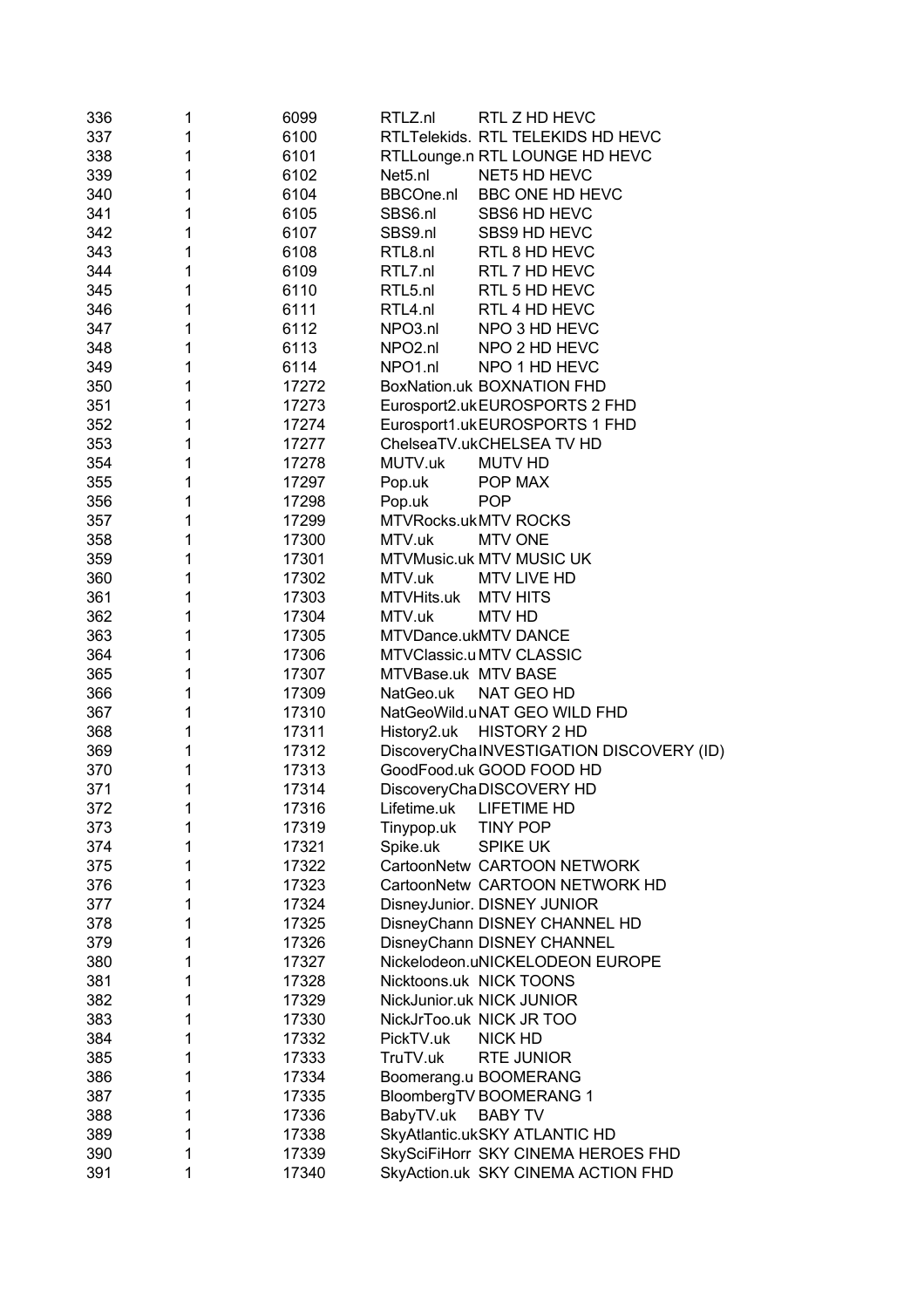| 392 | 1           | 17342 |            | SkySelect.uk SKY CINEMA SELECT FHD         |
|-----|-------------|-------|------------|--------------------------------------------|
| 393 | 1           | 17343 |            | SkySciFiHorr SKY CINEMA SCI-FI FHD         |
| 394 | $\mathbf 1$ | 17344 |            | SkyPremiere. SKY CINEMA PREMIER FHD        |
| 395 | 1           | 17346 |            | SkyGreats.uk SKY CINEMA GREATS FHD         |
| 396 | 1           | 17347 |            | SkyFamily.uk SKY CINEMA FAMILY FHD         |
| 397 | 1           | 17348 |            | SkyDrama.uk SKY CINEMA DRAMA & ROMANCE FHD |
| 398 | 1           | 17349 |            | SkyDisney.uk SKY CINEMA DISNEY FHD         |
| 399 | 1           | 17350 |            | SkyComedy.uSKY CINEMA COMEDY FHD           |
| 400 | 1           | 17352 |            | SkyNews.uk SKY ONE HD                      |
| 401 | 1           | 17354 | Film4.uk   | FILM 4 HD                                  |
| 402 | 1           | 17355 |            | HorrorChanneHORROR CHANNEL                 |
| 403 | 1           | 17356 | FOX.uk     | FOX HD                                     |
| 404 | 1           | 17357 |            | Universal.uk UNIVERSAL HD                  |
| 405 | 1           | 17358 | AMC.uk     | <b>AMC</b>                                 |
| 406 | 1           | 17360 | UTV.uk     | UTV HD                                     |
| 407 | 1           | 17361 | W.uk       | W HD                                       |
| 408 | 1           | 17362 | Syfy.uk    | SYFY HD                                    |
| 409 | 1           | 17363 | TCM.uk     | TCM HD                                     |
| 410 | 1           | 17364 | TLC.uk     | TLC HD                                     |
| 411 | 1           | 17365 |            | TrueMovies.u TRUE MOVIES 2                 |
| 412 | 1           | 17366 |            | TrueMovies.u TRUE MOVIES                   |
| 413 | 1           | 17367 |            | TrueEntertain TRUE ENTERTAINMENT           |
| 414 | 1           | 17368 |            | TrueCrime.uk TRUE CRIME                    |
| 415 | 1           | 17370 | STV.uk     | <b>STV HD</b>                              |
| 416 | 1           | 17371 | More4.uk   | MORE 4 HD                                  |
| 417 | 1           | 17372 | Eden.uk    | EDEN HD                                    |
| 418 | 1           | 17373 | E4.uk      | E4 HD                                      |
| 419 | 1           | 17374 | Dave.uk    | DAVE HD                                    |
| 420 | 1           | 17375 |            | ComedyCentr COMEDY CENTRAL EXTRA           |
| 421 | 1           | 17376 |            | ComedyCentr COMEDY CENTRAL                 |
| 422 | 1           | 17377 |            | ComedyCentr COMEDY CENTRAL HD              |
| 423 | 1           | 17378 |            | <b>CBSReality.u CBS REALITY 1</b>          |
| 424 | 1           | 17379 |            | <b>CBSReality.u CBS REALITY</b>            |
| 425 | 1           | 17380 |            | CBSDrama.u CBS DRAMA                       |
| 426 | 1           | 17382 |            | <b>CBSAction.uk CBS ACTION</b>             |
| 427 | 1           | 17386 | 5star.uk   | 5STAR                                      |
| 428 | 1           | 17388 |            | Channel5.uk CHANNEL 5 FHD                  |
| 429 | 1           | 17389 |            | Channel4.uk CHANNEL 4 FHD                  |
| 430 | 1           | 17390 | CNN.uk     | CNN HD                                     |
| 431 | 1           | 17394 | ITVBe.uk   | <b>ITV BE HD</b>                           |
| 432 | 1           | 17395 | ITV4.uk    | ITV 4 HD                                   |
| 433 | 1           | 17396 | ITV3.uk    | ITV 3 HD                                   |
| 434 | 1           | 17397 | ITV2.uk    | ITV 2 HD                                   |
| 435 | 1           | 17398 | ITVBe.uk   | <b>ITV LONDON HD</b>                       |
| 436 | 1           | 17400 |            | <b>BBCNews.uk BBC NEWS HD</b>              |
| 437 | 1           | 17401 | BBC4.uk    | BBC 4 HD / CBEEBIES HD                     |
| 438 | 1           | 17402 | BBC1.uk    | BBC 1 HD                                   |
| 439 | 1           | 17404 |            | BBCOneScotl BBC ONE SCOTTLAND HD           |
| 440 | 1           | 17409 |            | CanalPlus.fr CANAL PLAY 5                  |
| 441 | 1           | 17410 |            | CanalPlus.fr CANAL PLAY 4                  |
| 442 | 1           | 17411 |            | CanalPlus.fr CANAL PLAY 3                  |
| 443 | 1           | 17412 |            | CanalPlus.fr CANAL PLAY 2                  |
| 444 | 1           | 17413 |            | CanalPlus.fr CANAL PLAY 1                  |
| 445 | 1           | 17691 |            | HistoryChann HISTORY HD                    |
| 446 | 1           | 17692 | Tinypop.uk | TINY POP 1                                 |
| 447 | 1           | 17693 | Spike.uk   | SPIKE 1                                    |
|     |             |       |            |                                            |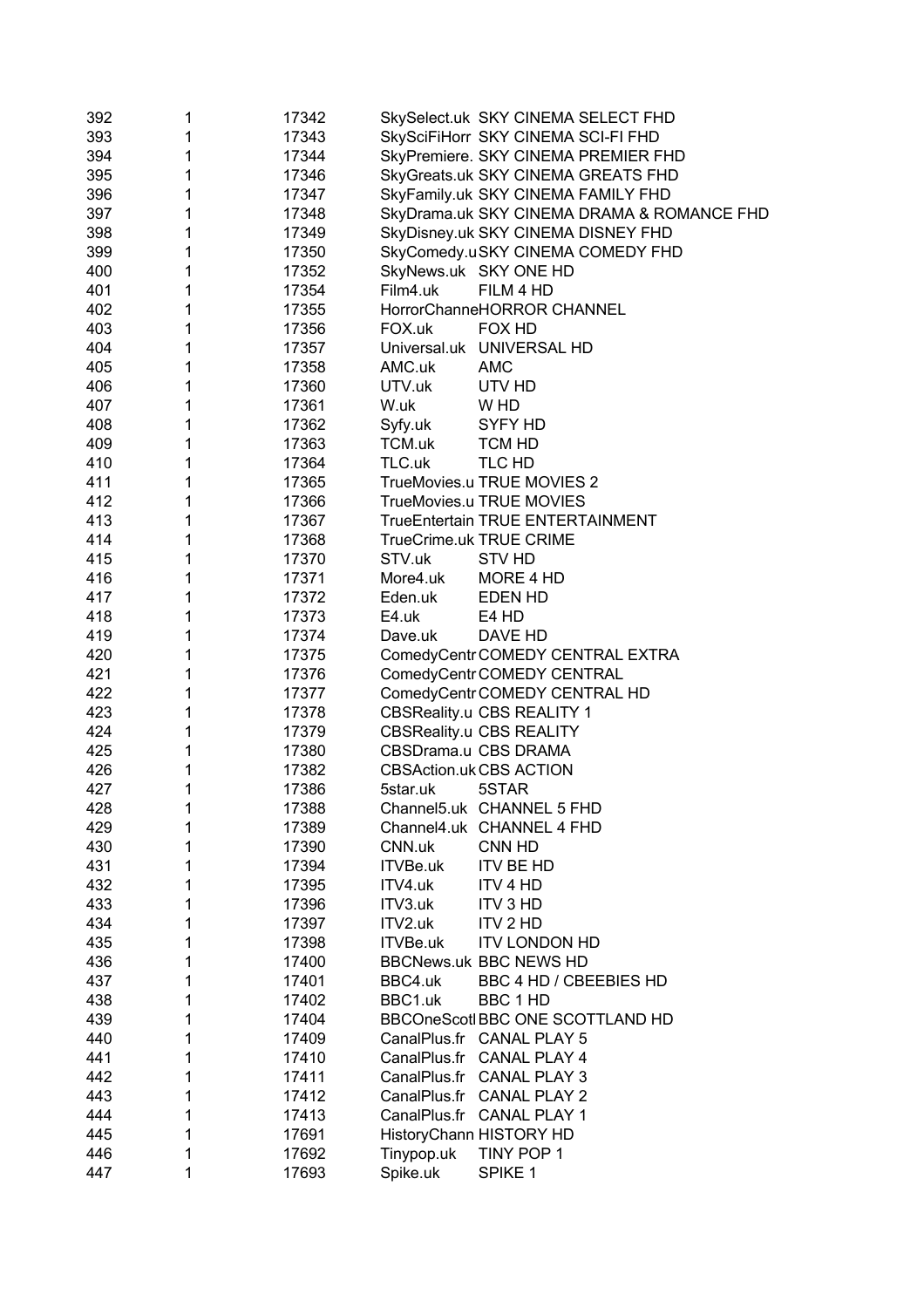| 448 | 1 | 17694 | Pop.uk       | POP MAX 1                               |
|-----|---|-------|--------------|-----------------------------------------|
| 449 | 1 | 17695 | Pop.uk       | POP <sub>1</sub>                        |
| 450 | 1 | 17696 |              | DisneyXD.uk DISNEY XD HD                |
| 451 | 1 | 17697 |              | DisneyJunior. DISNEY JUNIOR HD          |
| 452 | 1 | 17698 |              | BloombergTV BLOOMBERG HD                |
| 453 | 1 | 17699 |              | NickJunior.uk NICK JUNIOR 1             |
| 454 | 1 | 17700 | CITV.uk      | CI HD (CRIME AND INVESTIGATION)         |
| 455 | 1 | 17701 | TG4.ie       | TG 4 HD                                 |
| 456 | 1 | 17702 | RTETwo.ie    | RTE TWO HD                              |
| 457 | 1 | 17705 | BBC1.uk      | BBC 3 HD                                |
| 458 | 1 | 18105 |              | belNSports10 BEIN SPORT 10              |
| 459 | 1 | 18106 |              | belNSports9. BEIN SPORT 9               |
| 460 | 1 | 18107 |              | beINSports8. BEIN SPORT 8               |
| 461 | 1 | 18108 |              | beINSports7. BEIN SPORT 7               |
| 462 | 1 | 18109 |              | beINSports6. BEIN SPORT 6               |
| 463 | 1 | 18110 |              | beINSports5. BEIN SPORT 5               |
| 464 | 1 | 18111 |              | belNSports4. BEIN SPORT 4               |
| 465 | 1 | 18112 |              | beINSports3. BEIN SPORT 3               |
| 466 | 1 | 18113 |              | belNSports2. BEIN SPORT 2               |
| 467 | 1 | 18667 |              | OCSChoc.fr OCS GO CINEMA 2 HD           |
| 468 | 1 | 18668 |              | OCSGeants.f OCS GO CINEMA 1 HD          |
| 469 | 1 | 18671 |              | <b>BFMBusiness BFM BUSINESS HD</b>      |
| 470 | 1 | 18672 | LCI.fr       | LCP HD                                  |
| 471 | 1 | 18673 |              | TraceUrban.fr TRACE TROPICAL HD         |
| 472 | 1 | 18674 |              | TraceAfrica.fr TRACE GOSPEL HD          |
| 473 | 1 | 18677 | BravaHD.fr   | <b>BRAVA HD</b>                         |
| 474 | 1 | 18678 | MTV.fr       | MTV DANCE HD                            |
| 475 | 1 | 18679 | MTV.fr       | <b>MTV HITS HD</b>                      |
| 476 | 1 | 18680 | M6Music.fr   | M6 MUSIC                                |
| 477 | 1 | 18681 | Ginx.fr      | <b>GINX HD</b>                          |
| 478 | 1 | 18682 |              | ABMoteurs.fr AB MOTEUR HD               |
| 479 | 1 | 18683 | BFMTV.fr     | <b>BFM SPORT HD</b>                     |
| 480 | 1 | 18685 |              | Bein9Max.fr BEIN SPORT MAX 9 HD         |
| 481 | 1 | 18686 |              | Bein8Max.fr BEIN SPORT MAX 8 HD         |
| 482 | 1 | 18687 |              | Bein7Max.fr BEIN SPORT MAX 7 HD         |
| 483 | 1 | 18688 |              | Bein6Max.fr BEIN SPORT MAX 6 HD         |
| 484 | 1 | 18689 |              | Bein5Max.fr BEIN SPORT MAX 5 HD.        |
| 485 | 1 | 18690 |              | Bein4Max.fr BEIN SPORT MAX 4 HD         |
| 486 | 1 | 18698 |              | CrimeDistrict. CRIME DISTRICT HD        |
| 487 | 1 | 18699 |              | ChassePecheCHASSE ET PECHE HD           |
| 488 | 1 | 18700 |              | DiscoveryInveDISCOVERY INVESTIGATION HD |
| 489 | 1 | 18701 | Boing.fr     | <b>BOING HD</b>                         |
| 490 | 1 | 18702 | Toonami.fr   | <b>TOONAMI HD</b>                       |
| 491 | 1 | 18708 |              | CanalPlus.fr CANALPLAY 1 HD             |
| 492 | 1 | 18711 | BET.ca       | <b>BET HD</b>                           |
| 493 | 1 | 18712 | serieclub.fr | SERIE CLUB HD                           |
| 494 | 1 | 18714 | TF1.fr       | <b>TFX HD</b>                           |
| 495 | 1 | 19161 |              | MTVLebanon MTV LEBANON HD               |
| 496 | 1 | 19163 | NileTV.eg    | NILE TV                                 |
| 497 | 1 | 19165 |              | MBCBollywooMBC BOLLYWOOD HD             |
| 498 | 1 | 19166 |              | MBCDrama.a MBC DRAMA HD                 |
| 499 | 1 | 19271 | Teletoon.pl  | <b>TELETOON HD</b>                      |
| 500 | 1 | 19272 | Tele5.pl     | TELE <sub>5</sub>                       |
| 501 | 1 | 19274 | StarsTV.pl   | STARS.TV                                |
| 502 | 1 | 19276 |              | Nickelodeon.pNICKTOONS HD               |
| 503 | 1 | 19277 |              | Nickelodeon.pNICKELODEON                |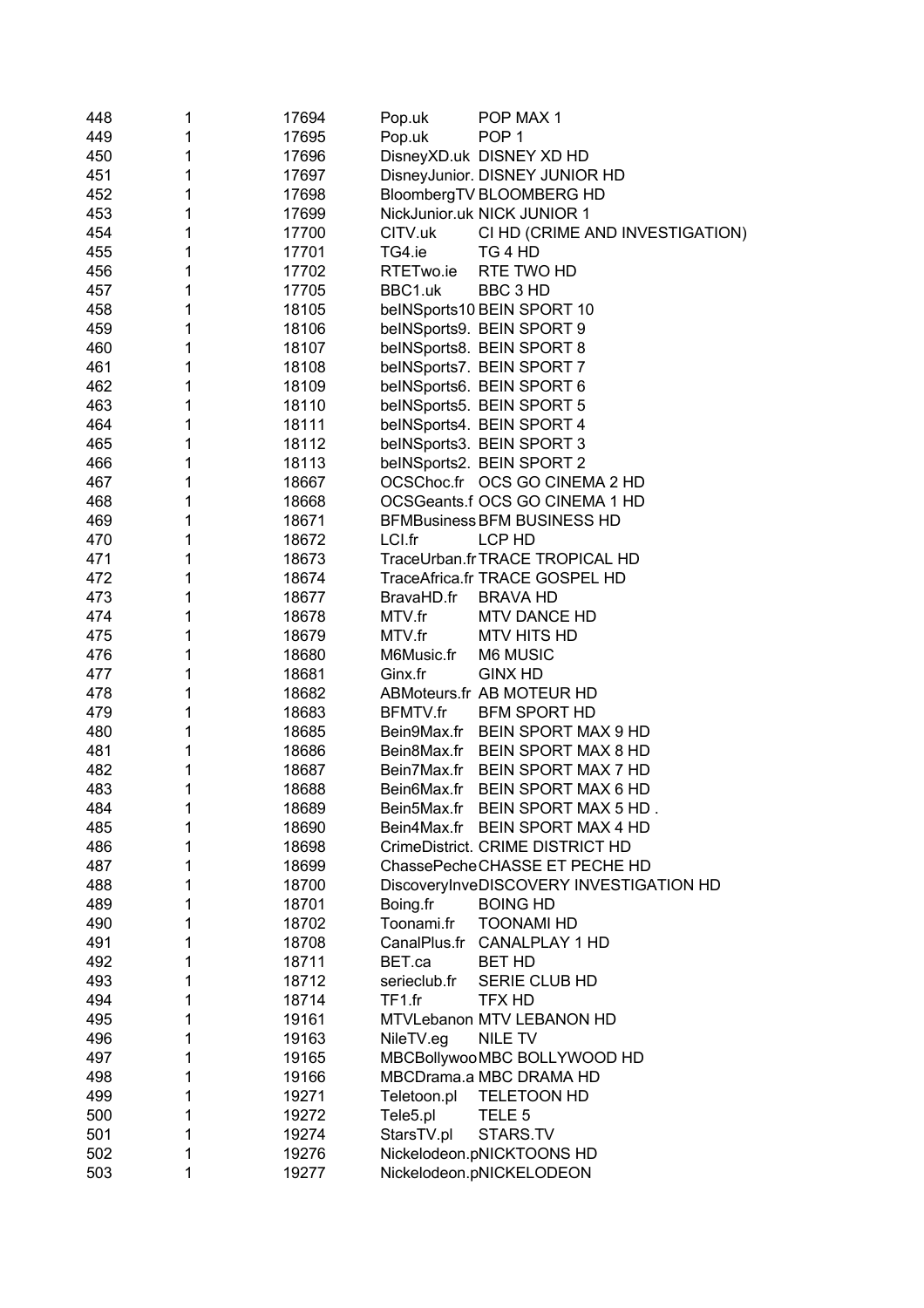| 504 | 1 | 19278          | NickJr.pl             | <b>NICK JR</b>                     |
|-----|---|----------------|-----------------------|------------------------------------|
| 505 | 1 | 19279          | NatGeo.pl             | NATIONAL GEO                       |
| 506 | 1 | 19280          |                       | NatGeoWild.pNAT GEO WILD           |
| 507 | 1 | 19285          | KinoPolska.pl KINO TV |                                    |
| 508 | 1 | 19287          | History.pl            | <b>HISTORY HD</b>                  |
| 509 | 1 | 19288          | HBO3.pl               | HBO <sub>3</sub> HD                |
| 510 | 1 | 19289          | HBO2.pl               | HBO <sub>2</sub> HD                |
| 511 | 1 | 19290          | HBO.pl                | HBO HD                             |
| 512 | 1 | 19291          | FOX.pl                | FOX HD                             |
| 513 | 1 | 19292          |                       | FoxComedy.pFOX COMEDY HD           |
| 514 | 1 | 19294          |                       | FilmboxPremi FILMBOX PREMIUM HD    |
| 515 | 1 | 19295          |                       | FilmboxFamil FILMBOX FAMILY        |
| 516 | 1 | 19296          |                       | FilmboxExtra. FILMBOX EXTRA        |
| 517 | 1 | 19297          | Filmbox.pl            | <b>FILMBOX ACTION</b>              |
| 518 | 1 | 19300          | DisneyXD.pl DISNEY XD |                                    |
| 519 | 1 | 19301          |                       | DisneyJunior. DISNEY JUNIOR        |
| 520 | 1 | 19302          |                       | DisneyChann DISNEY CHANNEL HD      |
| 521 | 1 | 19303          |                       | DiscoveryScieDISCOVERY SCIENCE HD  |
| 522 | 1 | 19304          |                       | DiscoveryLife DISCOVERY LIFE HD    |
| 523 | 1 | 19305          |                       | Discovery.pl DISCOVERY HD          |
| 524 | 1 | 19307          |                       | ComedyCentr COMEDY CENTRAL HD      |
| 525 | 1 | 19308          |                       | ComedyCentrCOMEDY CENTRAL FAMILY   |
| 526 | 1 | 19309          | Cinemax.pl            | CINEMAX 2 HD                       |
| 527 | 1 | 19310          |                       | CartoonNetw CARTOON NETWORK HD     |
| 528 | 1 | 19311          |                       | CanalPlusSer CANAL SERIALE HD      |
| 529 | 1 | 19312          |                       | CanalPlusFilmCANAL FILM HD         |
| 530 | 1 | 19313          |                       | CanalPlusFa CANAL FAMILY HD        |
| 531 | 1 | 19314          |                       | CanalPlusDis CANAL DISCOVERY HD    |
| 532 | 1 | 19315          |                       | Boomerang.p BOOMERANG HD           |
| 533 | 1 | 19316          | BBC.pl                | <b>BBC HD</b>                      |
| 534 | 1 | 19317          |                       | BBCEarth.pl BBC EARTH HD           |
| 535 | 1 | 19318          | AXNWhite.pl AXN WHITE |                                    |
| 536 | 1 | 19319          | AXNSpin.pl            | AXN SPIN HD                        |
| 537 | 1 | 19320          | AXN.pl                | AXN HD                             |
| 538 | 1 | 19321          | AXNBlack.pl AXN BLACK |                                    |
| 539 | 1 | 19322          | AXN.pl                | <b>AXN</b>                         |
| 540 | 1 | 19324          | AleKino.pl            | ALE KINO HD                        |
| 541 | 1 | 19325          | 4funTV.pl             | 4FUN.TV                            |
| 542 | 1 | 19326          | 4FunHits.pl           | 4FUN GOLD HITS                     |
| 543 | 1 | 19327          |                       | 4FunFitDance4FUN DANCE             |
| 544 | 1 | 19330          |                       | PolsatSportN POLSAT SPORT NEWS HD  |
| 545 | 1 | 19333          |                       | PolsatSportExPOLSAT SPORT EXTRA HD |
| 546 | 1 | 19334          |                       | PolsatSportExPOLSAT SPORT EXTRA    |
| 547 | 1 | 19335          |                       | PolsatPlay.pl POLSAT PLAY HD       |
| 548 | 1 | 19336          |                       | PolsatNews.p POLSAT NEWS HD        |
| 549 | 1 |                |                       | PolsatNews2. POLSAT NEWS 2         |
| 550 | 1 | 19337<br>19339 |                       | POLSAT HD                          |
|     | 1 |                | Polsat.pl             |                                    |
| 551 | 1 | 19340          |                       | PolsatFilm.pl POLSAT FILM HD       |
| 552 |   | 19342          |                       | PolsatCafe.pl POLSAT CAFE HD       |
| 553 | 1 | 19343          | Polsat2.pl            | POLSAT 2 HD                        |
| 554 | 1 | 19344          | Polsat.pl             | <b>POLSAT</b>                      |
| 555 | 1 | 19345          | TVS.pl                | <b>TVS</b>                         |
| 556 | 1 | 19347          |                       | TVNTurbo.pl TVN TURBO HD           |
| 557 | 1 | 19348          | TVNStyle.pl           | TVN STYLE HD                       |
| 558 | 1 | 19349          | TVN.pl                | TVN HD                             |
| 559 | 1 | 19350          |                       | TVNFabula.pl TVN FABULA            |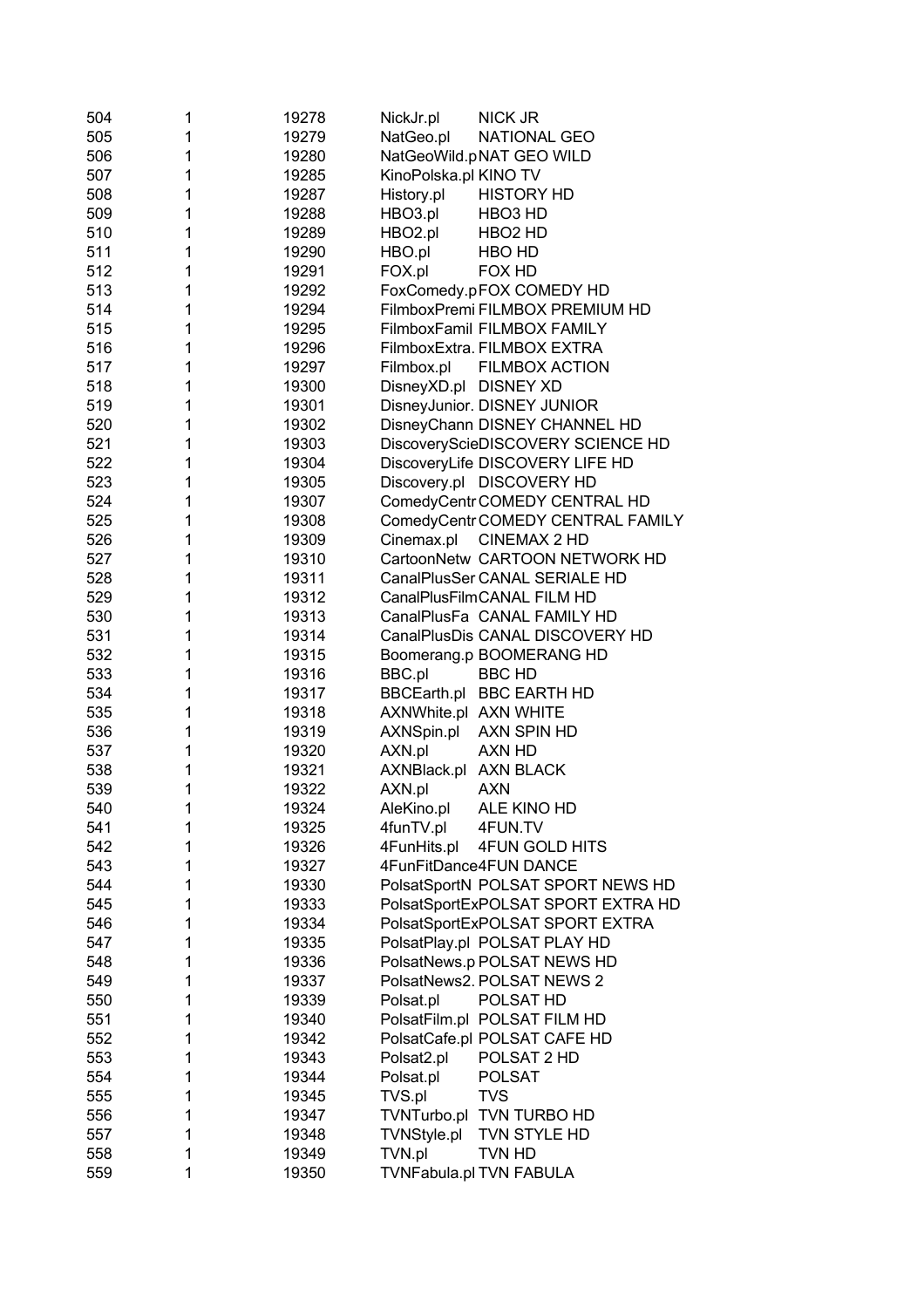| 560 | 1 | 19351 | TVN7.pl          | TVN 7 HD                          |
|-----|---|-------|------------------|-----------------------------------|
| 561 | 1 | 19352 | TVN24.pl         | <b>TVN 24 HD</b>                  |
| 562 | 1 | 19354 | TV6.pl           | TV <sub>6</sub>                   |
| 563 | 1 | 19355 | TV4.pl           | TV4 HD                            |
| 564 | 1 | 19356 | <b>TVPuls.pl</b> | TV PULS HD                        |
| 565 | 1 | 19358 | TTV.pl           | <b>TTV HD</b>                     |
| 566 | 1 | 19359 |                  | TravelChanneTRAVEL CHANNEL HD     |
| 567 | 1 | 19360 | TVPSport.pl      | TVP SPORT HD                      |
| 568 | 1 | 19361 |                  | <b>TVPSeriale.pl TVP SERIALE</b>  |
| 569 | 1 | 19362 |                  | TVPRozrywkaTVP ROZRYWKA           |
| 570 | 1 | 19363 |                  | TVPKultura.pl TVP KULTURA         |
| 571 | 1 | 19364 |                  | <b>TVPHistoria.p TVP HISTORIA</b> |
| 572 | 1 | 19365 | TVP2.pl          | TVP 2 HD                          |
| 573 | 1 | 19366 | TVP1.pl          | TVP 1 HD                          |
| 574 | 1 | 20944 | AlYawm.sa        | <b>ALYAWM</b>                     |
| 575 | 1 | 21264 |                  | RotanaMasriy ROTANA MASRIYA HD    |
| 576 | 1 | 21265 |                  | RotanaKhaliji ROTANA KHALIJIA HD  |
| 577 | 1 | 21266 |                  | RotanaClassi ROTANA CLASSIC HD    |
| 578 | 1 | 21267 |                  | RotanaAflam. ROTANA CINEMA HD     |
| 579 | 1 | 21268 |                  | RotanaAflam. ROTANA AFLAM HD      |
| 580 | 1 | 21270 | LBC.Ib           | LBC HD                            |
| 581 | 1 | 21275 | Viajar.es        | <b>VIAJAR HD</b>                  |
| 582 | 1 | 21277 | TNT.es           | TNT HD                            |
| 583 | 1 | 21278 | TCM.es           | <b>TCM HD</b>                     |
| 584 | 1 | 21279 | SyFy.es          | <b>SYFY HD</b>                    |
| 585 | 1 | 21280 |                  | ParamountCh PARAMOUNT             |
| 586 | 1 | 21281 | Neox.es          | <b>NEOX</b>                       |
| 587 | 1 | 21282 |                  | NatGeoWild.eNAT WILD HD           |
| 588 | 1 | 21283 |                  | NatGeoWild.eNAT GEO WILD          |
| 589 | 1 | 21284 | NatGeo.es        | NAT GEO HD                        |
| 590 | 1 | 21285 |                  | <b>DiscoveryChaDISCOVERY</b>      |
| 591 | 1 | 21291 |                  | Teledeporte.e TELE DEPORTE        |
| 592 | 1 | 21312 | Toros.es         | <b>TOROS HD</b>                   |
| 593 | 1 | 21313 |                  | RealMadridTVR. MADRID TV          |
| 594 | 1 | 21314 | BarcaTV.es       | <b>BARTV</b>                      |
| 595 | 1 | 21315 | Historia.es      | <b>HISTORIA</b>                   |
| 596 | 1 | 21316 | Gol.es           | GOL                               |
| 597 | 1 | 21318 |                  | Eurosport2.esEUROSPORT 2          |
| 598 | 1 | 21319 |                  | Eurosport1.esEUROSPORT 1          |
| 599 | 1 | 21320 |                  | Eurosport1.esEUROSPORT 1 HD       |
| 600 | 1 | 21321 |                  | beINSports.esM.CAMPEONES HD       |
| 601 | 1 | 21323 | Energy.es        | <b>ENERGY</b>                     |
| 602 | 1 | 21324 | Divinity.es      | <b>DIVINITY</b>                   |
| 603 | 1 | 21325 |                  | CrimenInvesti CRIMEN Y INVES      |
| 604 | 1 | 21326 | Cosmo.es         | <b>COSMO HD</b>                   |
| 605 | 1 | 21328 |                  | CazaPesca.e CAZA Y PESCA HD       |
| 606 | 1 | 21331 |                  | CanalDecasa CANAL DECASA          |
| 607 | 1 | 21332 |                  | CanalCocina. CANAL COCINA         |
| 608 | 1 | 21333 | Calle13.es       | CALLE 13 HD                       |
| 609 | 1 | 21335 | BeMad.es         | <b>BE MAD</b>                     |
| 610 | 1 | 21336 |                  | <b>AXNWhite.es AXN WHITE HD</b>   |
| 611 | 1 | 21337 | AXN.es           | AXN HD                            |
| 612 | 1 | 21338 | AXN.es           | <b>AXN</b>                        |
| 613 | 1 | 21340 | AMC.es           | AMC HD                            |
| 614 | 1 | 21343 | FoxLife.es       | FOX LIFE HD                       |
| 615 | 1 | 21344 | Fox.es           | FOX HD                            |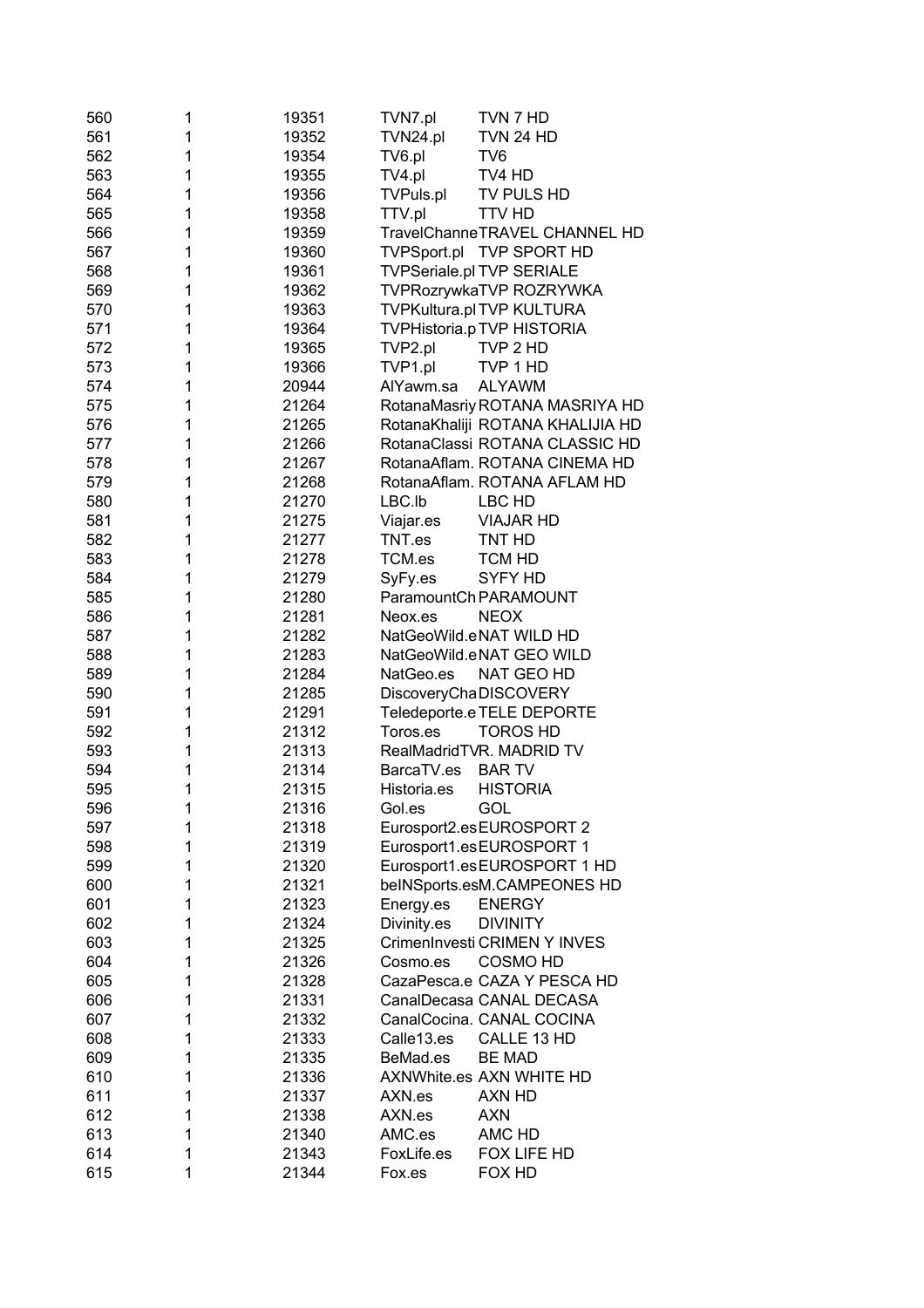| 616 | 1      | 21346          | Nickelodeon.eNICKELODEON HD           |
|-----|--------|----------------|---------------------------------------|
| 617 | 1      | 21347          | DisneyXD.es DISNEY XD                 |
| 618 | 1      | 21348          | DisneyJunior. DISNEY JR               |
| 619 | 1      | 21349          | DisneyChann DISNEY HD                 |
| 620 | 1      | 21350          | ComedyCentr COMEDY CENTRAL HD         |
| 621 | 1      | 21351          | CanalPanda.eCANAL PANDA               |
| 622 | 1      | 21352          | <b>BOING</b><br>Boing.es              |
| 623 | 1      | 21353          | BabyTV.es<br><b>BABY TV</b>           |
| 624 | 1      | 21356          | Hollywood.es HOLLYWOOD HD             |
| 625 | 1      | 21357          | ClanTVE.es<br><b>CLAN TVE</b>         |
| 626 | 1      | 21359          | TVEIntEu.es TVE INTERNACIONAL         |
| 627 | 1      | 21360          | 24 HORAS<br>24Horas.es                |
| 628 | 1      | 21361          | 24Horas.es<br><b>CANAL 24 HORAS</b>   |
| 629 | 1      | 21362          | Telecinco.es TELECINCO HD             |
| 630 | 1      | 21363          | <b>CUATRO HD</b><br>Cuatro.es         |
| 631 | 1      | 21364          | Antena3.es<br>ANTENA 3 HD             |
| 632 | 1      | 21365          | LaSexta.es<br>LA SEXTA HD             |
| 633 | 1      | 21366          | LA <sub>2.es</sub><br>LA <sub>2</sub> |
| 634 | 1      | 21367          | LA1.es<br>LA <sub>1</sub> HD          |
| 635 | 1      | 21591          | Evrokom.bg<br><b>EVROKOM</b>          |
| 636 | 1      | 21592          | PlanetaTV.bg PLANETA TV               |
| 637 | 1      | 21593          | PlanetaTV.bg PLANETA FOLK             |
| 638 | 1      | 21595          | SkatTV.bg<br><b>SKAT TV</b>           |
| 639 | 1      | 21596          | bTVLady.bg<br><b>BTV LADY</b>         |
| 640 | 1      | 21597          | bTVComedy. BTV COMEDY                 |
| 641 | 1      | 21598          | bTVCinema.b BTV CINEMA                |
| 642 | 1      | 21599          | <b>bTVAction.bg BTV ACTION</b>        |
| 643 | 1      | 21600          | bTV.bg<br><b>BTV</b>                  |
| 644 | 1      | 21602          | <b>BNTWorld.bg BNT WORLD</b>          |
| 645 | 1      | 21603          | BNT2.bg<br>BNT <sub>2</sub>           |
| 646 | 1      | 21604          | BNT1.bg<br>BNT <sub>1</sub>           |
| 647 | 1      | 22034          | AbuDhabiSpo ABUDHABI SPORTS 6 HD      |
| 648 | 1      | 22035          | AbuDhabiSpo ABUDHABI SPORTS 5 HD      |
| 649 | 1      | 22036          | AbuDhabiSpo ABUDHABI SPORTS 4 HD      |
| 650 | 1      | 22037          | AbuDhabiSpo ABUDHABI SPORTS 3 HD      |
| 651 | 1      | 22038          | AbuDhabiSpo ABUDHABI SPORTS 2 HD      |
| 652 | 1      | 22039          | AbuDhabiSpo ABUDHABI SPORTS 1 HD      |
| 653 | 1      | 22576          | PTVSoprts.pk-PK-PTV SPORTS2           |
| 654 | 1      | 22584          | TV9.in<br>-PK-TV 99                   |
| 655 | 1      | 22606          | HumSitaray.p -PK- HUM TV              |
| 656 | 1      | 22610          | GeoTez.pk<br>-PK- GEO TEZ             |
| 657 | 1      | 22612          | GeoTV.pk<br>-PK- GEO SUPER            |
| 658 | 1      | 22613          | GeoTV.pk<br>-PK- GEO KAHANI           |
| 659 | 1      | 22626          | GeoNews.pk -PK- GEO NEWS              |
| 660 | 1      | 22627          | ARYNews.pk - PK- ARY NEWS             |
| 661 | 1      | 27592          | BBC2.uk<br>BBC <sub>2</sub>           |
| 662 | 1      | 27974          | belNMovies1.4K - BEIN MOVIES 1 HD     |
| 663 | 1      | 27976          | belNMovies4. BEIN MOVIES 4 HD         |
| 664 | 1      | 27977          | belNMovies3. BEIN MOVIES 3 HD         |
| 665 | 1      | 27978          | belNMovies2. BEIN MOVIES 2 HD         |
| 666 | 1      |                | belNMovies1. BEIN MOVIES 1 HD         |
|     | 1      | 27979<br>30336 | YTV.ca<br><b>YTV West</b>             |
| 667 |        |                |                                       |
| 668 | 1<br>1 | 30341          | Wild.ca<br>Wild TV                    |
| 669 |        | 30344          | <b>WNetwork.ca W NETWORK</b>          |
| 670 | 1      | 30346          | <b>VISION</b><br>Vision.ca            |
| 671 | 1      | 30349          | <b>TVO</b><br>TVOne.us                |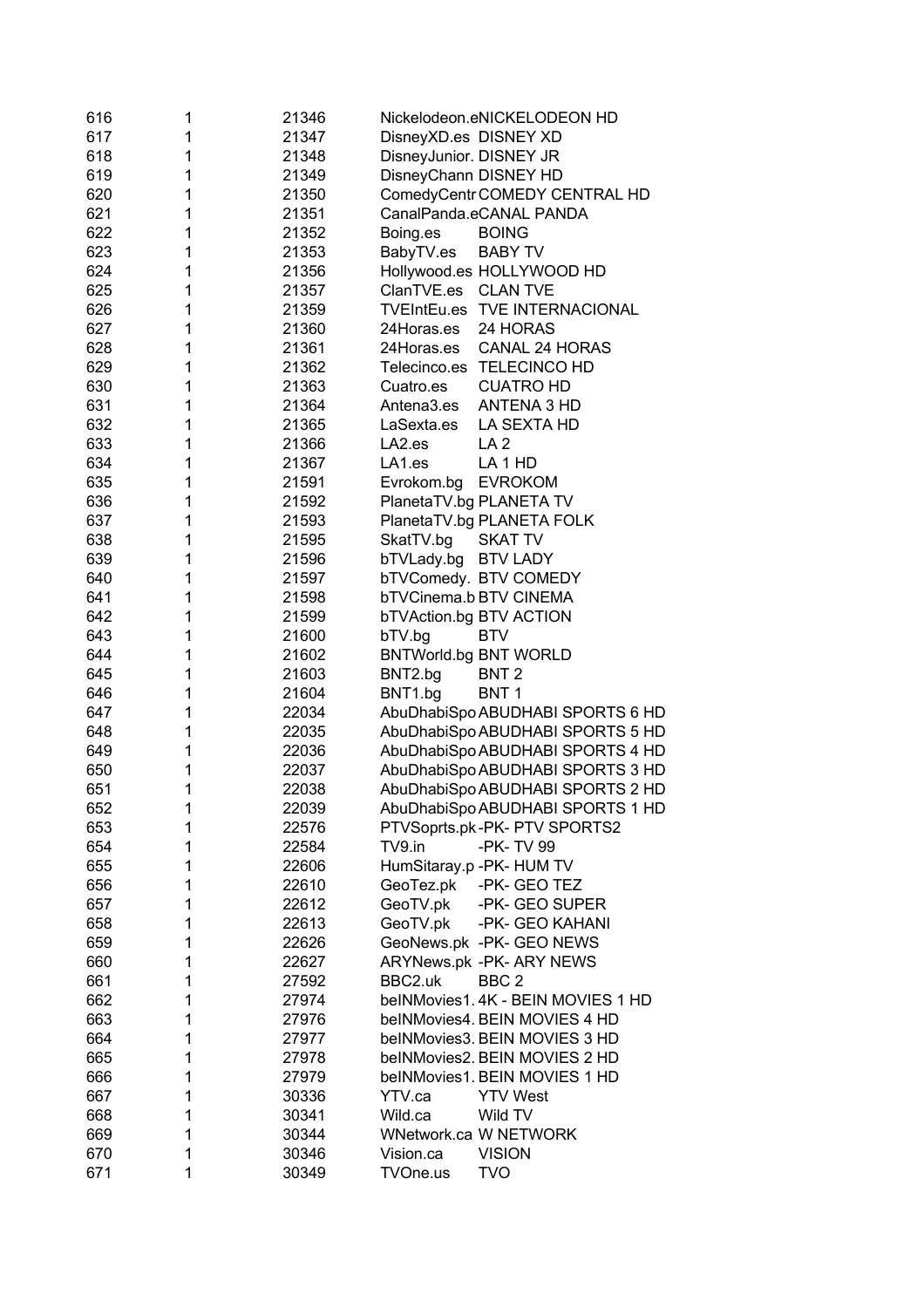| 672 | 1 | 30353 | TSN5.ca                     | TSN <sub>5</sub>                      |
|-----|---|-------|-----------------------------|---------------------------------------|
| 673 | 1 | 30354 | TSN4.ca                     | TSN <sub>4</sub>                      |
| 674 | 1 | 30355 | TSN3.ca                     | TSN <sub>3</sub>                      |
| 675 | 1 | 30356 | TSN2.ca                     | TSN <sub>2</sub>                      |
| 676 | 1 | 30357 | TSN1.ca                     | TSN <sub>1</sub>                      |
| 677 | 1 | 30362 | TMNEncore2. TMN 2           |                                       |
| 678 | 1 | 30363 | <b>TMNEncore1. TMN 1</b>    |                                       |
| 679 | 1 | 30364 | TLC.ca                      | <b>TLC CANADA</b>                     |
| 680 | 1 | 30366 | TFO.ca                      | <b>TFO</b>                            |
| 681 | 1 | 30391 | Slice.ca                    | <b>SLICE</b>                          |
|     |   |       |                             |                                       |
| 682 | 1 | 30411 | OMNI1.ca                    | OMNI <sub>1</sub>                     |
| 683 | 1 | 30418 | NBATV.ca                    | <b>NBATV</b>                          |
| 684 | 1 | 30419 | NatGeoWild.c NAT GEO        |                                       |
| 685 | 1 | 30421 |                             | MuchMusic.c MUCH MUSIC                |
| 686 | 1 | 30431 | Makeful.ca                  | <b>MAKEFUL</b>                        |
| 687 | 1 | 30432 | LifetimeNetwoLIFETIME       |                                       |
| 688 | 1 | 30433 | LeafsTV.ca                  | <b>LEAFS TV</b>                       |
| 689 | 1 | 30436 |                             | Knowledge.caKNOWLEDGE KIDS            |
| 690 | 1 | 30440 |                             | <b>ICIRadioCanaICI VANCOUVER</b>      |
| 691 | 1 | 30442 | HopeChannel HOPE TV         |                                       |
| 692 | 1 | 30443 | HLN.ca                      | <b>HLN</b>                            |
| 693 | 1 | 30444 | <b>HistoryChann HISTORY</b> |                                       |
| 694 | 1 | 30447 | HBO <sub>2</sub> .ca        | HBO <sub>2</sub>                      |
| 695 | 1 | 30448 | HBO.ca                      | HBO <sub>1</sub>                      |
| 696 | 1 | 30450 | GustoTV.ca                  | <b>GUSTO</b>                          |
| 697 | 1 | 30451 | GSTV.in                     | <b>GSN</b>                            |
| 698 | 1 | 30453 | Global.ca                   | <b>GLOBAL VANCOUVER</b>               |
| 699 | 1 | 30454 | Global.ca                   | <b>GLOBAL TORONTO</b>                 |
| 700 | 1 | 30455 |                             | GlobalHalifax GLOBAL HALIFAX          |
| 701 | 1 | 30457 | GameTV.ca                   | Game TV                               |
| 702 | 1 | 30458 | FYI.ca                      | <b>FYI</b>                            |
| 703 | 1 | 30465 |                             | FightNetwork. FIGHT NETWORK           |
| 704 | 1 | 30467 | FamilyJr.ca                 | <b>FAMILY JR</b>                      |
| 705 | 1 | 30469 |                             | FamilyChann FAMILY CHRGD              |
| 706 | 1 | 30474 | Dtour.ca                    | <b>DTOUR</b>                          |
| 707 | 1 | 30475 |                             | Documentary DOCUMENTARY               |
| 708 | 1 | 30477 | DisneyJunior. DISNEY JR     |                                       |
| 709 | 1 | 30479 |                             | DisneyChann DISNEY CANADA             |
| 710 | 1 | 30480 |                             | DiscoveryScieDISCOVERY SCIENCE CANADA |
| 711 | 1 | 30481 |                             | DiscoveryChaDISCOVERY CANADA          |
| 712 | 1 | 30482 | DejaView.ca DEJAVIEW        |                                       |
| 713 | 1 | 30488 |                             | CTVNews.ca CTV OTTAWA                 |
| 714 | 1 | 30489 |                             | <b>CTVNorthern CTV NEWS NETWORK</b>   |
| 715 | 1 | 30491 |                             | <b>CTVNews.ca CTV HALIFAX</b>         |
| 716 | 1 | 30492 |                             | CTVNews.ca CTV 2 VANCOUVER            |
|     |   |       |                             |                                       |
| 717 | 1 | 30493 | ZeeTV.ca                    | CTV 2 TORONTO                         |
| 718 | 1 | 30494 |                             | CrimeInvestig CRIME INVEST            |
| 719 | 1 | 30495 | CPAC.ca                     | <b>CPAC FRENCH</b>                    |
| 720 | 1 | 30496 | CPAC.ca                     | <b>CPAC</b>                           |
| 721 | 1 | 30498 |                             | CottageLife.c COTTAGE LIFE            |
| 722 | 1 | 30500 |                             | CookingChan COOKING CHANNEL           |
| 723 | 1 | 30501 |                             | ComedyNetw COMEDY WEST                |
| 724 | 1 | 30502 |                             | ComedyGold. COMEDY GOLD               |
| 725 | 1 | 30503 |                             | ComedyGold. COMEDY EAST               |
| 726 | 1 | 30506 | MSNBC.ca                    | <b>CNBC</b>                           |
| 727 | 1 | 30507 | CMT.ca                      | <b>CMT CANADA</b>                     |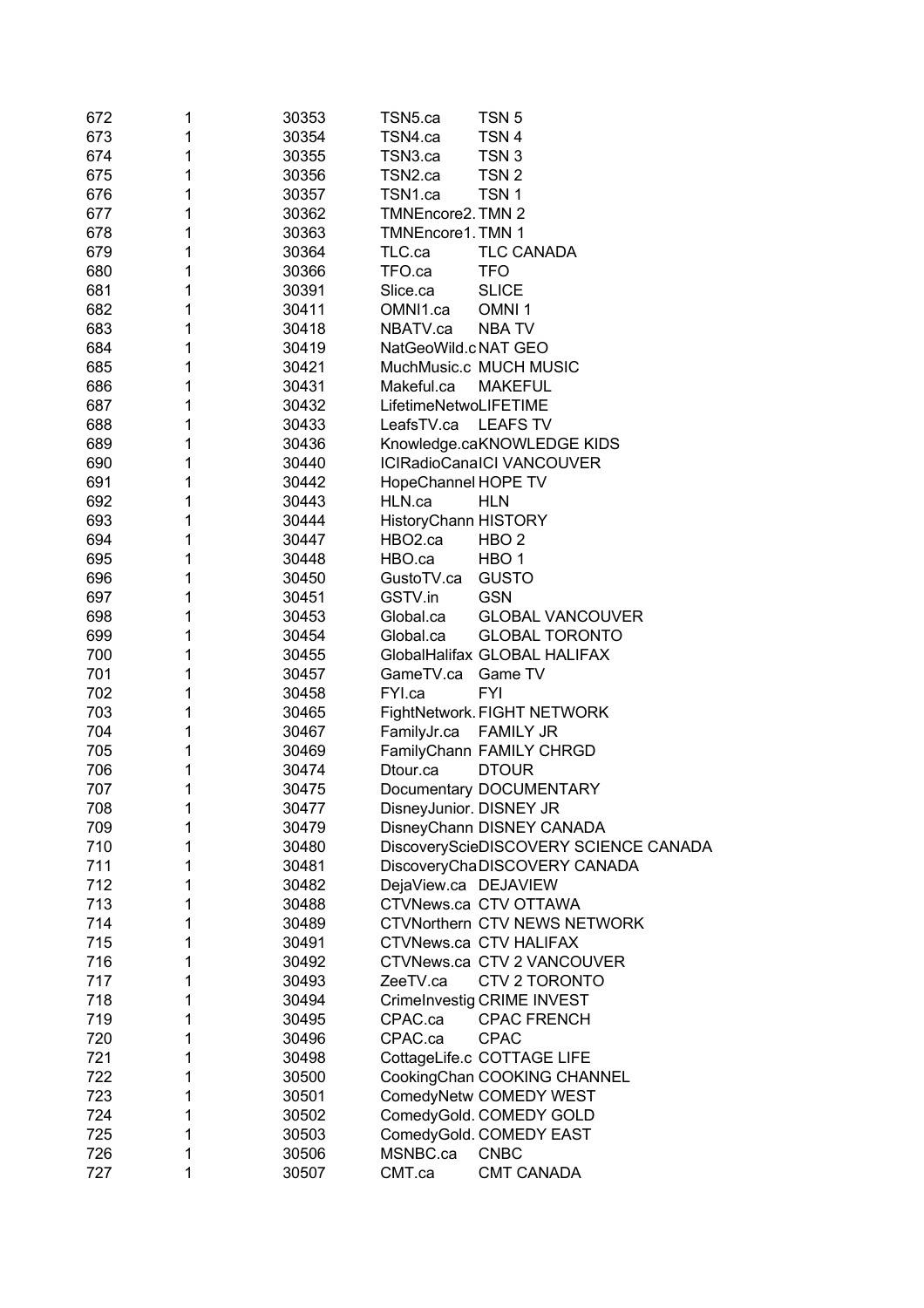| 728 | 1 | 30509 | CityTVVanco CITY VANCOUVER                    |
|-----|---|-------|-----------------------------------------------|
| 729 | 1 | 30510 | CityTVToront CITY TORONTO                     |
| 730 | 1 | 30512 | CityTVVanco CITY MONTREAL                     |
| 731 | 1 | 30514 | CHCH.ca<br><b>CHCH</b>                        |
| 732 | 1 | 30516 | <b>CBSSports.caCBS EAST</b>                   |
| 733 | 1 | 30517 | <b>CBCNews.ca CBC VANCOUVER</b>               |
| 734 | 1 | 30518 | CBC TORONTO<br>CBC.ca                         |
| 735 | 1 | 30519 | CBCNews.ca CBC OTTAWA                         |
| 736 | 1 | 30520 | CBC.ca<br><b>CBC NOVA SCOTIA</b>              |
| 737 | 1 | 30521 | CBC.ca<br><b>CBC NEWS</b>                     |
| 738 | 1 | 30524 | CartoonNetw CARTOON NETWORK                   |
| 739 | 1 | 30527 | <b>BRAVO</b><br>Bravo.ca                      |
| 740 | 1 | 30528 | BookTelevisioBOOK TV                          |
| 741 | 1 | 30530 | <b>BET</b><br>BET.ca                          |
| 742 | 1 | 30534 | AssembleeNaASSEMBLÉE NATIONALE QUÉBEC         |
| 743 | 1 | 30536 | <b>APTN</b><br>APTN.ca                        |
| 744 | 1 | 30541 | Action.ca<br><b>ACTION</b>                    |
| 745 | 1 | 30542 | ABCSpark.ca ABC WEST                          |
| 746 | 1 | 30543 | ABCSpark.ca ABC SPARK CANADA                  |
| 747 | 1 | 30544 | ABCSpark.ca ABC EAST                          |
| 748 | 1 | 30545 | AandE.ca<br>A&E                               |
| 749 | 1 | 31261 | MBC4.sa<br>MYHD PREMIUM - MBC4 HD             |
| 750 | 1 | 31262 | MBC3.ae<br>MYHD PREMIUM - MBC3 HD             |
| 751 | 1 | 31263 | MBC2.ae<br>MYHD PREMIUM - MBC2 HD             |
| 752 | 1 | 31264 | MBC1.ae<br>MYHD PREMIUM - MBC1 HD             |
| 753 | 1 | 31266 | MBCMax.ae MYHD PREMIUM - MBC MAX HD           |
| 754 | 1 | 31267 | MbcMasr2.eg MYHD PREMIUM - MBC Masir2         |
| 755 | 1 | 31268 | MBCDrama.a MYHD PREMIUM - MBC Drama HD        |
| 756 | 1 | 31269 | MBCDrama.a MYHD PREMIUM - MBC DRAMA HD        |
| 757 | 1 | 31270 | MBCBollywooMYHD PREMIUM - MBC Bollywood HD    |
| 758 | 1 | 31271 | MBCAction.saMYHD PREMIUM - MBC Action HD      |
| 759 | 1 | 31272 | MBCDrama.a MYHD PREMIUM - MBC Drama HD        |
| 760 | 1 | 31293 | AnimalPlanet. MYHD PREMIUM - Animal Planet HD |
| 761 | 1 | 33497 | NatGeo.de<br><b>NGC HD</b>                    |
| 762 | 1 | 33498 | DiscoveryChaDISCOVERY HD                      |
| 763 | 1 | 33500 | Jukebox.de<br><b>JUKEBOX</b>                  |
| 764 |   | 33501 | VH1Classic.d VH1                              |
| 765 | 1 | 33503 | DeLuxeMusic DELUXE MUSIC HD                   |
| 766 | 1 | 33504 | MTVGermany NICK /MTV HD                       |
| 767 | 1 | 33505 | MTVGermany MTV HD                             |
| 768 | 1 | 33506 | EEntertainme E! ENTERTAINMENT HD              |
| 769 | 1 | 33507 | 13thStreet.de 13TH STREET                     |
| 770 | 1 | 33508 | SkyKrimi.de SKY KRIMI                         |
| 771 | 1 | 33510 | Romance.de ROMANCE TV                         |
| 772 | 1 | 33512 | TNTSerie.de TNT SERIE HD                      |
| 773 | 1 | 33513 | SYFY HD<br>Syfy.de                            |
| 774 | 1 | 33514 | 13thStreet.de 13TH STREET HD                  |
| 775 | 1 | 33517 | TNTFilm.de<br><b>TNT FILM</b>                 |
| 776 | 1 | 33518 | Kinowelt.de<br><b>KINOWELT TV</b>             |
| 777 | 1 | 33519 | SkyAtlantic.deSKY ATLANTIC                    |
| 778 | 1 | 33520 | SkySelect5.d SKY SELECT 5 HD                  |
| 779 | 1 | 33521 | SkySelect4.d SKY SELECT 4 HD                  |
| 780 | 1 | 33522 | SkySelect3.d SKY SELECT 3 HD                  |
| 781 | 1 | 33523 | SkySelect2.d SKY SELECT 2 HD                  |
| 782 | 1 | 33524 | SkySelect.de SKY SELECT 1 HD                  |
| 783 | 1 | 33531 | SkyAtlantic.deSKY ATLANTIC HD                 |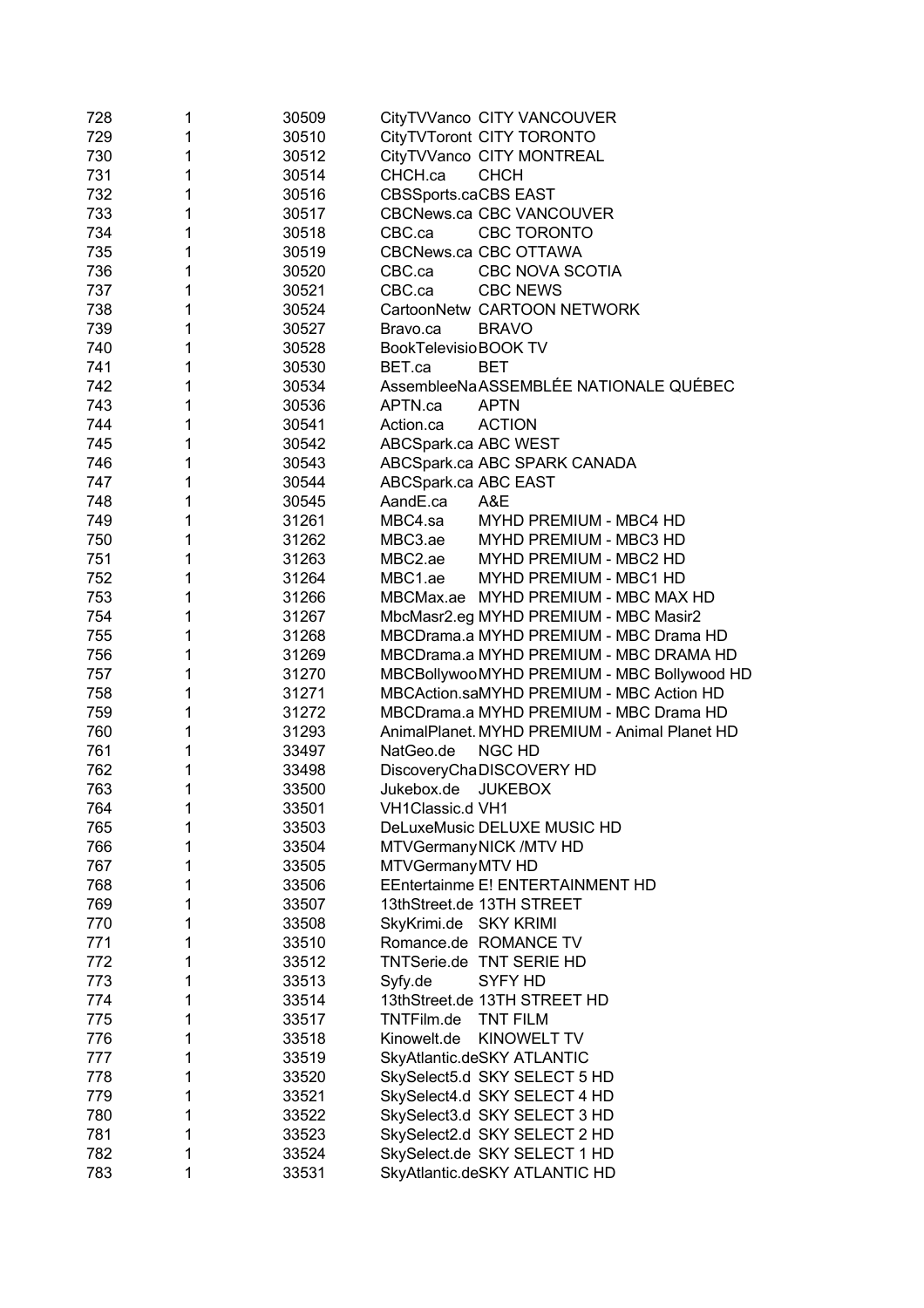| 784 | 1 | 33532 | TNTComedy. TNT COMEDY HD               |
|-----|---|-------|----------------------------------------|
| 785 | 1 | 33533 | SKY CINEMA HITS HD<br>SkyHits.de       |
| 786 | 1 | 33534 | SkyNostalgie. SKY CINEMA NOSTALGIE     |
| 787 | 1 | 33535 | SkyEmotion.d SKY CINEMA EMOTION        |
| 788 | 1 | 33536 | SkyAction.de SKY CINEMA ACTION HD      |
| 789 | 1 | 33537 | SkyFamily.de SKY CINEMA FAMILY HD      |
| 790 | 1 | 33538 | SkyCinemaPI SKY CINEMA 24 HD           |
| 791 | 1 | 33539 | SkyCinema.d SKY CINEMA 1 HD            |
| 792 | 1 | 33540 | SkyCinema.d SKY CINEMA HD              |
| 793 | 1 | 33541 | Sky1.de<br>SKY 1 HD                    |
| 794 | 1 | 33543 | ZeeOne.de<br>ZEE ONE HD                |
| 795 | 1 | 33544 | Tele5.de<br>TELE 5 HD                  |
| 796 | 1 | 33545 | DMax.de<br>DMAX HD                     |
| 797 | 1 | 33546 | ProSiebenMa PROSIEBEN MAXX HD          |
| 798 | 1 | 33547 | ProSiebenFu PROSIEBEN HD               |
| 799 | 1 | 33548 | Kabel1.de<br>KABEL 1 HD                |
| 800 | 1 | 33549 | Vox.de<br>VOX HD                       |
| 801 | 1 | 33550 | sixx.de<br>SIXX HD                     |
| 802 | 1 | 33551 | Sat1Gold.de SAT 1 GOLD HD              |
| 803 | 1 | 33552 | Sat1.de<br>SAT 1 HD                    |
| 804 | 1 | 33553 | RTL2.de<br>RTL 2 HD                    |
| 805 | 1 | 33554 | RTL.de<br>RTL HD                       |
| 806 | 1 | 33558 | ZeeOne.de<br>ZEE ONE                   |
| 807 | 1 | 33559 | eoTV.de<br><b>EOTV</b>                 |
| 808 | 1 | 33560 | <b>VOX</b><br>Vox.de                   |
| 809 | 1 | 33561 | SuperRTL.de SUPER RTL                  |
| 810 | 1 | 33562 | <b>RTL NITRO</b><br>RTLNitro.de        |
| 811 | 1 | 33563 | RTLPassion.dRTL PASSION HD             |
| 812 | 1 | 33564 | RTLCrime.de RTL CRIME HD               |
| 813 | 1 | 33565 | <b>RTL PLUS</b><br>RTLPlus.de          |
| 814 | 1 | 33566 | RTL2.de<br>RTL <sub>2</sub>            |
| 815 | 1 | 33567 | RTL.de<br><b>RTL</b>                   |
| 816 | 1 | 33569 | <b>ZDF NEO</b><br>ZDFneo.de            |
| 817 | 1 | 33570 | ZDF.de<br>ZDF HD                       |
| 818 | 1 | 33572 | DAZN.de<br>DAS ERSTE HD (ARD)          |
| 819 | 1 | 34051 | Viceland.fr<br><b>FRI VICELAND HD</b>  |
| 820 | 1 | 34148 | TvSeries.pt<br>PT VIP - TVS            |
| 821 | 1 | 34155 | PT VIP - TVI HD<br>Tvi.pt              |
| 822 | 1 | 34157 | PT VIP - TVI 24<br>Tvi24.pt            |
| 823 | 1 | 34158 | PT VIP - TVI<br>Tvi.pt                 |
| 824 | 1 | 34159 | Tvcine1.pt<br>PT VIP - TVCine 4 HD     |
| 825 | 1 | 34160 | Tvcine4.pt<br>PT VIP - TVCine 4        |
| 826 | 1 | 34178 | SportTV5.pt<br>PT VIP - SporTV 5       |
| 827 | 1 | 34180 | SportTV4.pt<br>PT VIP - SporTV 4       |
| 828 | 1 | 34182 | SportTV3.pt<br>PT VIP - SporTV 3       |
| 829 | 1 | 34186 | PT VIP - SporTV 1 HD<br>SportTV1.pt    |
| 830 | 1 | 34187 | PT VIP - SporTV 1 FHD<br>SportTV1.pt   |
| 831 | 1 | 34188 | PT VIP - SporTV 1<br>SportTV1.pt       |
| 832 | 1 | 34190 | PT VIP - SportTV 3 HD<br>SportTV3.pt   |
| 833 | 1 | 34191 | SportingTV.pt PT VIP - Sporting TV HD  |
| 834 | 1 | 34192 | SportingTV.pt PT VIP - Sporting TV     |
| 835 | 1 | 34193 | PT VIP - Sport TV 5 FHD<br>SportTV5.pt |
| 836 | 1 | 34194 | PT VIP - Sport TV 4K<br>SportTV4.pt    |
| 837 | 1 | 34195 | SportTV4.pt<br>PT VIP - Sport TV 4 FHD |
| 838 | 1 | 34197 | SicRadical.pt PT VIP - SIC Radical HD  |
| 839 | 1 | 34198 | SicRadical.pt PT VIP - SIC Radical     |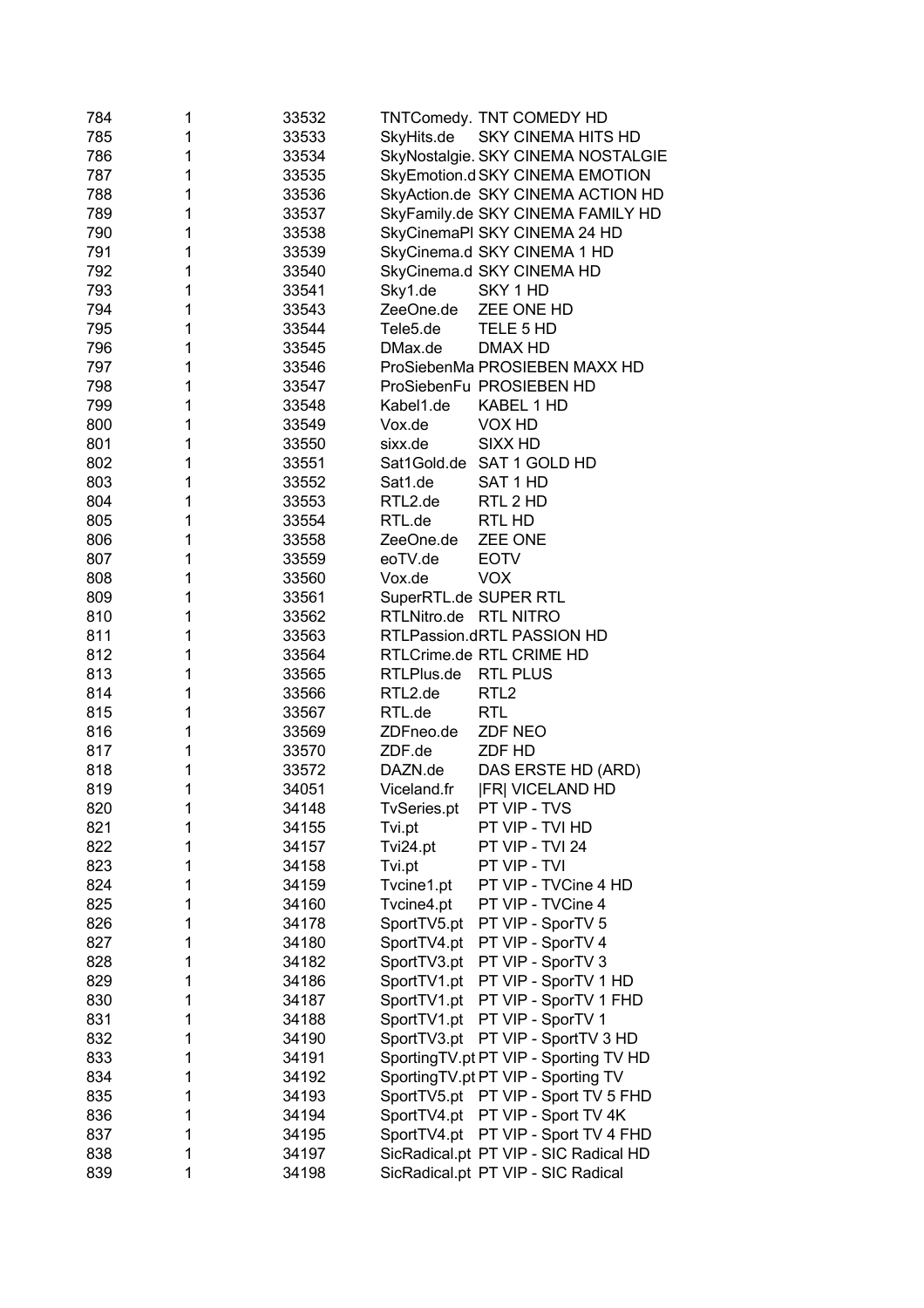| 840 | 1 | 34199 | SicNoticias.pt PT VIP - SIC Noti              |
|-----|---|-------|-----------------------------------------------|
| 841 | 1 | 34200 | SicMulher.pt PT VIP - Sic Mulher HD           |
| 842 | 1 | 34201 | SicMulher.pt PT VIP - SIC Mulher              |
| 843 | 1 | 34202 | SicK.pt<br>PT VIP - Sic Kids                  |
| 844 | 1 | 34203 | PT VIP - SIC HD<br>Sic.pt                     |
| 845 | 1 | 34205 | PT VIP - SIC Caras<br>SicCaras.pt             |
| 846 | 1 | 34206 | PT VIP - SIC<br>Sic.pt                        |
| 847 | 1 | 34207 | RtpMemoria.pPT VIP - RTP Memoria              |
| 848 | 1 | 34208 | RtpMemoria.pPT VIP - RTP Madeira              |
| 849 | 1 | 34209 | RtpAfrica.pt PT VIP - RTP Africa              |
| 850 | 1 | 34211 | Rtp3.pt<br>PT VIP - RTP 3                     |
| 851 | 1 | 34212 | PT VIP - RTP 2 HD<br>Rtp2.pt                  |
| 852 | 1 | 34213 | Rtp2.pt<br>PT VIP - RTP 2                     |
| 853 | 1 | 34214 | Rtp1.pt<br>PT VIP - RTP 1 HD                  |
| 854 | 1 | 34215 | PT VIP - RTP 1<br>Rtp1.pt                     |
| 855 | 1 | 34221 | PT VIP - Odisseia<br>Odisseia.pt              |
| 856 | 1 | 34223 | Nickelodeon.pPT VIP - Nickelodeon             |
| 857 | 1 | 34227 | NatGeo.pt<br>PT VIP - Nat Geo Wild            |
| 858 | 1 | 34229 | NatGeo.pt<br>PT VIP - Nat Geo                 |
| 859 | 1 | 34238 | LocalvisaoTV PT VIP - LocalVisao HD           |
| 860 | 1 | 34246 | FoxMovies.pt PT VIP - Fox Movies HD           |
| 861 | 1 | 34247 | FoxMovies.pt PT VIP - Fox Movies              |
| 862 | 1 | 34249 | FoxLife.pt<br>PT VIP - Fox Life               |
| 863 | 1 | 34250 | Fox.pt<br>PT VIP - Fox HD                     |
| 864 | 1 | 34251 | FoxCrime.pt PT VIP - Fox Crime HD             |
| 865 | 1 | 34252 | FoxCrime.pt PT VIP - Fox Crime                |
| 866 | 1 | 34253 | FoxComedy.pPT VIP - Fox Comedy HD             |
| 867 | 1 | 34254 | FoxComedy.pPT VIP - Fox Comedy                |
| 868 | 1 | 34256 | FineLiving.pt PT VIP - Fine Living Network HD |
| 869 | 1 | 34259 | Eurosport2.pt PT VIP - Eurosport 2            |
| 870 | 1 | 34260 | Eurosport1.pt PT VIP - Eurosport 1 HD         |
| 871 | 1 | 34263 | DisneyJunior. PT VIP - Disney Junior          |
| 872 | 1 | 34264 | DisneyChann PT VIP - Disney Channel           |
| 873 | 1 | 34265 | DiscoveryChaPT VIP - Discovery Showcase HD    |
| 874 | 1 | 34266 | DiscoveryChaPT VIP - Discovery Channel        |
| 875 | 1 | 34268 | PT VIP - CMTV HD<br>Cmtv.pt                   |
| 876 | 1 | 34269 | PT VIP - CMTV<br>Cmtv.pt                      |
| 877 | 1 | 34272 | CartoonNetw PT VIP - Cartoon Network          |
| 878 | 1 | 34273 | CanalQ.pt<br>PT VIP - Canal Q                 |
| 879 | 1 | 34275 | CanalUmEuroPT VIP - Canal Panda               |
| 880 | 1 | 34281 | BabyTV.pt<br>PT VIP - Baby TV                 |
| 881 | 1 | 34282 | AXNWhite.pt PT VIP - AXN White HD             |
| 882 | 1 | 34283 | AXNWhite.pt PT VIP - AXN White                |
| 883 | 1 | 34284 | AXN.pt<br>PT VIP - AXN HD                     |
| 884 | 1 | 34285 | AXNBlack.pt PT VIP - AXN Black HD             |
| 885 | 1 | 34286 | AXNBlack.pt PT VIP - AXN Black                |
| 886 | 1 | 34287 | PT VIP - ARTV Parlamento<br>Artv.pt           |
| 887 | 1 | 34288 | PT VIP - AMC HD<br>AMC.pt                     |
| 888 | 1 | 34289 | AMC.pt<br>PT VIP - AMC                        |
|     | 1 |       |                                               |
| 889 |   | 34292 | PT VIP - A Bola TV<br>ABolaTV.pt              |
| 890 | 1 | 34295 | ElevenSports PT VIP - ELEVEN SPORTS 5 HD      |
| 891 | 1 | 34296 | ElevenSports PT VIP - ELEVEN SPORTS 4 HD      |
| 892 | 1 | 34297 | ElevenSports PT VIP - ELEVEN SPORTS 3 HD      |
| 893 | 1 | 34298 | ElevenSports PT VIP - ELEVEN SPORTS 2 HD      |
| 894 | 1 | 34299 | ElevenSports PT VIP - ELEVEN SPORTS 1 HD      |
| 895 | 1 | 34751 | HSN2.us<br>US - HSN                           |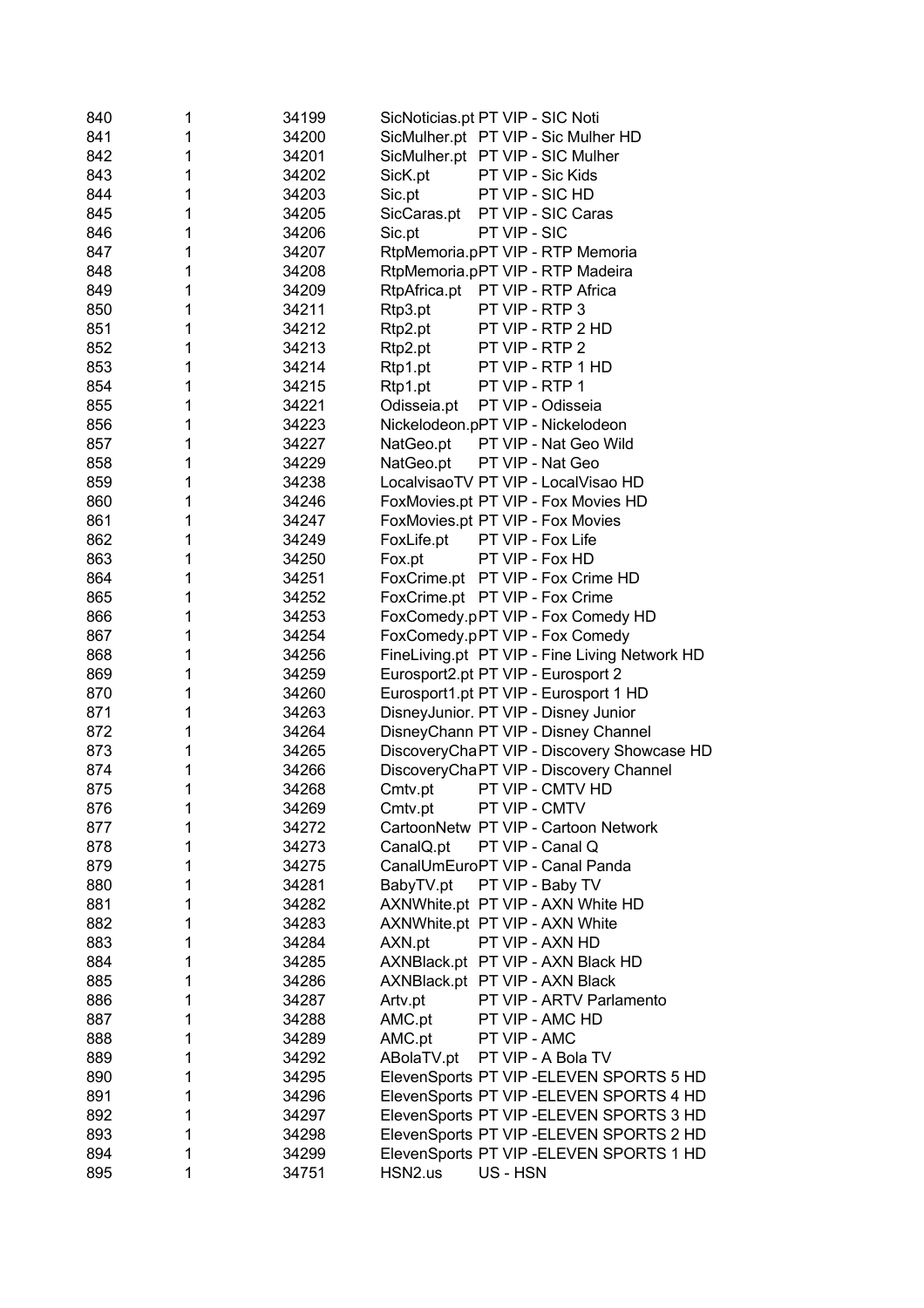| 896 | 1            | 34756 | GolfChannel. US - GOLF HD                |
|-----|--------------|-------|------------------------------------------|
| 897 | 1            | 34758 | TennisChann US - TENNIS HD               |
| 898 | 1            | 34762 | NFLNetwork. US - NFL NOW HD              |
| 899 | 1            | 34763 | NFL2ndMixC US - NFL NETWORK HD           |
| 900 | 1            | 34766 | NBCBoston.u US - NBC GOLF                |
| 901 | 1            | 34769 | FoxSportsDet US - FOX SPORTS FLORIDA     |
| 902 | 1            | 34772 | FOXSoccerPI US - FOX SOCCER PLUS HD      |
| 903 | 1            | 34773 | FOXSoccerPI US - FOX SOCCER PLUS         |
| 904 | 1            | 34779 | ESPNCollege US - ESPN U HD               |
| 905 | 1            | 34780 | ESPNU.us<br>US - ESPN U                  |
| 906 | 1            | 34781 | ESPN2.us US - ESPN 2 HD                  |
| 907 | 1            | 34782 | ESPN.us US - ESPN HD                     |
| 908 | 1            | 34783 | ESPN2.us US - ESPN 2                     |
| 909 | 1            | 34784 | US - ESPN<br>ESPN.us                     |
| 910 | 1            | 34787 | beINSports.usUS - BEIN SPORTS HD         |
| 911 | 1            | 34793 | MTV.us<br>US - MTV HD                    |
| 912 | 1            | 34796 | YESNetwork. US - YES NETWORK             |
| 913 | 1            | 34797 | US - WWE NETWORK HD<br>WWE.us            |
| 914 | 1            | 34800 | UniMas.us US - UNIMAS                    |
| 915 | 1            | 34803 | SundanceTV. US - SUNDANCE HD             |
| 916 | $\mathbf{1}$ | 34808 | OneAmericaNUS - OWN                      |
| 917 | 1            | 34812 | MSNBC.us<br>US - MSNBC HD                |
| 918 | 1            | 34813 | MLBMix720.u US - MLB NETWORK             |
| 919 | 1            | 34814 | FoxNews.us US - FOX NEWS                 |
| 920 | 1            | 34815 | FOXLife.us US - FOX HD                   |
| 921 | 1            | 34816 | NewEnglandSUS - FOX BUSINESS NETWORK HD  |
| 922 | 1            | 34818 | FOX50.us US - FOX 5                      |
| 923 | 1            | 34819 | CSPAN.us US - ESPNDEPORTES HD            |
| 924 | 1            | 34820 | ESPNNews.u US - ESPN NEWS                |
| 925 | 1            | 34821 | CNN.us<br>US - CNN HD                    |
| 926 | 1            | 34822 | CNN.us<br>US - CNN                       |
| 927 | 1            | 34823 | NBCBoston.u US - CNBC HD                 |
| 928 | 1            | 34828 | BloombergTV US - BLOOMBERG HD            |
| 929 | 1            | 34829 | BigTenNetwo US - BIG TEN NETWORK         |
| 930 | 1            | 34831 | AFNPrimePacUS - AFN PRIME ATLANTIC       |
| 931 | 1            | 34838 | NatGeoWild.uUS - NAT GEO WILD HD         |
| 932 | 1            | 34842 | HistoryChann US - HISTORY HD             |
| 933 | 1            | 34844 | DiscoveryChaUS - DISCOVERY VELOCITY HD   |
| 934 | 1            | 34845 | DiscoveryChaUS - DISCOVERY SCIENCE HD    |
| 935 | 1            | 34846 | DiscoveryScieUS - DISCOVERY HD           |
| 936 | 1            | 34847 | DiscoveryChaUS - DISCOVERY FAMILY HD     |
| 937 | 1            | 34850 | AnimalPlanet. US - ANIMAL PLANET HD      |
| 938 | 1            | 34856 | PBSKids.us US - PBS KIDS EAST            |
| 939 | 1            | 34857 | PBSBostonW US - PBS HD                   |
| 940 | 1            | 34858 | TeenNick.us US - NICKTOONS               |
| 941 | 1            | 34859 | NickJr.us<br>US - NICK JR. HD            |
| 942 | 1            | 34860 | NickJr.us<br>US - NICK JR                |
| 943 | 1            | 34861 | US - NICK HD<br>NickJr.us                |
| 944 | 1            | 34865 | DisneyChann US - DISNEY HD               |
| 945 | 1            | 34867 | Boomerang.u US - BOOMERANG HD            |
| 946 | 1            | 34869 | IONLife.us<br>US - ION TV                |
| 947 | 1            | 34873 | TMC.us<br>US-TCM                         |
| 948 | 1            | 34874 | TVOne.us<br>US - TV ONE                  |
| 949 | 1            | 34875 | TVLandEast.uUS - TV LAND HD              |
| 950 | 1            | 34876 | TVLandEast.uUS - TV LAND                 |
| 951 | 1            | 34877 | TurnerClassic US - TURNER CLASSIC MOVIES |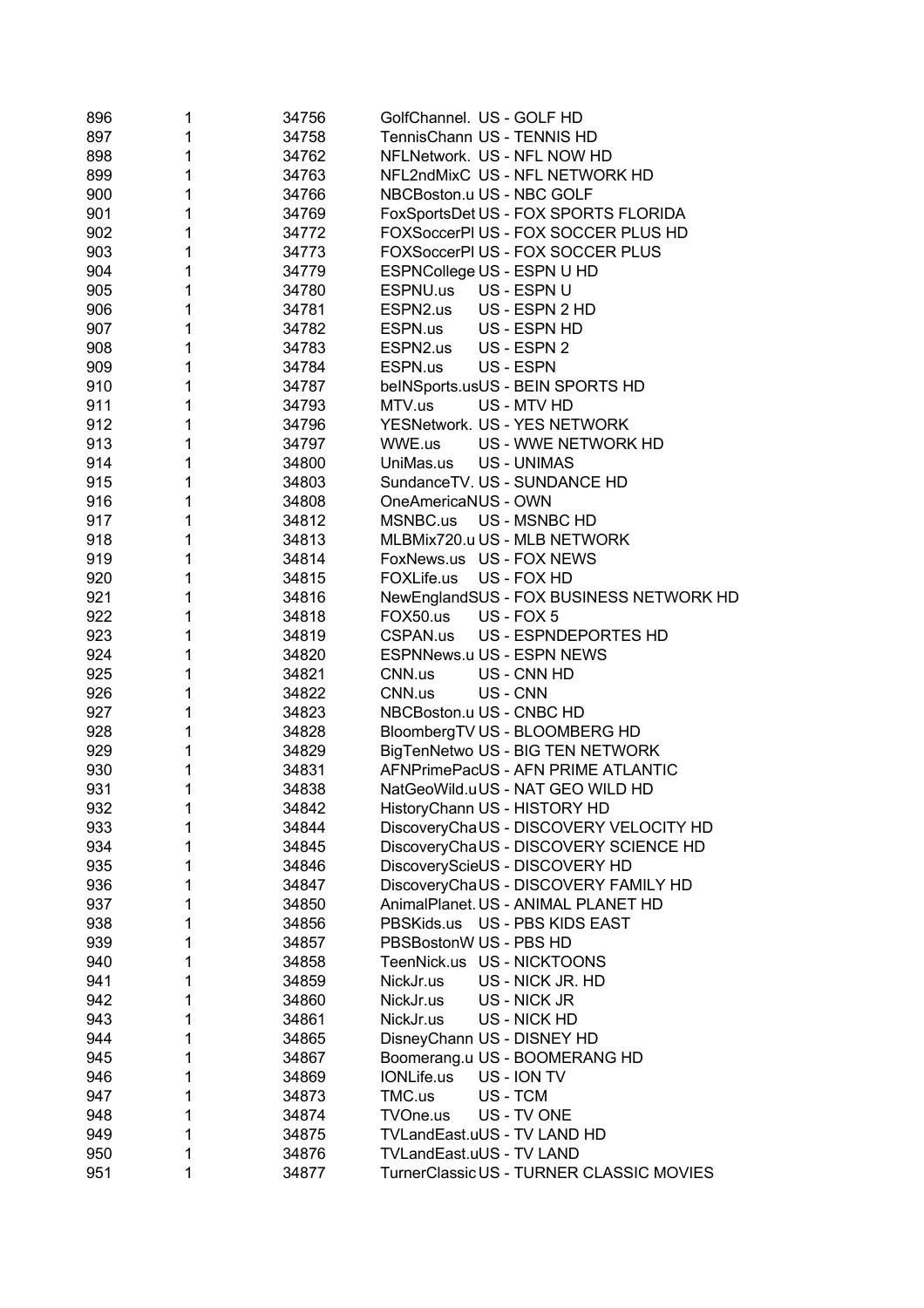| 952  | 1 | 34879 | TNT.us                       |          | US - TNT HD                                 |
|------|---|-------|------------------------------|----------|---------------------------------------------|
| 953  | 1 | 34880 | TLC.us                       |          | US - TLC USA                                |
| 954  | 1 | 34881 | TLC.us                       |          | US - TLC HD                                 |
| 955  | 1 | 34882 | TBS.us                       |          | US - TBS                                    |
| 956  | 1 | 34883 |                              |          | MoreMax.us US - MOREMAX HD                  |
| 957  | 1 | 34884 | Syfy.us                      |          | US - SYFY HD                                |
| 958  | 1 | 34885 | WPIX.us                      |          | US - WPIX 11 NY                             |
| 959  | 1 | 34886 |                              |          | WGN9Chicag US - WGN AMERICA                 |
| 960  | 1 | 34888 | WeatherChan US - WE HD       |          |                                             |
| 961  | 1 | 34889 | VH <sub>1.us</sub>           |          | US - VH1 HD                                 |
| 962  | 1 | 34890 | LMN.us                       |          | US - LMN HD                                 |
| 963  | 1 | 34891 |                              |          | LifetimeMovie US - LIFETIME HD              |
| 964  | 1 | 34892 |                              |          | PBSWLIW21. US - PBS WLIW 21                 |
| 965  | 1 | 34893 |                              |          | ParamountNe US - PARAMOUNT                  |
| 966  | 1 | 34894 | Oxygen.us                    |          | US - OXYGEN HD                              |
| 967  | 1 | 34895 | EEntertainme US - E! HD      |          |                                             |
| 968  | 1 | 34896 | HGTV.us                      |          | US - HGTV HD                                |
| 969  | 1 | 34899 |                              |          | HallmarkMovi US - HALLMARK MOVIES&MYSTERIES |
| 970  | 1 | 34900 |                              |          | HallmarkMovi US - HALL MARK HD              |
| 971  | 1 | 34903 | FYI.ca                       | US - FYI |                                             |
| 972  | 1 | 34904 | FXX.us                       |          | US - FXX HD                                 |
| 973  | 1 | 34905 |                              |          | FXMRetro.us US - FXM EAST HD                |
| 974  | 1 | 34906 | FXMovieChanUS - FXM          |          |                                             |
| 975  | 1 | 34907 | FX.us                        |          | US - FX HD                                  |
| 976  | 1 | 34908 | Fusion.us                    |          | US - FUSION HD                              |
| 977  | 1 | 34909 |                              |          | Freeform.us US - FREEFORM HD                |
| 978  | 1 | 34910 | <b>CWCentralPAUS - CW HD</b> |          |                                             |
| 979  | 1 | 34911 | CMT.us                       |          | US - CMT HD                                 |
| 980  | 1 | 34913 | CoziTV.us                    |          | US - COZI TV                                |
| 981  | 1 | 34914 | AMC.us                       |          | US - AMC HD                                 |
| 982  | 1 | 34915 | BetHer.us                    |          | US - BET HER                                |
| 983  | 1 | 34916 | BET.us                       |          | US - BET HD                                 |
| 984  | 1 | 34917 | BET.us                       |          | US - BET                                    |
| 985  | 1 | 34918 |                              |          | BBCAmerica. US - BBC America HD             |
| 986  | 1 | 34924 |                              |          | StarzKidsFamUS - STARZKIDS & FAMILY HD      |
| 987  | 1 | 34926 |                              |          | StarzKidsFamUS - STARZ KIDS FAMILY          |
| 988  |   | 34927 |                              |          | StarzComedy US - STARZ COMEDY               |
| 989  | 1 | 34930 |                              |          | ShowtimeFamUS - SHOWTIMEFAMILY ZONE HD      |
| 990  | 1 | 34931 |                              |          | Showtime.us US - SHOWTIME HD                |
| 991  | 1 | 34932 |                              |          | ShowtimeExtr US - SHOWTIME EXTREME          |
| 992  | 1 | 34933 |                              |          | Showtime2.usUS - SHOWTIME 2                 |
| 993  | 1 | 34934 | EPIX.us                      |          | US - EPIX HITS                              |
| 994  | 1 | 34935 | EPIX2.us                     |          | US - EPIX 2 HD                              |
| 995  | 1 | 34936 | EPIX.us                      |          | US - EPIX                                   |
| 996  | 1 | 34938 | Cinemax.us                   |          | US - CINEMAX OUTER MAX                      |
| 997  | 1 | 34939 | Cinemax.us                   |          | US - CINEMAX MOREMAX HD                     |
| 998  | 1 | 34940 |                              |          | Cinemax.us US - CINEMAX MORE MAX            |
| 999  | 1 | 34941 |                              |          | Cinemax.us US - CINEMAX HD                  |
| 1000 | 1 | 34942 |                              |          | Cinemax.us US - CINEMAX ACTION MAX          |
| 1001 | 1 | 34943 | HBOZone.us US - HBO Zone     |          |                                             |
| 1002 | 1 | 34944 |                              |          | HBOSignatur US - HBO SIGNATURE HD           |
| 1003 | 1 | 34946 | HBO2.us                      |          | US - HBO HD 2                               |
| 1004 | 1 | 34947 | HBO.us                       |          | US - HBO HD 1                               |
| 1005 | 1 | 34948 | HBO2.us                      |          | US - HBO HD                                 |
| 1006 | 1 | 34949 |                              |          | HBOFamily.u US - HBO FAMILY                 |
| 1007 | 1 | 34950 |                              |          | HBOComedy. US - HBO COMEDY HD               |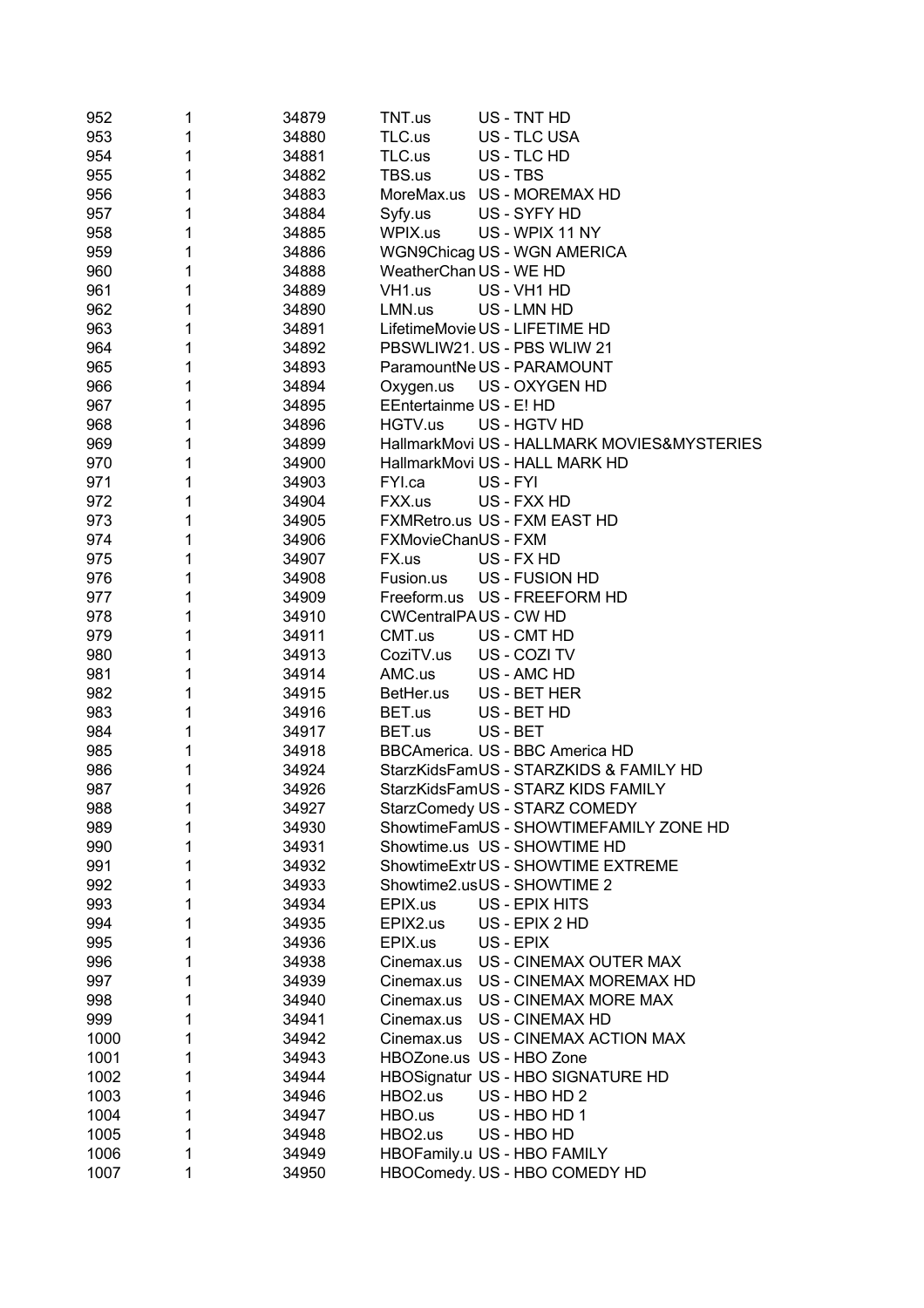| 1008 | 1 | 34952 | PlaySports5.bPLAY SPORTS 5 HD           |
|------|---|-------|-----------------------------------------|
| 1009 | 1 | 34953 | PlaySports4.bPLAY SPORTS 4 HD           |
| 1010 | 1 | 34954 | PlaySports3.bPLAY SPORTS 3 HD           |
| 1011 | 1 | 34955 | PlaySports2.bPLAY SPORTS 2 HD           |
|      |   |       |                                         |
| 1012 | 1 | 34956 | PlaySports1.bPLAY SPORTS 1 HD           |
| 1013 | 1 | 34957 | VOOSport3.b VOOSPORT 3 HD               |
| 1014 | 1 | 34958 | VOOSport2.b VOOSPORT 2 HD               |
| 1015 | 1 | 34959 | VOOSport1.b VOOSPORT 1 HD               |
| 1016 | 1 | 34965 | LaDeux.be<br>LA DEUX                    |
| 1017 | 1 | 34966 | LaUne.be<br>LA UNE HD                   |
| 1018 | 1 | 39541 | FB TV HD PLUS<br>fbtv.tr                |
| 1019 | 1 | 39542 | A SPOR HD PLUS<br>aspor.tr              |
| 1020 | 1 | 39544 | trtspor.tr<br>TRT SPOR HD PLUS          |
| 1021 | 1 | 39552 | <b>SPORTS TV</b><br>ssport.tr           |
| 1022 | 1 | 39553 | smartcocuk.tr SMART SPOR HD             |
| 1023 | 1 | 39554 | beINSportsM BEIN MAX 2 HD               |
| 1024 | 1 | 39555 | beINBoxOffic BEIN MAX 1 HD              |
|      |   |       |                                         |
| 1025 | 1 | 39556 | beinsports4.tr BEIN SPORTS 4 HD         |
| 1026 | 1 | 39557 | beINSports3.t BEIN SPORTS 3 HD          |
| 1027 | 1 | 39558 | beINSports2.t BEIN SPORTS 2 HD          |
| 1028 | 1 | 39559 | beINSports1.t BEIN SPORTS 1 HD          |
| 1029 | 1 | 39560 | beinsports4.tr BEIN SPORT 4 UHD         |
| 1030 | 1 | 39561 | beINSports3.t BEIN SPORT 3 UHD          |
| 1031 | 1 | 39562 | beINSports2.t BEIN SPORT 2 UHD          |
| 1032 | 1 | 39579 | mesajtv.tr<br><b>MANAS TV HD</b>        |
| 1033 | 1 | 39593 | beinboxoffice BEIN BOX OFFICE 3 HD      |
| 1034 | 1 | 39594 | beinboxoffice BEIN BOX OFFICE 2 HD      |
| 1035 | 1 | 39595 | beinboxoffice BEIN BOX OFFICE 1 HD      |
| 1036 | 1 | 39596 | beinmoviestur BEIN MOVIES TURK HD       |
| 1037 | 1 | 39597 | beinmoviesst BEIN MOVIES STARS HD       |
| 1038 | 1 | 39601 | beinmoviesfa BEIN MOVIES FAMILY HD      |
| 1039 | 1 | 39604 | beinmoviesac BEIN MOVIES ACTION HD      |
| 1040 | 1 | 39606 | PlanetMutfak. PLANET TURK               |
| 1041 | 1 | 39607 | <b>TRTWorld.tr</b><br>TRT WORLD HD PLUS |
| 1042 | 1 | 39614 | <b>MEDINE TV</b><br>meltemtv.tr         |
|      |   |       |                                         |
| 1043 | 1 | 39660 | sonychannel.t SONY CHANNEL              |
| 1044 | 1 | 39661 | atv.tr<br>AV TV                         |
| 1045 | 1 | 39662 | TV EM<br>tvem.tr                        |
| 1046 | 1 | 39665 | KANAL 5<br>kanalb.tr                    |
| 1047 | 1 | 39668 | <b>MELTEM TV</b><br>meltemty.tr         |
| 1048 | 1 | 39673 | kanald.tr<br>KANAL 42 KONYA             |
| 1049 | 1 | 39675 | olaytv.tr<br><b>OLAY TV BURSA</b>       |
| 1050 | 1 | 39677 | ulusalkanal.tr ULUSAL KANAL             |
| 1051 | 1 | 39679 | <b>TGRT EU</b><br>trtavaz.tr            |
| 1052 | 1 | 39680 | <b>KANAL AVRUPA</b><br>kanalb.tr        |
| 1053 | 1 | 39689 | <b>DREAM TV</b><br>dreamtv.tr           |
| 1054 | 1 | 39690 | POWER HD PLUS<br>powerturk.tr           |
| 1055 | 1 | 39692 | powerturk.tr<br>POWER TURK HD PLUS      |
| 1056 | 1 | 39693 | <b>KRAL POP</b><br>kralpop.tr           |
| 1057 | 1 | 39694 | KralTV.tr<br><b>KRAL TV</b>             |
| 1058 | 1 | 39696 | cartoonnetwo CARTOON NETWORK            |
| 1059 | 1 | 39697 | disneychanne DISNEY CHANNEL             |
| 1060 | 1 | 39700 | minikaCocuk. MINIKA ÇOCUK               |
| 1061 | 1 |       | minikaGO.tr MINIKA GO                   |
|      |   | 39701 |                                         |
| 1062 | 1 | 39702 | planetcocuk.trPLANET COCUK              |
| 1063 | 1 | 39703 | TRTCocuk.tr TRT ÇOCUK HD PLUS           |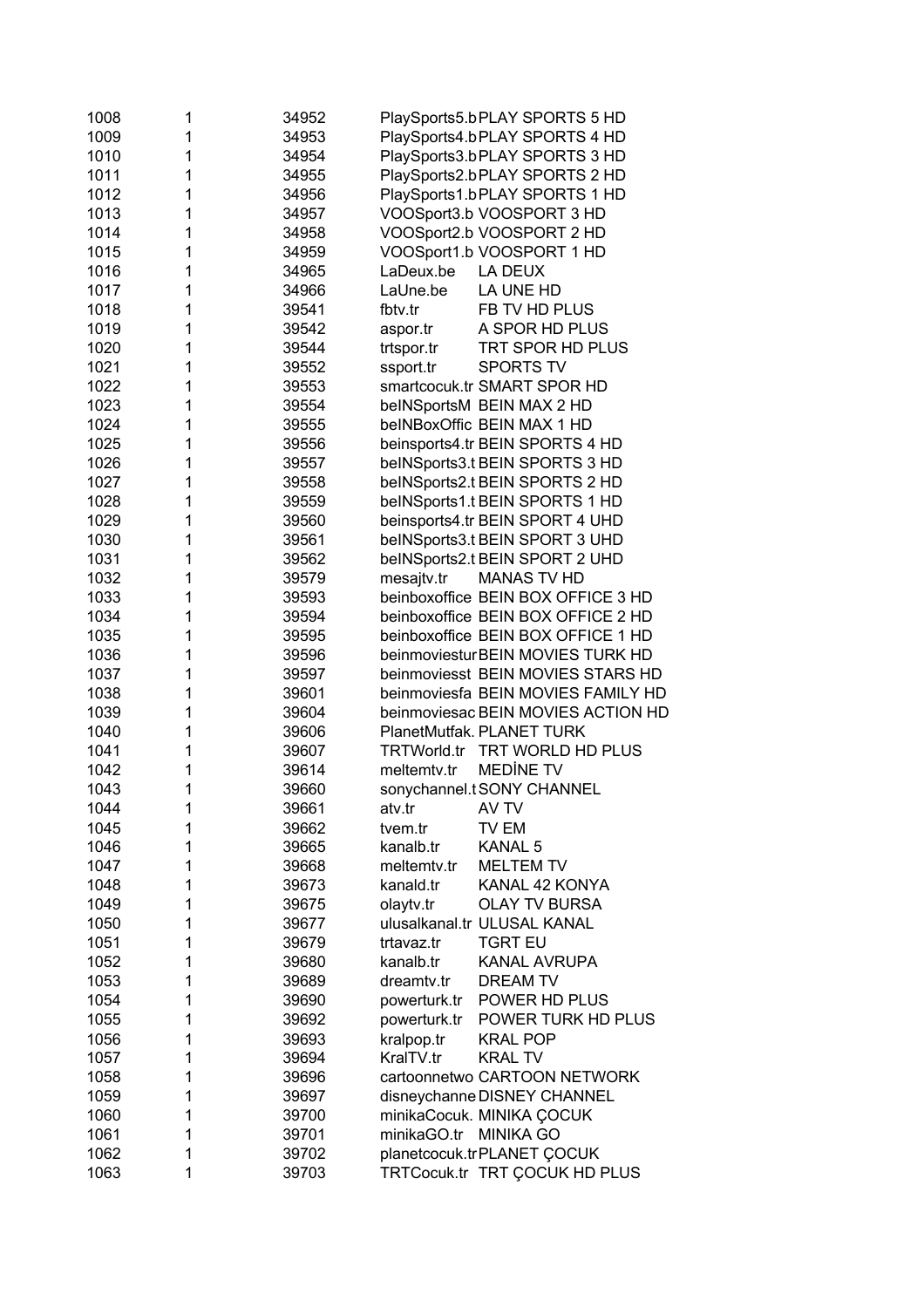| 1064 | 1 | 39704          |                     | KidzAnimez.tr KIDZ TV (KIDS)           |
|------|---|----------------|---------------------|----------------------------------------|
| 1065 | 1 | 39706          | lifetime.tr         | LIFETIME CHANNEL (NATIONAL)            |
| 1066 | 1 | 39707          | tlc.tr              | <b>TLC</b>                             |
| 1067 | 1 | 39708          |                     | beingurme.tr BEIN GÜRME HD             |
| 1068 | 1 | 39710          |                     | historychanne HISTORY CHANNEL HD       |
| 1069 | 1 | 39711          | beiniz.tr           | <b>BEIN IZ HD</b>                      |
| 1070 | 1 | 39713          |                     | NatGeoWild.t NGC WILD HD PLUS          |
| 1071 | 1 | 39714          | NatGeo.tr           | <b>NGC HD</b>                          |
| 1072 | 1 | 39715          |                     | discoveryscie DISCOVERY SCIENCE HD     |
| 1073 | 1 | 39716          |                     | discoverycha DISCOVERY CHANNEL HD PLUS |
| 1074 | 1 | 39717          |                     | animalplanet.tANIMAL PLANET HD         |
| 1075 | 1 | 39718          | YabanTV.tr YABAN TV |                                        |
| 1076 | 1 | 39720          |                     | TRTBelgesel. TRT BELGESEL HD PLUS      |
| 1077 | 1 | 39722          | TRTOkul.tr          | <b>TRT OKUL</b>                        |
| 1078 | 1 | 39723          | TRTAvaz.tr          | TRT AVAZ HD PLUS                       |
| 1079 | 1 | 39724          | trtturk.tr          | TRT TÜRK                               |
| 1080 | 1 | 39725          |                     | TRTMuzik.tr TRT MUZIK HD PLUS          |
| 1081 | 1 | 39726          |                     | TRTDiyanet.trTRT DIYANET               |
| 1082 | 1 | 39727          | TRT1.tr             | TRT 1 EU HD PLUS                       |
| 1083 | 1 | 39728          | euronews.tr         | <b>EURO NEWS TURK</b>                  |
| 1084 | 1 | 39730          |                     | bloomberght.t BLOOMBERG HT HD PLUS     |
| 1085 | 1 | 39732          | KanalB.tr           | <b>KANAL B</b>                         |
| 1086 | 1 | 39733          | UlkeTV.tr           | <b>ÜLKE TV HD PLUS</b>                 |
| 1087 | 1 | 39734          | TVNET.tr            | TV NET HD PLUS                         |
| 1088 | 1 | 39736          | AHaber.tr           | A HABER HD PLUS                        |
| 1089 | 1 | 39737          | 24.tr               | 24 HABER HD PLUS                       |
| 1090 | 1 | 39738          |                     | Haberturk.tr HABER TURK HD PLUS        |
| 1091 | 1 | 39739          | NTV.tr              | NTV HD PLUS                            |
| 1092 | 1 | 39741          |                     | TRTHaber.tr TRT HABER HD PLUS          |
| 1093 | 1 | 39743          | <b>TV85.tr</b>      | TV 8 INT EUROPA                        |
| 1094 | 1 | 39744          | StarTV.tr           | <b>STAR EUROPA</b>                     |
| 1095 | 1 | 39745          | ShowTV.tr           | SHOW TÜRK EUROPA                       |
| 1096 | 1 | 39746          | KanalD.tr           | <b>KANAL D EUROPA</b>                  |
| 1097 | 1 | 39747          | Kanal7.tr           | <b>KANAL 7 EUROPA</b>                  |
| 1098 | 1 | 39751          | ATV.tr              | <b>ATV EUROPA</b>                      |
| 1099 | 1 | 39752          | FlashTV.tr          | <b>FLASH TV</b>                        |
| 1100 | 1 | 39753          | Kanal7.tr           | KANAL 7 HD PLUS                        |
| 1101 | 1 | 39754          | Kanal7.tr           | KANAL 7 HD                             |
| 1102 | 1 | 39755          | Showmax.tr          | <b>SHOW MAX</b>                        |
| 1103 | 1 | 39756          | tvem.tr             | TEVE 2 HD PLUS                         |
| 1104 | 1 | 39757          | a2tv.tr             | A2 HD PLUS                             |
| 1105 | 1 | 39758          | <b>TV85.tr</b>      | <b>TV 8.5 HD</b>                       |
| 1106 | 1 | 39759          | <b>TV85.tr</b>      | TV 8.5 HD PLUS                         |
| 1107 | 1 | 39760          | BeyazTV.tr          | <b>BEYAZ HD PLUS</b>                   |
| 1108 | 1 | 39761          | <b>TV85.tr</b>      | TV 8 HD PLUS                           |
| 1109 | 1 | 39762          | TV85.tr             | TV 8 HD                                |
| 1110 | 1 | 39763          | Fox.tr              | FOX HD PLUS                            |
| 1111 | 1 | 39764          | Fox.tr              | FOX HD                                 |
| 1112 | 1 | 39765          | StarTV.tr           | <b>STAR HD PLUS</b>                    |
| 1113 | 1 | 39766          | StarTV.tr           | <b>STAR HD</b>                         |
| 1114 | 1 |                | ATV.tr              | <b>ATV HD PLUS</b>                     |
| 1115 | 1 | 39767<br>39768 | ATV.tr              | ATV HD                                 |
| 1116 | 1 | 39769          | KanalD.tr           | KANAL D HD PLUS                        |
| 1117 | 1 |                |                     | <b>KANAL D HD</b>                      |
|      |   | 39770          | KanalD.tr           |                                        |
| 1118 | 1 | 39771          | ShowTV.tr           | SHOW HD PLUS                           |
| 1119 | 1 | 39772          | ShowTV.tr           | <b>SHOW HD</b>                         |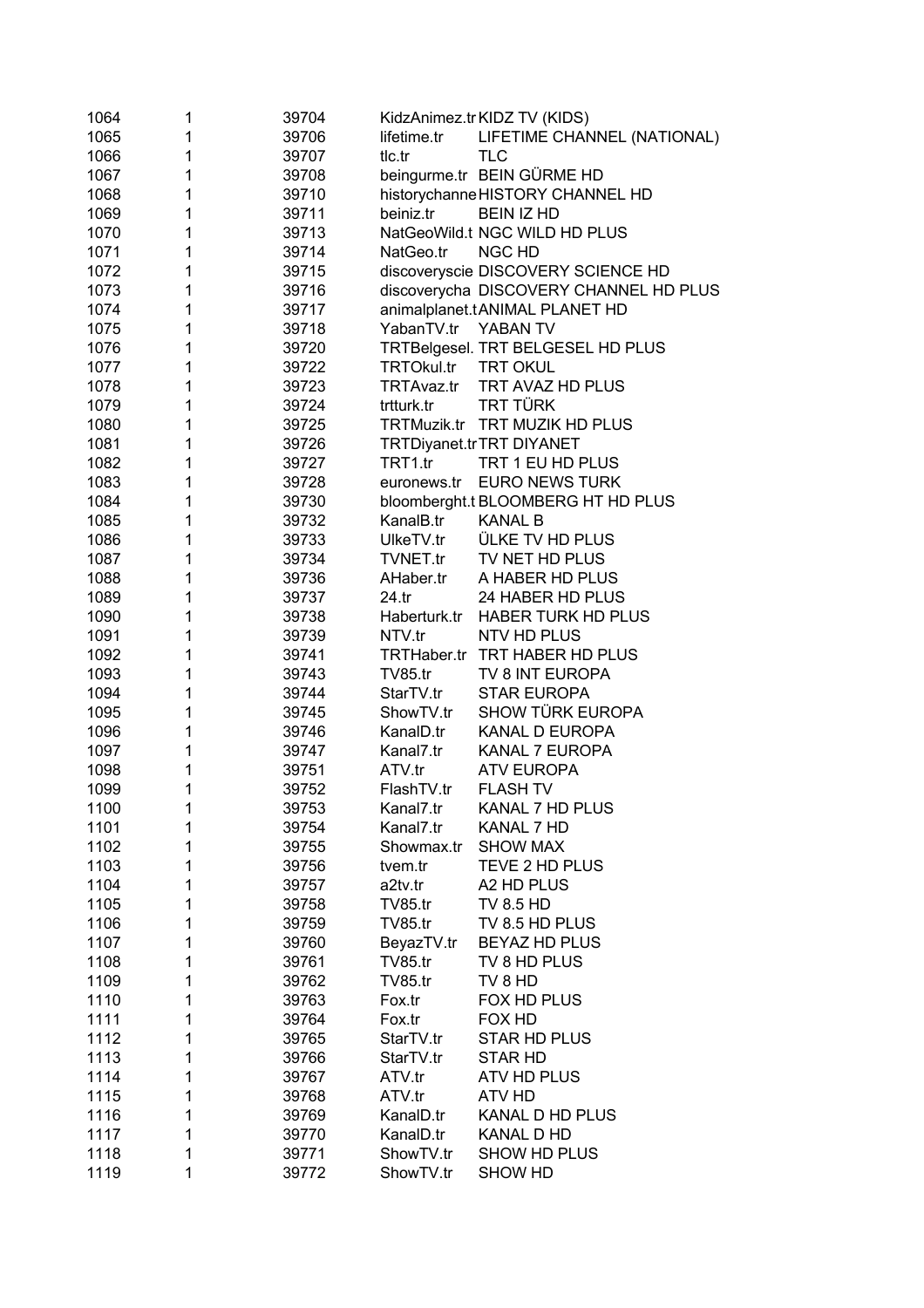| 1120 | 1 | 39773 | TRT1.tr            | TRT 1 HD PLUS                                    |
|------|---|-------|--------------------|--------------------------------------------------|
| 1121 | 1 | 39774 | TRT1.tr            | TRT 1 HD                                         |
| 1122 | 1 | 39784 |                    | DiscoveryFamDISCOVERY FAMILY HD                  |
| 1123 | 1 | 39970 |                    | RtlPassion.hr CRO - RTL PASSION                  |
| 1124 | 1 | 39971 | RtlLiving.hr       | <b>CRO - RTL LIVING</b>                          |
| 1125 | 1 | 39972 | RtlCrime.hr        | <b>CRO - RTL CRIME</b>                           |
| 1126 | 1 | 39973 | Rtl2.hr            | CRO - RTL 2                                      |
| 1127 | 1 | 39974 | Rtl.hr             | CRO - RTL                                        |
|      |   |       |                    |                                                  |
| 1128 | 1 | 39975 |                    | OsjeckaTv.hr CRO - OSJECKA TV<br>CRO - N1 HR     |
| 1129 | 1 | 39978 | N1.hr              |                                                  |
| 1130 | 1 | 39984 | DomaTv.hr          | CRO - DOMA TV HD                                 |
| 1131 | 1 | 39985 | DomaTv.hr          | CRO - DOMA TV                                    |
| 1132 | 1 | 39990 | TV1.ba             | TV <sub>1</sub>                                  |
| 1133 | 1 | 39992 |                    | RTVZenica.b RTV ZENICA                           |
| 1134 | 1 | 39995 | RTRS.ba            | <b>RTRS PLUS</b>                                 |
| 1135 | 1 | 39996 | RTRS.ba            | <b>RTRS</b>                                      |
| 1136 | 1 | 39998 |                    | OTVValentinoOTV VALENTINO                        |
| 1137 | 1 | 39999 | OBN.ba             | <b>OBN</b>                                       |
| 1138 | 1 | 40000 | BHT1.ba            | <b>NOVA BH</b>                                   |
| 1139 | 1 | 40001 | N <sub>1</sub> .ba | N1 BOSNA                                         |
| 1140 | 1 | 40003 | Kanal6.ba          | KANAL 6 HD                                       |
| 1141 | 1 | 40007 |                    | HayatPlus.ba HAYAT PLUS                          |
| 1142 | 1 | 40008 | Hayat.ba           | <b>HAYAT HD</b>                                  |
| 1143 | 1 | 40009 | Hayat.ba           | <b>HAYAT BIH</b>                                 |
| 1144 | 1 | 40010 |                    | HayatMusic.b HAYAT MUSIC                         |
| 1145 | 1 | 40011 |                    | HayatFolk.ba HAYAT FOLK                          |
| 1146 | 1 | 40014 | FaceTV.ba          | FACE TV HD                                       |
| 1147 | 1 | 40015 | FaceTV.ba          | <b>FACE TV</b>                                   |
| 1148 | 1 | 40022 | BHT1.ba            | <b>BHT HD</b>                                    |
| 1149 | 1 | 40023 | BHT1.ba            | <b>BHT</b>                                       |
| 1150 | 1 | 40026 |                    | AlJazeeraBal AL JAZEERA BALKANS                  |
| 1151 | 1 | 40027 |                    | AlJazeeraBal AL JAZEERA BALKAN HD                |
| 1152 | 1 | 40161 |                    | traceurban.pt   NOWO  TRACE SPORTS STARS HD      |
| 1153 | 1 | 40164 | france24.pt        | <b>INOWOI FRANCE 24 HD ING</b>                   |
| 1154 | 1 | 40165 | france24.pt        | <b>NOWO FRANCE 24 HD FR</b>                      |
| 1155 | 1 | 40166 |                    | fightnetwork.p NOWO  FIGHT SPORTS HD             |
| 1156 | 1 | 40167 |                    | eurosport1.pt   NOWO   EUROSPORT 2 HD            |
| 1157 | 1 | 40170 |                    | elevensports6 NOWO  ELEVEN SPORTS 6 HD           |
| 1158 | 1 | 40173 |                    | elevensports5 NOWO  ELEVEN SPORTS 5 HD           |
| 1159 | 1 | 40174 |                    | elevensports4   NOWO   ELEVEN SPORTS 4 HD [720p] |
| 1160 | 1 |       |                    |                                                  |
|      |   | 40178 |                    | elevensports3 NOWO  ELEVEN SPORTS 3 HD [540p]    |
| 1161 | 1 | 40186 |                    | DiscoveryCha   NOWO   DISCOVERY CHANNEL HD       |
| 1162 | 1 | 40187 |                    | bloomberg.pt  NOWO  BOOMERANG                    |
| 1163 | 1 | 40188 | TvSeries.pt        | <b>INOSI TVSÉRIES HD</b>                         |
| 1164 | 1 | 40189 | Tvcine4.pt         | <b>INOSI TVCINE 4 HD</b>                         |
| 1165 | 1 | 40190 | Tvcine3.pt         | <b>INOSI TVCINE 3 HD</b>                         |
| 1166 | 1 | 40191 | Tvcine2.pt         | <b>INOSI TVCINE 2 HD</b>                         |
| 1167 | 1 | 40192 | Tvcine1.pt         | <b>INOSI TVCINE 1 HD</b>                         |
| 1168 | 1 | 40194 |                    | traceurban.pt   NOS  TRACE URBAN HD              |
| 1169 | 1 | 40195 | toros.pt           | <b>INOSI TOROS TV HD</b>                         |
| 1170 | 1 | 40197 |                    | sundancetv.pt NOS  SUNDANCE HD                   |
| 1171 | 1 | 40198 |                    | SportTVPlus.   NOS  SPORT TV NBA                 |
| 1172 | 1 | 40199 | SportTV5.pt        | INOS  SPORT TV 5 HD [720P]                       |
| 1173 | 1 | 40200 | SportTV5.pt        | INOS  SPORT TV 5 HD [540P]                       |
| 1174 | 1 | 40201 | SportTV5.pt        | <b>INOSI SPORT TV 5 HD</b>                       |
| 1175 | 1 | 40202 | Tvcine4.pt         | NOS  SPORT TV 4 HD [720P]                        |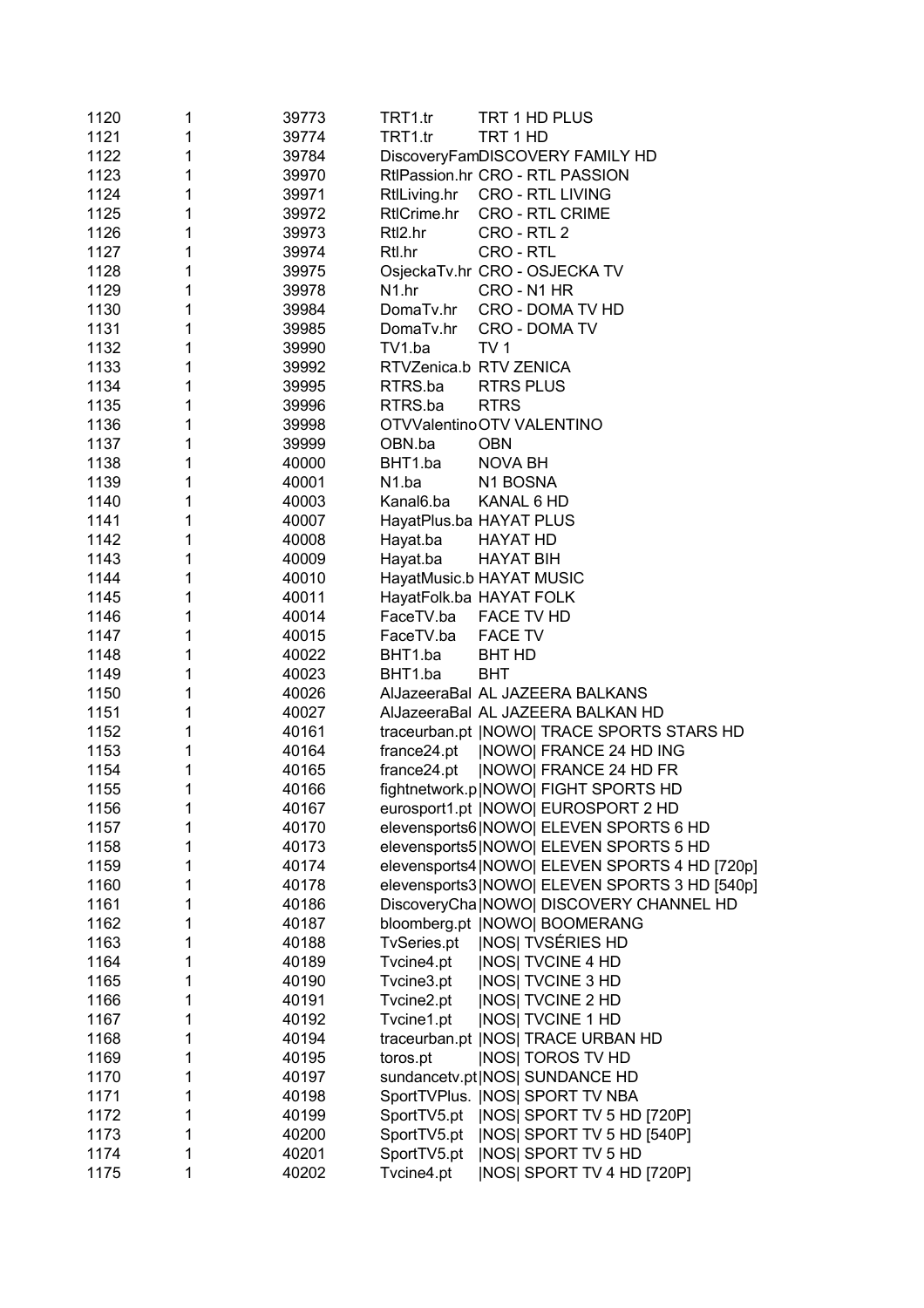| 1176 | 1 | 40203 | Tvcine4.pt                     |                  | <b>INOSI SPORT TV 4 HD [540P]</b>      |
|------|---|-------|--------------------------------|------------------|----------------------------------------|
| 1177 | 1 | 40204 | Tvcine4.pt                     |                  | <b>INOSI SPORT TV 4 HD</b>             |
| 1178 | 1 | 40205 | Tvcine3.pt                     |                  | <b>INOSI SPORT TV 3 HD [720P]</b>      |
| 1179 | 1 | 40206 | SportTV3.pt                    |                  | NOS  SPORT TV 3 HD [540P]              |
| 1180 | 1 | 40207 | Tvcine3.pt                     |                  | <b>NOS SPORT TV 3 HD</b>               |
| 1181 | 1 | 40208 | Tvcine2.pt                     |                  | <b>INOSI SPORT TV 2 HD [720P]</b>      |
| 1182 | 1 | 40209 | Tvcine2.pt                     |                  | NOS  SPORT TV 2 HD [540P]              |
| 1183 | 1 | 40210 | Tvcine2.pt                     |                  | <b>INOSI SPORT TV 2 HD</b>             |
| 1184 | 1 | 40211 | Tvcine1.pt                     |                  | <b>INOSI SPORT TV 1 HD [720P]</b>      |
| 1185 | 1 | 40212 | SportTV1.pt                    |                  | NOS  SPORT TV 1 HD [540P]              |
| 1186 | 1 | 40213 | Tvcine1.pt                     |                  | <b>INOSI SPORT TV 1 HD</b>             |
| 1187 | 1 | 40214 |                                |                  | SportingTV.pt   NOS  SPORT TV HD       |
| 1188 | 1 | 40215 |                                |                  | sicradical.pt   NOS  SIC RADICAL HD    |
| 1189 | 1 | 40216 |                                |                  | SicNoticias.pt   NOS   SIC NOTÍCIAS HD |
| 1190 | 1 | 40217 |                                |                  | SicMulher.pt   NOS  SIC MULHER HD      |
| 1191 |   | 40218 | Sic.pt                         |                  | <b>NOS SIC HD</b>                      |
| 1192 | 1 | 40219 | SicK.pt                        |                  | <b>INOSI SIC CARAS HD</b>              |
| 1193 | 1 | 40221 | Rtp1.pt                        |                  | <b>NOS RTP 1 HD</b>                    |
| 1194 | 1 | 40222 | Porto.pt                       |                  | <b>INOSI PORTO CANAL HD</b>            |
| 1195 | 1 | 40223 |                                |                  | PlayboyTV.pt   NOS  PLAYBOY TV HD      |
| 1196 | 1 | 40224 |                                |                  | penthouse.pt   NOS  PENTHOUSE HD1      |
| 1197 | 1 | 40226 | Odisseia.pt                    |                  | <b>INOSI ODISSEIA HD</b>               |
| 1198 | 1 | 40227 | NatGeo.pt                      |                  | <b>INOSI NATIONAL GEOGRAPHIC HD</b>    |
| 1199 | 1 | 40228 | NatGeo.pt                      |                  | <b>INOSI NAT GEO WILD HD</b>           |
| 1200 | 1 | 40230 |                                |                  | motorvision.pt NOS  MOTORVISION HD     |
| 1201 | 1 | 40231 | mezzo.pt                       |                  | <b>INOSI MEZZO LIVE HD</b>             |
| 1202 | 1 | 40232 | mcs.pt                         |                  | <b>INOSI MCS TV ULTRA HD</b>           |
| 1203 | 1 | 40233 |                                |                  | LocalvisaoTV   NOS   LOCALVISÃO TV HD  |
| 1204 | 1 | 40238 | Hot.pt                         |                  | <b>NOS HOT HD</b>                      |
| 1205 | 1 | 40239 | historia.pt                    |                  | <b>INOSI HOLLYWOOD HD</b>              |
| 1206 | 1 | 40240 |                                |                  | globopremium NOS  GLOBO NOW HD         |
| 1207 | 1 | 40241 | globo.pt                       |                  | <b>INOSI GLOBO HD</b>                  |
| 1208 | 1 | 40245 |                                |                  | foxmovies.pt  NOS  FOX MOVIES HD       |
| 1209 | 1 | 40246 | foxlife.pt                     |                  | <b>INOSI FOX LIFE HD</b>               |
| 1210 | 1 | 40247 | Fox.pt                         |                  | <b>INOSI FOX HD</b>                    |
| 1211 | 1 | 40248 | FoxCrime.pt                    |                  | <b>INOSI FOX CRIME HD</b>              |
| 1212 |   | 40249 | FoxCrime.pt                    |                  | NOS  FOX COMEDY HD                     |
| 1213 |   | 40253 |                                |                  | eentertainme   NOS  E! ENTERTAINMENT   |
| 1214 |   | 40254 | DogTV.pt                       |                  | <b>INOSI DOGTV</b>                     |
| 1215 |   | 40255 | cmtv.pt                        |                  | <b>INOSI CMTV HD</b>                   |
| 1216 |   | 40256 | canal180.pt                    |                  | <b>INOSI CANAL 180</b>                 |
| 1217 | 1 | 40257 |                                |                  | cacaepesca.p   NOS   CAÇA E PESCA HD   |
| 1218 | 1 | 40262 | axn.pt                         |                  | <b>INOSI AXN HD</b>                    |
| 1219 | 1 | 40265 | TVIFiccao.pt   MEO  TVI FICÇÃO |                  |                                        |
| 1220 |   | 40266 | Tvi24.pt                       |                  | <b>IMEO TVI 24</b>                     |
| 1221 |   | 40267 | Tvi.pt                         | <b>IMEOI TVI</b> |                                        |
| 1222 | 1 | 40268 | tveinternation  MEO  TVEI      |                  |                                        |
| 1223 | 1 | 40269 | tve24.pt                       |                  | <b>IMEOI TVE 24H</b>                   |
| 1224 | 1 | 40270 | tv5monde.pt                    |                  | <b>IMEOI TV5 MONDE</b>                 |
| 1225 |   | 40272 | toros.pt                       |                  | <b>IMEOI TOROS TV</b>                  |
| 1226 |   | 40273 | skynews.pt                     |                  | <b>IMEOI SKY NEWS</b>                  |
| 1227 | 1 | 40274 | Porto.pt                       |                  | <b>IMEOI PORTO CANAL</b>               |
| 1228 | 1 | 40275 | PFC.pt                         | <b>IMEOI PFC</b> |                                        |
| 1229 | 1 | 40276 | Odisseia.pt                    |                  | <b>IMEO ODISSEIA</b>                   |
| 1230 | 1 | 40278 | nba.pt                         |                  | <b>IMEOI NBA TV</b>                    |
| 1231 | 1 | 40280 | mezzo.pt                       |                  | <b>IMEOI MEZZO</b>                     |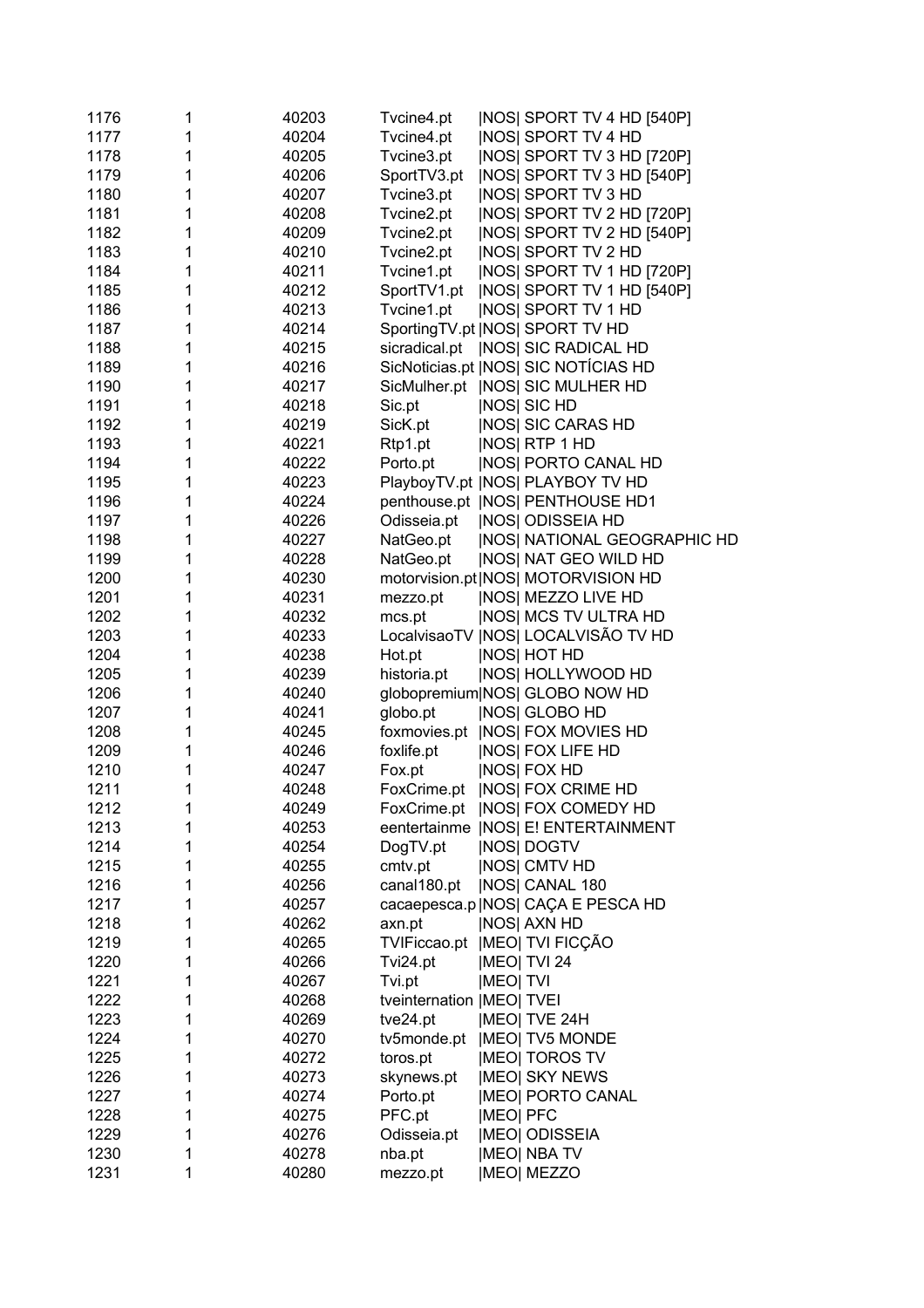| 1232         | 1      | 40283          | france24.pt             |                  | <b>IMEOI FRANCE 24</b>                                    |
|--------------|--------|----------------|-------------------------|------------------|-----------------------------------------------------------|
| 1233         | 1      | 40284          | foxnews.pt              |                  | <b>IMEOI FOX NEWS</b>                                     |
| 1234         | 1      | 40285          | euronews.pt             |                  | <b>IMEOI EURONEWS</b>                                     |
| 1235         | 1      | 40286          |                         |                  | eentertainme   MEO   E! ENTERTAINMENT                     |
| 1236         | 1      | 40287          |                         |                  | deutschewelle MEO  DEUTSCHE WELLE                         |
| 1237         | 1      | 40288          | cnn.pt                  | <b>IMEOI CNN</b> |                                                           |
| 1238         | 1      | 40289          | cnbc.pt                 |                  | <b>IMEO</b> CNBC Europe                                   |
| 1239         | 1      | 40291          |                         |                  | bbcworldnews MEO  BBC WORLD NEWS                          |
| 1240         | 1      | 40292          | Artv.pt                 |                  | <b>IMEOI ARTV</b>                                         |
| 1241         | 1      | 40294          | tvgalizia.pt            |                  | <b>IMEOI TV GALICIA</b>                                   |
| 1242         | 1      | 40295          | vh1classic.pt  MEO  VH1 |                  |                                                           |
| 1243         | 1      | 40296          | mtv.pt                  |                  | <b>INOSI MTV PORTUGAL HD</b>                              |
| 1244         | 1      | 40297          | mtv.pt                  |                  | <b>IMEOI MTV PORTUGAL</b>                                 |
| 1245         | 1      | 40298          | mcmtop.pt               |                  | <b>IMEO MCM POP</b>                                       |
| 1246         | 1      | 40299          |                         |                  | AfroMusicCha MEO  AFRO MUSIC                              |
| 1247         | 1      | 40301          |                         |                  | crimeinvestig  MEO  CRIME INVESTIGATION                   |
| 1248         | 1      | 40302          |                         |                  | discoverysho  NOS  DISCOVERY HD SHOWCASE                  |
| 1249         | 1      | 40303          |                         |                  | travelchannel.   MEO  TRAVEL CHANNEL HD                   |
| 1250         | 1      | 40304          | NatGeo.pt               |                  | <b>IMEO NATIONAL GEOGRAPHIC HD</b>                        |
| 1251         | 1      | 40305          | NatGeo.pt               |                  | <b>IMEOI NAT GEO WILD</b>                                 |
| 1252         | 1      | 40306          | historia.pt             |                  | <b>IMEO HISTÓRIA</b>                                      |
| 1253         | 1      | 40307          |                         |                  | discoverycha  MEO  DISCOVERY CHANNEL                      |
| 1254         | 1      | 40308          |                         |                  | 24Kitchen.pt   MEO   24 KITCHEN HD                        |
| 1255         | 1      | 40309          |                         |                  | AngelusTV.pt   MEO  ANGELUS TV                            |
| 1256         | 1      | 40311          | Cmtv.pt                 |                  | <b>IMEOI CMTV</b>                                         |
| 1257         | 1      | 40313          |                         |                  | realmadridtv.p MEO  REAL MADRID TV                        |
| 1258         | 1      | 40325          |                         |                  | sportingtv.pt   NOS  SPORTING TV HD                       |
| 1259         | 1      | 40326          |                         |                  | eurosport1.pt  MEO  EUROSPORT 1 HD                        |
| 1260         | 1      | 40327          |                         |                  | Eurosport2.pt   MEO   EUROSPORT 2                         |
| 1261         | 1      | 40328          |                         |                  | Eurosport1.pt   MEO   EUROSPORT 1                         |
| 1262         | 1      | 40329          |                         |                  | KombatSport.   MEO   KOMBAT SPORT                         |
| 1263         | 1      | 40330          | ABolaTV.pt              |                  | <b>IMEOI A BOLA TV</b>                                    |
| 1264         | 1      | 40332          | JimJam.pt               |                  | <b>IMEO JIM JAM</b>                                       |
| 1265         | 1      | 40333          |                         |                  | DisneyJunior.   MEO   DISNEY JÚNIOR                       |
| 1266         | 1      | 40334          |                         |                  | DisneyChann   MEO   DISNEY CHANNEL                        |
| 1267         | 1      | 40335          |                         |                  | cartoonnetwo  MEO  CARTOON NETWORK                        |
| 1268         | 1      |                |                         |                  | canalumeurop MEO  CANAL PANDA                             |
| 1269         | 1      | 40336<br>40337 | BabyTV.pt               |                  | <b>IMEO BABY TV</b>                                       |
| 1270         | 1      | 40339          |                         |                  | euronews.pt   MEO  EUROCHANNEL                            |
| 1271         | 1      | 40340          | TvSeries.pt             |                  | <b>IMEOI TV SÉRIES</b>                                    |
| 1272         | 1      | 40341          | cbsreality.pt           |                  | <b>IMEOI CBS REALITY</b>                                  |
| 1273         | 1      | 40343          |                         |                  | KuriakosTv.pt   MEO   KURIAKOS TV                         |
| 1274         | 1      | 40344          |                         |                  | CancaoNova.   MEO   CANÇÃO NOVA                           |
| 1275         | 1      | 40345          | CanalQ.pt               |                  | <b>IMEOI CANAL Q</b>                                      |
| 1276         | 1      | 40346          |                         |                  |                                                           |
|              |        |                |                         |                  | CacaVision.pt   MEO   CAÇAVISION                          |
| 1277         | 1<br>1 | 40347          |                         |                  | bloomberg.pt  MEO  BLOOMBERG                              |
| 1278         |        | 40349          | Biggs.pt                |                  | <b>IMEO BIGGS</b>                                         |
| 1279<br>1280 | 1<br>1 | 40350          |                         |                  | RtpMemoria.p MEO  RTP MEMÓRIA                             |
|              |        | 40351          |                         |                  | RtpMemoria.p MEO  RTP MADEIRA                             |
| 1281         | 1      | 40352          | RtpAfrica.pt            |                  | <b>IMEO RTP ÁFRICA</b>                                    |
| 1282         | 1      | 40353          | Rtp1.pt                 |                  | <b>IMEOI RTP AÇORES</b>                                   |
| 1283         | 1      | 40354          | Rtp3.pt                 |                  | <b>IMEOI RTP3</b>                                         |
| 1284         | 1      | 40355          | Rtp2.pt                 |                  | <b>IMEOI RTP 2</b>                                        |
| 1285<br>1286 | 1      | 40356          | Rtp1.pt                 |                  | <b>IMEOI RTP 1</b><br>SicNoticias.pt   MEO   SIC NOTÍCIAS |
|              | 1      | 40357          |                         |                  |                                                           |
| 1287         | 1      | 40358          |                         |                  | SicRadical.pt   MEO   SIC RADICAL                         |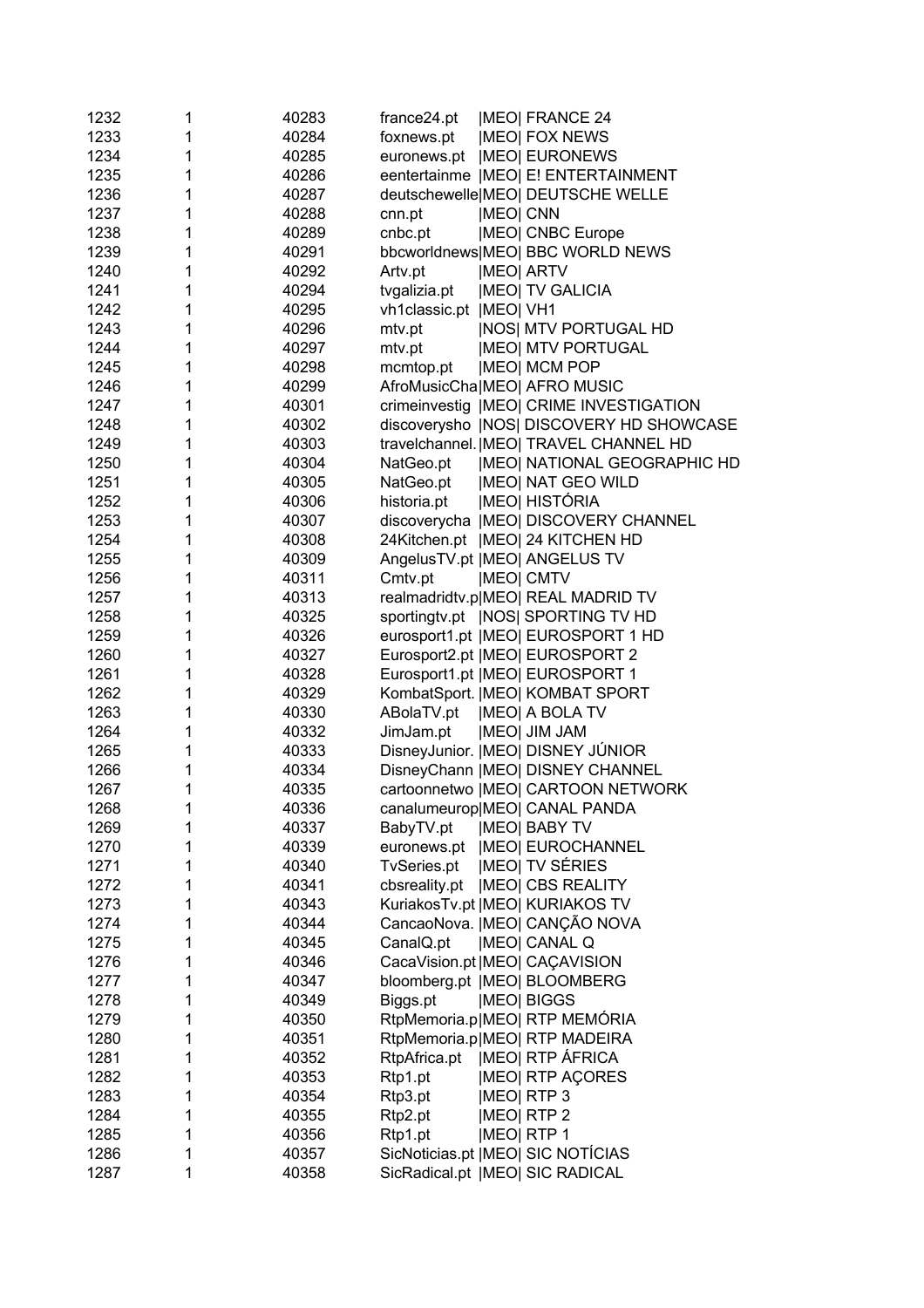| 1288 | 1 | 40359 | SicMulher.pt   MEO  SIC MULHER          |
|------|---|-------|-----------------------------------------|
| 1289 | 1 | 40360 | Sic.pt<br><b>IMEO SIC</b>               |
| 1290 | 1 | 40361 | <b>IMEO SIC CARAS</b><br>SicCaras.pt    |
| 1291 | 1 | 40362 | Sic.pt<br><b>IMEO SICK</b>              |
| 1292 | 1 | 40363 | traceurban.pt   MEO  TRACE URBAN        |
| 1293 | 1 | 40364 | Globo.pt<br><b>IMEOI GLOBO NOW</b>      |
| 1294 | 1 | 40365 | Globo.pt<br><b>IMEO GLOBO</b>           |
| 1295 | 1 | 40366 | Tvcine4.pt<br><b>IMEOI TVCINE 4</b>     |
| 1296 | 1 | 40367 | Tvcine3.pt<br><b>IMEO TVCINE 3</b>      |
| 1297 | 1 | 40368 | Tvcine2.pt<br><b>IMEOI TVCINE 2</b>     |
| 1298 | 1 | 40369 | <b>IMEOI TVCINE 1</b><br>Tvcine1.pt     |
| 1299 | 1 | 40370 | CineMundo.pt MEO  CINEMUNDO             |
| 1300 | 1 | 40371 | Syfy.pt<br><b>IMEO SYFY</b>             |
| 1301 | 1 | 40372 | Hot.pt<br><b>IMEOI HOLLYWOOD HD</b>     |
| 1302 | 1 | 40373 | <b>IMEO HOLLYWOOD</b><br>Hot.pt         |
| 1303 | 1 | 40374 | <b>IMEO FOX LIFE HD</b><br>FoxLife.pt   |
| 1304 | 1 | 40375 | FoxMovies.pt   MEO   FOX MOVIES         |
| 1305 | 1 | 40376 | FoxCrime.pt   MEO  FOX CRIME HD         |
| 1306 | 1 | 40377 | FoxComedy.p MEO  FOX COMEDY             |
| 1307 | 1 | 40378 | <b>IMEOI FOX HD</b><br>Fox.pt           |
| 1308 | 1 | 40379 | CineMundo.pt NOWO  CINEMUNDO HD         |
| 1309 | 1 | 40380 | AXNWhite.pt   MEO  AXN WHITE HD         |
| 1310 | 1 | 40381 | AXN.pt<br><b>IMEO AXN HD</b>            |
| 1311 | 1 | 40382 | axnblack.pt<br><b>IMEO AXN BLACK HD</b> |
| 1312 | 1 | 40383 | TLC.pt<br><b>IMEOI TLC</b>              |
| 1313 | 1 | 40384 | AMC.pt<br><b>IMEO AMC</b>               |
| 1314 | 1 | 42972 | AMC.ca<br>CA-VIP AMC HD                 |
| 1315 | 1 | 42973 | ABCSpark.ca CA-VIP ABC SPARK            |
| 1316 | 1 | 42974 | ABCSpark.ca CA-VIP ABC HD               |
| 1317 | 1 | 42980 | OSNMovies.a OSN-VIP MOVIES ACTION HD    |
| 1318 | 1 | 42981 | OSNMoviesT OSN-VIP MOVIES THRILLER FHD  |
| 1319 | 1 | 42982 | OSNMovies.a OSN-VIP MOVIES COMEDY FHD   |
| 1320 | 1 | 42984 | OSNYahalaD OSN-VIP YAHALA OULA FHD      |
| 1321 | 1 | 42985 | OSNYahala.a OSN-VIP YAHALA FHD          |
| 1322 | 1 | 42986 | OSNYahalaC OSN-VIP YAHALA CINEMA FHD    |
| 1323 | 1 | 42987 | OSNMovies.a OSN-VIP MOVIE FIRST FHD     |
| 1324 | 1 | 42988 | OSNSeriesFirOSN-VIP FIRST SERIES HD     |
| 1325 | 1 | 42989 | OSNSports1. OSN-VIP SPORTS FHD 1        |
| 1326 | 1 | 42990 | OSNSports1. OSN-VIP SPORTS FHD 2        |
| 1327 | 1 | 42991 | OSNSportsCr OSN-VIP CRICKET FHD         |
| 1328 | 1 | 43169 | beINSports13 BEINSPORT 4K 13            |
| 1329 | 1 | 43170 | beINSports12 BEINSPORT 4K 12            |
| 1330 | 1 | 43171 | beINSports11 BEINSPORT 4K 11            |
| 1331 | 1 | 43172 | beINSports10 BEINSPORT 4K 10            |
| 1332 | 1 | 43173 | beINSports9. BEINSPORT 4K 9             |
| 1333 | 1 | 43174 | beINSports8. BEINSPORT 4K 8             |
| 1334 | 1 | 43175 | beINSports7. BEINSPORT 4K 7             |
| 1335 | 1 | 43176 | beINSports6. BEINSPORT 4K 6             |
| 1336 | 1 | 43177 | beINSports4. BEINSPORT 4K 5             |
| 1337 | 1 | 43178 | beINSports4. BEINSPORT 4K 4             |
| 1338 | 1 | 43179 | beINSports3. BEINSPORT 4K 3             |
| 1339 | 1 | 43180 | beINSports2. BEINSPORT 4K 2             |
| 1340 | 1 | 43263 | TeReo.nz<br>NZ - TE REO                 |
| 1341 | 1 | 43269 | SKYRacing2. SKY RACING 2                |
| 1342 | 1 | 43270 | SKYRacing.a SKY RACING 1                |
| 1343 | 1 | 43271 | SKYNewsLiveSKY NEWS EXTRA 3             |
|      |   |       |                                         |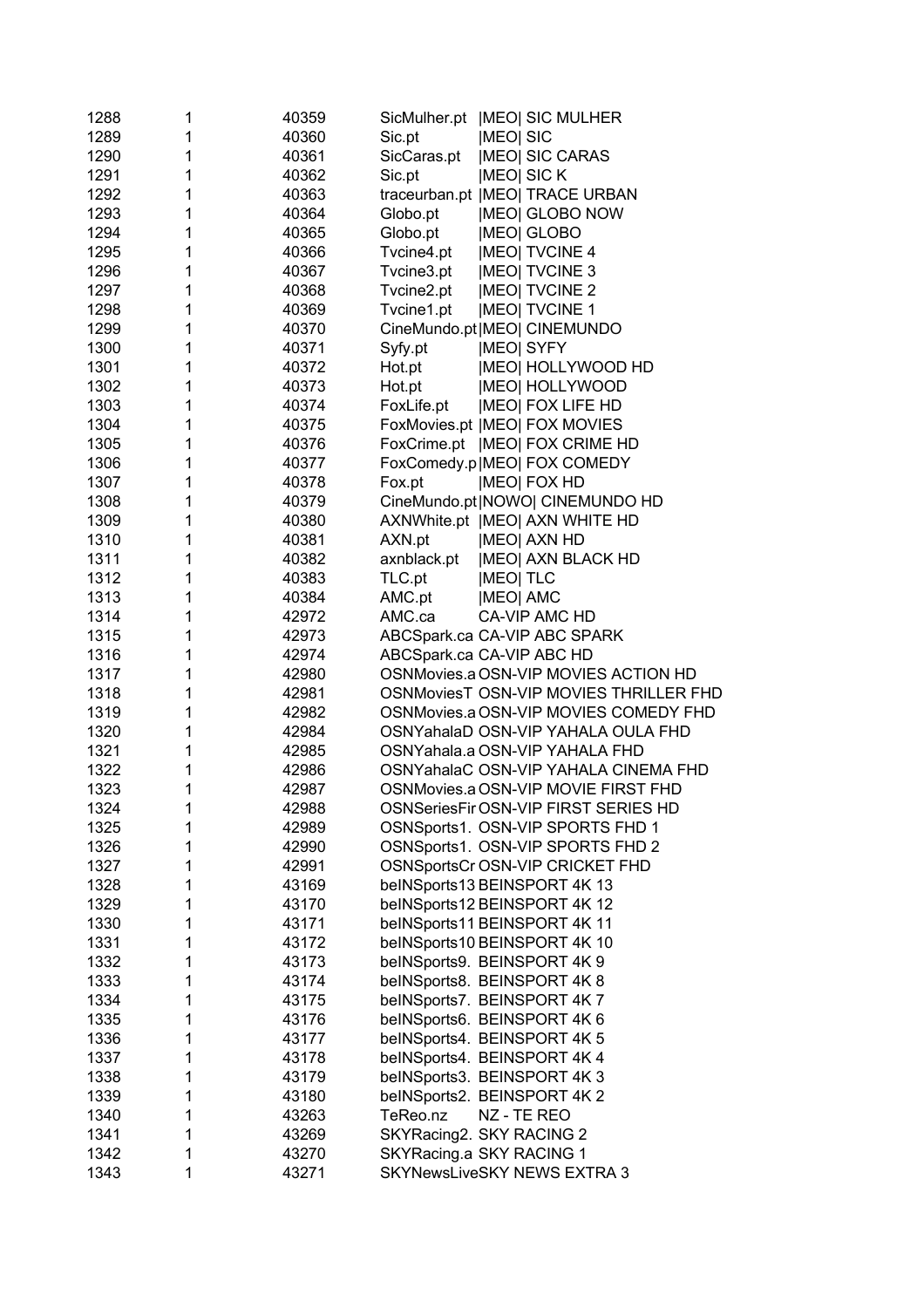| 1344 | 1 | 43272 |                        | SKYNewsLiveSKY NEWS EXTRA 2                 |
|------|---|-------|------------------------|---------------------------------------------|
| 1345 | 1 | 43273 |                        | <b>SKYNewsLiveSKY NEWS EXTRA 1</b>          |
| 1346 | 1 | 43275 | ACC.au                 | <b>ACCTV</b>                                |
| 1347 | 1 | 43276 | Ten.au                 | <b>TEN</b>                                  |
| 1348 | 1 | 43277 | SBS.au                 | <b>SBS HD</b>                               |
| 1349 | 1 | 43278 | SBS.au                 | <b>SBS FOOD</b>                             |
| 1350 | 1 | 43279 | SBS.au                 | SBS <sub>2</sub>                            |
| 1351 | 1 | 43300 | Ten.au                 | <b>TEN SPORTS</b>                           |
| 1352 | 1 | 43304 |                        | SBSViceland. SBS VICELAND                   |
| 1353 | 1 | 43305 | SBS.au                 | <b>SBS</b>                                  |
| 1354 | 1 | 43307 | RacingCom.a RACING.COM |                                             |
| 1355 | 1 | 43308 | NITV.au                | <b>NITV</b>                                 |
| 1356 | 1 | 43309 |                        | FoxSportsNe FOX SPORTS NEWS                 |
| 1357 | 1 | 43310 |                        | FoodNetwork. FOOD NETWORK                   |
| 1358 | 1 | 43311 | Channel9.au CHANNEL 9  |                                             |
| 1359 | 1 | 43312 | ABCNews24. ABC NEWS    |                                             |
| 1360 | 1 | 43313 | ABCME.au               | ABC ME                                      |
| 1361 | 1 | 43314 | ABCME.au               | ABC COMEDY/ABC KIDS NSW                     |
| 1362 | 1 | 43315 | ABC.au                 | <b>ABC</b>                                  |
| 1363 | 1 | 43316 | 9Life.au               | 9LIFE                                       |
| 1364 | 1 | 43317 | 9Go.au                 | 9GO!                                        |
| 1365 | 1 | 43318 | 9Gem.au                | 9GEM                                        |
| 1366 | 1 | 43319 | 7TWO.au                | 7TWO                                        |
| 1367 | 1 | 43320 | 7Mate.au               | 7MATE                                       |
| 1368 | 1 | 43321 | 7Flix.au               | 7FLIX                                       |
| 1369 | 1 | 43519 |                        | WLNYTV105 USA VIP - WL NY HD                |
| 1370 | 1 | 43520 | WeTV.us                | USA VIP - WETV HD                           |
| 1371 | 1 | 43521 | WeTV.us                | USA VIP - WE TV HD                          |
| 1372 | 1 | 43523 |                        | SportsmanCh USA VIP - SPORTS MAN HD         |
| 1373 | 1 | 43526 |                        | OutsideTV.us USA VIP - OUTSIDE TV HD        |
| 1374 | 1 | 43527 |                        | OutdoorChan USA VIP - OUTDOOR HD            |
| 1375 | 1 | 43528 |                        | NBCSportsBoUSA VIP - NBC SPORTS PLUS CHICAG |
| 1376 | 1 | 43529 | NatGeo.us              | USA VIP - NAT GEO MUNDO HD                  |
| 1377 | 1 | 43530 |                        | MotorTrend.u USA VIP - MOTOR TREND HD       |
| 1378 | 1 | 43531 | MAVTV.us               | USA VIP - MAVTV HD                          |
| 1379 | 1 | 43538 | CoziTV.us              | USA VIP - COZI HD                           |
| 1380 | 1 | 43539 | CNBC.us                | USA VIP - CNBC HD                           |
| 1381 | 1 | 43540 |                        | CineSony.us USA VIP - CINE SONY HD          |
| 1382 | 1 | 43542 |                        | BBCAmerica. USA VIP - BBC AMERICA HD        |
| 1383 | 1 | 43543 | AMC.us                 | USA VIP - AMC HD                            |
| 1384 | 1 | 43548 | UniMas.us              | USA VIP - UNIMAS HD                         |
| 1385 | 1 | 43551 |                        | TelemundoKVUSA VIP - TELEMONDO HD SP        |
| 1386 | 1 | 43555 | Revolt.us              | USA VIP - REVOLT HD                         |
| 1387 | 1 | 43556 | PopTV.us               | USA VIP - POP HD                            |
| 1388 | 1 | 43558 | Oxygen.us              | USA VIP - OXYGEN HD                         |
| 1389 | 1 | 43559 |                        | NBCSportsBoUSA VIP - NBC SPORTS CHICAGO HD  |
| 1390 | 1 | 43560 |                        | NatGeoWild.uUSA VIP - NAT GEO WILD HD       |
| 1391 | 1 | 43562 | MSNBC.us               | USA VIP - MSNBC HD                          |
| 1392 | 1 | 43563 | LMN.us                 | USA VIP - LMN HD                            |
| 1393 | 1 | 43565 |                        | HistoryEnEsp USA VIP - HISTORY HD           |
| 1394 | 1 | 43566 |                        | HallmarkMovi USA VIP - HALLMARK MOVIE HD    |
| 1395 | 1 | 43567 |                        | GolTVSpanis USA VIP - GOL TV HD SP          |
| 1396 | 1 | 43568 |                        | GoITVEnglish USA VIP - GOL TV EN HD         |
| 1397 | 1 | 43569 |                        | Galavision.us USA VIP - GALAVISION HD SP    |
| 1398 | 1 | 43571 | FXX.us                 | USA VIP - FXX HD                            |
| 1399 | 1 | 43572 |                        | FXMRetro.us USA VIP - FXM HD                |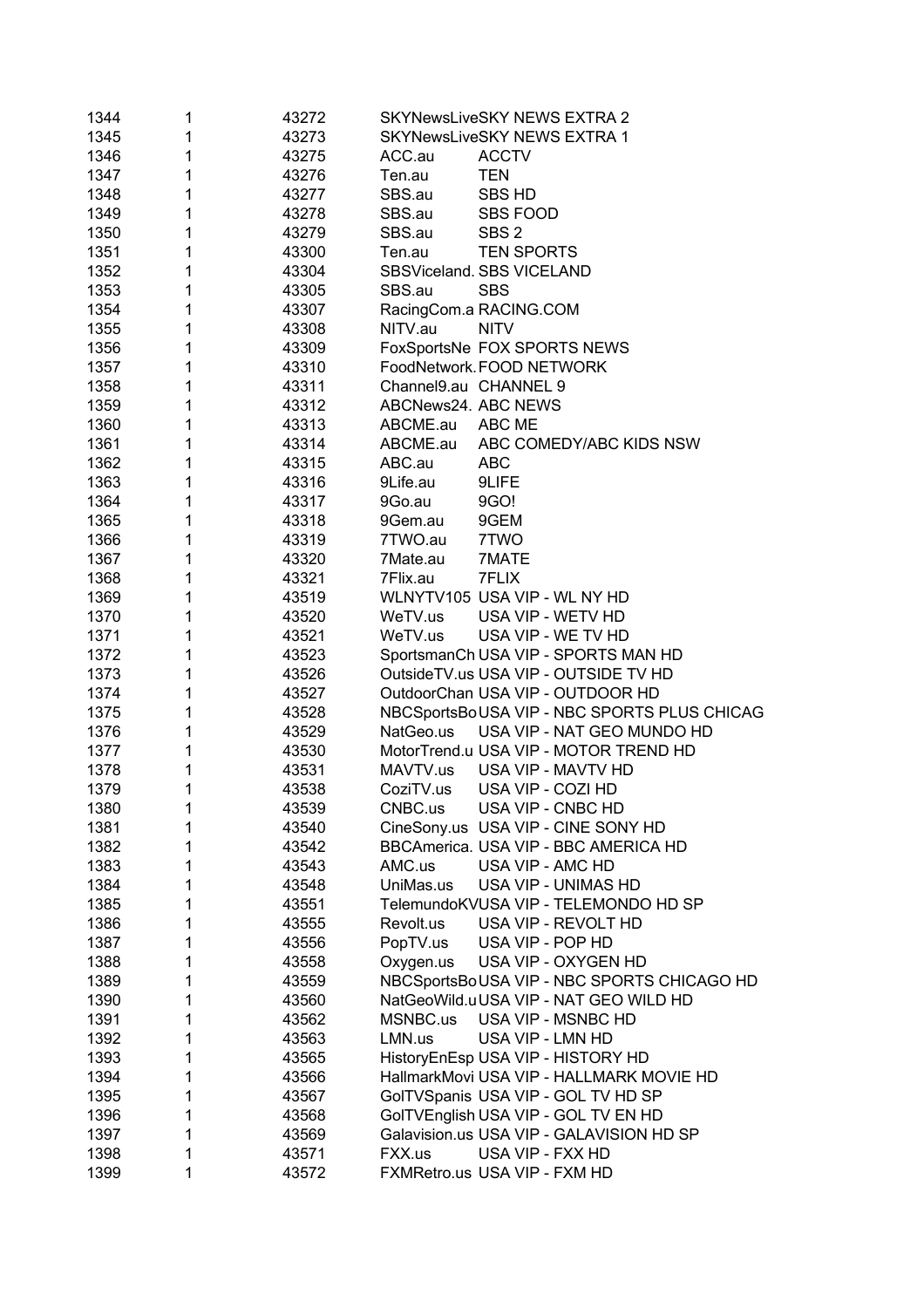| 1400 | 1 | 43581 | FoodNetwork. USA VIP - FOOD NETWORK HD        |
|------|---|-------|-----------------------------------------------|
| 1401 | 1 | 43626 | NHLNetwork. USA VIP - NHL NETWORK HD          |
| 1402 | 1 | 43627 | NFLNetwork. USA VIP - NFL NOW HD              |
| 1403 | 1 | 43628 | NFLNetwork. USA VIP - NFL NETWORK HD          |
| 1404 | 1 | 43630 | NBCBoston.u USA VIP - NBC HD                  |
| 1405 | 1 | 43646 | FoxBusiness. USA VIP - FOX BUSINESS NETWORK H |
| 1406 | 1 | 43670 | USA VIP - BRAVO HD<br>Bravo.us                |
| 1407 | 1 | 43671 | beINSports.usUSA VIP - BEIN SPORTS HD         |
| 1408 | 1 | 43675 | AnimalPlanet. USA VIP - ANIMAL PLANET HD      |
| 1409 | 1 | 44067 | YleTV2.fi<br>Yle TV2 HD                       |
| 1410 | 1 | 44068 | YleTV1.fi<br>Yle TV1 HD                       |
| 1411 | 1 | 44069 | YleTV1.fi<br>Yle Tv Fem                       |
| 1412 | 1 | 44071 | ViasatHockey Viasat Hockey HD                 |
| 1413 | 1 | 44072 | ViasatHistory. Viasat History                 |
| 1414 | 1 | 44073 | ViasatExplore Viasat Explorer                 |
| 1415 | 1 | 44074 | <b>SUB</b><br>Sub.fi                          |
| 1416 | 1 | 44075 | SFkanalen.fi SF-Kanalen [Multi-Sub]           |
| 1417 | 1 | 44076 | Nick Jr. Nordic<br>NickJr.fi                  |
| 1418 | 1 | 44077 | Nelonen.fi<br>Nelonen                         |
| 1419 | 1 | 44078 | NatGeo.fi<br>National Geographic HD           |
| 1420 | 1 | 44079 | MTV3.fi<br>MTV3 HD                            |
| 1421 | 1 | 44080 | Liv.fi<br>LIV                                 |
| 1422 | 1 | 44081 | Jim<br>Jim.fi                                 |
| 1423 | 1 | 44082 | DisneyChann Disney Channel                    |
| 1424 | 1 | 44083 | DiscoveryChaDiscovery Channel                 |
| 1425 | 1 | 44088 | CMoreStars.fi C More MAX FHD                  |
| 1426 | 1 | 44089 | CMoreSeries. C More Juniori                   |
| 1427 | 1 | 44090 | CMoreHits.fi C More Hits HD                   |
| 1428 | 1 | 44180 | ViasatSeries. DK - VIASAT SERIES              |
| 1429 | 1 | 44181 | ViasatNature. DK - VIASAT NATURE              |
| 1430 | 1 | 44182 | ViasatHistory. DK - VIASAT HISTORY            |
| 1431 | 1 | 44183 | ViasatGolf.dk DK - VIASAT GOLF                |
| 1432 | 1 | 44184 | ViasatPremie DK - VIASAT FILM PREMIERA        |
| 1433 | 1 | 44185 | ViasatHits.dk DK - VIASAT FILM HITS           |
| 1434 | 1 | 44186 | ViasatFamily. DK - VIASAT FILM FAMILLY        |
| 1435 | 1 | 44187 | ViasatAction. DK - VIASAT FILM ACTION         |
| 1436 |   | 44188 | ViasatExplore DK - VIASAT EXPLORE             |
| 1437 | 1 | 44189 | VH <sub>1.dk</sub><br>DK - VH1 DANMARK        |
| 1438 | 1 | 44190 | TV3Sport.dk DK - TV3 SPORT 1                  |
| 1439 | 1 | 44191 | TV3Plus.dk DK - TV3 PULS                      |
| 1440 | 1 | 44192 | TV3Max.dk<br>DK - TV3 MAX                     |
| 1441 | 1 | 44193 | TV3.dk<br>DK - TV3                            |
| 1442 | 1 | 44194 | TV2Zulu.dk DK - TV2 ZULU                      |
| 1443 | 1 | 44195 | TV2Sport.dk DK - TV2 SPORT                    |
| 1444 | 1 | 44196 | TV2News.dk DK - TV2 NEWS                      |
| 1445 | 1 | 44197 | TV2Lorry.dk DK - TV2 LORRY DANMARK            |
| 1446 | 1 | 44198 | TV2Charlie.dkDK - TV2 CHARLIE                 |
| 1447 | 1 | 44199 | TV2.dk<br>$DK - TV2$                          |
| 1448 | 1 | 44200 | TV2Fri.dk<br>DK - TV 2 FRI                    |
| 1449 | 1 | 44201 | TLC.dk<br>DK - TLC                            |
| 1450 | 1 | 44203 | Nickelodeon.dDK - NICKELODEON HD              |
| 1451 | 1 | 44204 | DK - NICK JR<br>NickJr.dk                     |
| 1452 | 1 | 44205 | NationalGeog DK - NATIONAL GEOGRAPHIC         |
| 1453 | 1 | 44206 | NatGeoWild.dDK - NAT GEO WILD                 |
| 1454 | 1 | 44207 | MTV.dk<br>DK - MTV                            |
| 1455 | 1 | 44208 | Kanal4.dk<br>DK - KANAL 5                     |
|      |   |       |                                               |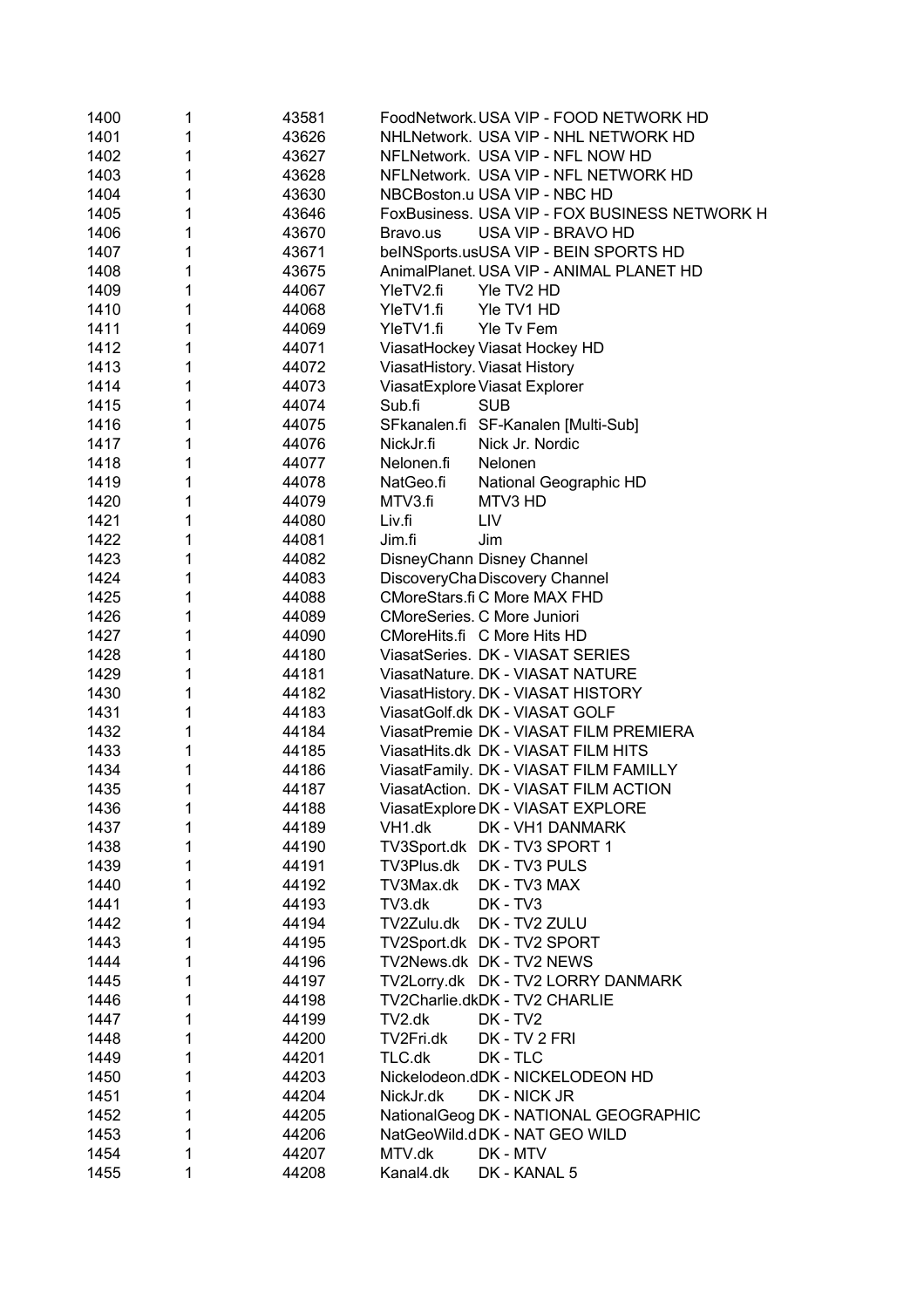| 1456 | 1 | 44209 | Kanal4.dk<br>DK - KANAL 4                  |
|------|---|-------|--------------------------------------------|
| 1457 | 1 | 44210 | InvestigationDDK - INVESTIGATION DISCOVERY |
| 1458 | 1 | 44212 | Eurosport1.dkDK - EUROSPORT 1              |
| 1459 | 1 | 44213 | DR3.dk<br>DK - DR3                         |
| 1460 | 1 | 44214 | DR2.dk<br>DK - DR2                         |
| 1461 | 1 | 44215 | DR <sub>1.dk</sub><br>DK - DR1             |
| 1462 | 1 | 44216 | DRUItra.dk<br>DK - DR ULTRA                |
| 1463 | 1 | 44217 | DRRamasjan DK - DR RAMASJANG               |
| 1464 | 1 | 44218 | DRK.dk<br>DK - DR K                        |
| 1465 | 1 | 44219 | DK4.dk<br>DK - DK4                         |
| 1466 | 1 | 44220 | DisneyXD.dk DK - DISNEY XD                 |
| 1467 | 1 | 44221 | DisneyJunior. DK - DISNEY JR DANMARK       |
| 1468 | 1 | 44222 | DisneyChann DK - DISNEY CHANNEL DANMARK    |
| 1469 | 1 | 44223 | DiscoveryScieDK - DISCOVERY SCIENCE        |
| 1470 | 1 | 44224 | DiscoveryChaDK - DISCOVERY CHANNEL         |
| 1471 | 1 | 44231 | CartoonNetw DK - CARTOON NETWORK           |
| 1472 | 1 | 44232 | Canal9.dk<br>DK - CANAL 9                  |
| 1473 | 1 | 44233 | CMoreSeries. DK - C MORE STARS HD          |
| 1474 | 1 | 44234 | CMoreSeries. DK - C MORE SERIES (DK)       |
| 1475 | 1 | 44235 | CMoreHits.dk DK - C MORE HITS HD (DK)      |
| 1476 | 1 | 44236 | CMoreFirst.dkDK - C MORE FIRST             |
| 1477 | 1 | 44237 | Boomerang.d DK - BOOMERANG                 |
| 1478 | 1 | 44240 | AnimalPlanet. DK - ANIMAL PLANET           |
|      |   |       |                                            |
| 1479 | 1 | 44241 | 6eren.dk<br>DK-6'EREN                      |
| 1480 | 1 | 44408 | TGNorba24.it TG NORBA 24                   |
| 1481 | 1 | 44416 | Dove.it<br>DOVE TV                         |
| 1482 | 1 | 44425 | RealTime.it REAL TIME 1 HD                 |
| 1483 | 1 | 44426 | RealTime.it REAL TIME HD                   |
| 1484 | 1 | 44427 | Giallo.it<br><b>GIALLO</b>                 |
| 1485 | 1 | 44434 | FocusTv.it<br><b>FOCUS</b>                 |
| 1486 | 1 | 44435 | NatGeoWild.it NATGEO WILD FHD              |
| 1487 | 1 | 44436 | NatGeoWild.it NATGEO WILD HD               |
| 1488 | 1 | 44441 | DiscoveryChaDISCOVERY SCIENCE FHD          |
| 1489 | 1 | 44442 | DiscoveryScieDISCOVERY SCIENCE HD          |
| 1490 | 1 | 44443 | DiscoveryChaDISCOVERY CHANNEL FHD          |
| 1491 | 1 | 44444 | DiscoveryChaDISCOVERY CHANNEL HD           |
| 1492 | 1 | 44450 | Frisbee.it FRISBEE                         |
| 1493 | 1 | 44453 | K <sub>2.it</sub><br>K <sub>2</sub>        |
| 1494 | 1 | 44454 | Cartoonito.it<br>CARTONITO                 |
| 1495 | 1 | 44455 | Cartoonito.it<br>CARTOONITO                |
| 1496 | 1 | 44456 | DeAKids.it<br><b>DEA JUNIOR</b>            |
| 1497 | 1 | 44457 | DeAKids.it<br><b>DEA KIDS</b>              |
| 1498 | 1 | 44465 | TorinoChanneTORINO CHANNEL                 |
| 1499 | 1 | 44466 | LazioStyleCh LAZIO CHANNEL                 |
| 1500 | 1 | 44467 | MilanTV.it<br>MILAN CHANNEL FHD            |
| 1501 | 1 | 44468 | MilanTV.it<br>MILAN CHANNEL HD             |
| 1502 | 1 | 44469 | InterChannel. INTER CHANNEL FHD            |
| 1503 | 1 | 44470 | InterChannel. INTER CHANNEL HD             |
| 1504 | 1 | 44471 | RomaTV.it<br>ROMA CHANNEL FHD              |
| 1505 | 1 | 44472 | RomaTV.it<br>ROMA CHANNEL HD               |
| 1506 | 1 | 44477 | SkySport260. SKY SPORT 260 HD              |
| 1507 | 1 | 44478 | SkySport259. SKY SPORT 259 HD              |
| 1508 | 1 | 44479 | SkySport258. SKY SPORT 258 HD              |
| 1509 | 1 | 44480 | SkySport257. SKY SPORT 257 HD              |
| 1510 | 1 | 44481 | SkySport256. SKY SPORT 256 FHD             |
| 1511 | 1 | 44482 | SkySport256. SKY SPORT 256 HD              |
|      |   |       |                                            |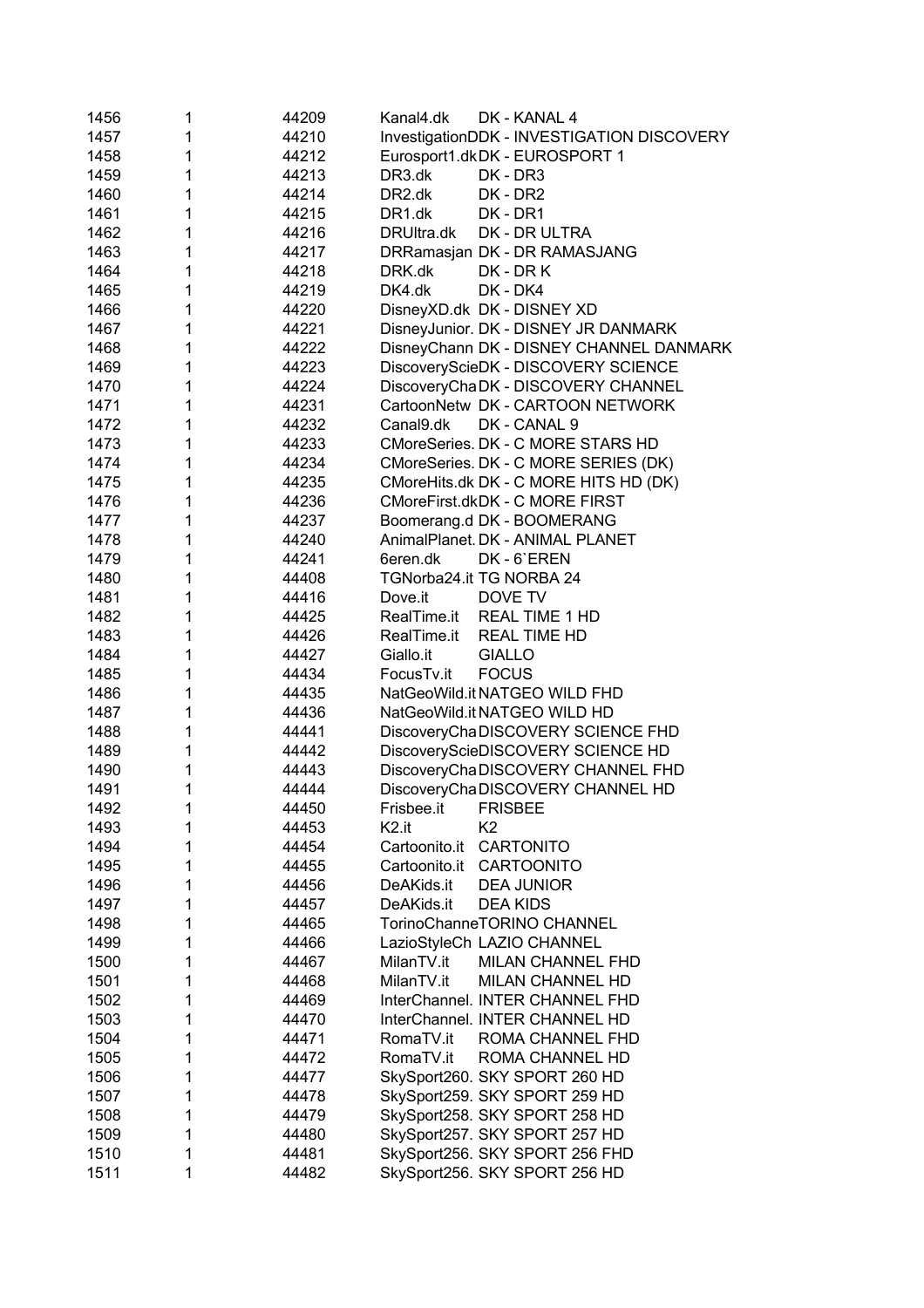| 1512 | 1 | 44483 | SkySport255. SKY SPORT 255 FHD            |
|------|---|-------|-------------------------------------------|
| 1513 | 1 | 44484 | SkySport255. SKY SPORT 255 HD             |
| 1514 | 1 | 44485 | SkySport254. SKY SPORT 254 FHD            |
| 1515 | 1 | 44486 | SkySport254. SKY SPORT 254 HD             |
| 1516 | 1 | 44487 | SkySport253. SKY SPORT 253 FHD            |
| 1517 | 1 | 44488 | SkySport253. SKY SPORT 253 HD             |
| 1518 | 1 | 44489 | SkySport253. SKY SPORT 253                |
| 1519 | 1 | 44490 | SkySport252. SKY SPORT 252 FHD            |
| 1520 | 1 | 44491 | SkySport252. SKY SPORT 252 HD             |
| 1521 | 1 | 44492 | SkySport252. SKY SPORT 252                |
| 1522 | 1 | 44493 | SkySport251. SKY SPORT 251 FHD            |
| 1523 | 1 | 44494 | SkySport251. SKY SPORT 251 HD             |
| 1524 | 1 | 44495 | SkySport251. SKY SPORT 251                |
| 1525 | 1 | 44510 | ClassHorseT CLASS HORSE TV                |
| 1526 | 1 | 44512 | BikeChannel.i BIKE CHANNELL HD            |
| 1527 | 1 | 44513 | SuperTennis.i SUPERTENNIS                 |
| 1528 | 1 | 44514 | AutomotoTV.i AUTOMOTO TV                  |
| 1529 | 1 | 44517 | Eurosport2.it EUROSPORT 2 HD              |
| 1530 | 1 | 44518 | Eurosport2.it EUROSPORT 2                 |
| 1531 | 1 | 44519 | Eurosport.it<br>EUROSPORT 1 FHD           |
| 1532 | 1 | 44520 | Eurosport.it<br>EUROSPORT 1 HD            |
| 1533 | 1 | 44521 | Eurosport.it<br><b>EUROSPORT 1</b>        |
| 1534 | 1 | 44522 | BikeChannel.i BIKE CHANNELL FHD           |
| 1535 | 1 | 44552 | PremiumStori PREMIUM STORIES              |
| 1536 | 1 | 44553 | PremiumJoi.it PREMIUM JOY                 |
| 1537 | 1 | 44554 | PremiumCine PREMIUM EMOTION               |
| 1538 | 1 | 44555 | PremiumCrim PREMIUM CRIME HD              |
| 1539 | 1 | 44556 | PremiumCine PREMIUM CINEMA 24             |
| 1540 | 1 | 44557 | PremiumCine PREMIUM CINEMA ENERGY HD      |
| 1541 | 1 | 44558 | PremiumCine PREMIUM CINEMA COMEDY         |
| 1542 | 1 | 44559 | PremiumCine PREMIUM CINEMA HD             |
| 1543 | 1 | 44571 | SkyCinemaC SKY CINEMA COMEDY 1 HD         |
| 1544 | 1 | 44572 | SkyCinemaC SKY CINEMA COMEDY FHD          |
| 1545 | 1 | 44573 | SkyCinemaC SKY CINEMA COMEDY HD           |
| 1546 | 1 | 44574 | SkyCinemaC SKY CINEMA COMEDY              |
| 1547 | 1 | 44579 | SkyCinemaFaSKY CINEMA FAMILY 1 HD         |
| 1548 | 1 | 44580 | SkyCinemaFaSKY CINEMA FAMILY FHD          |
| 1549 | 1 | 44581 | SkyCinemaFaSKY CINEMA FAMILY HD           |
| 1550 | 1 | 44582 | SkyCinemaFaSKY CINEMA FAMILY              |
| 1551 | 1 | 44587 | SkyCinemaPI SKY CINEMA 24 FHD             |
| 1552 | 1 | 44588 | SkyCinemaPI SKY CINEMA 24 HD              |
| 1553 | 1 | 44589 | SkyCinemaPI SKY CINEMA 24                 |
| 1554 | 1 | 44590 | SkyCinemaU SKY CINEMA UNO 1 FHD           |
| 1555 | 1 | 44591 | SkyCinemaU SKY CINEMA UNO 1 HD            |
| 1556 | 1 | 44592 | SkyCinemaU SKY CINEMA UNO 1               |
| 1557 | 1 | 44593 | SkyCinemaU SKY CINEMA 1 FHD               |
| 1558 | 1 | 44594 | SkyCinemaU SKY CINEMA 1 HD                |
| 1559 | 1 | 44595 | SkyCinemaU SKY CINEMA 1                   |
| 1560 | 1 | 44598 | Cielo.it<br>CIELO HD                      |
| 1561 | 1 | 44600 | ComedyCentr COMEDY CENTRAL 1              |
| 1562 | 1 | 44601 | ComedyCentr COMEDY CENTRAL                |
| 1563 | 1 | 44602 | SkyArte.it<br>SKY ARTE 1 HD               |
| 1564 | 1 | 44603 | SkyArte.it<br><b>SKY ARTE FHD</b>         |
| 1565 | 1 | 44604 | SkyArte.it<br><b>SKY ARTE HD</b>          |
| 1566 | 1 | 44605 | SkyArte.it<br><b>SKY ARTE</b>             |
| 1567 | 1 | 44606 | CrimeInvestig CI CRIME INVESTIGATION 1 HD |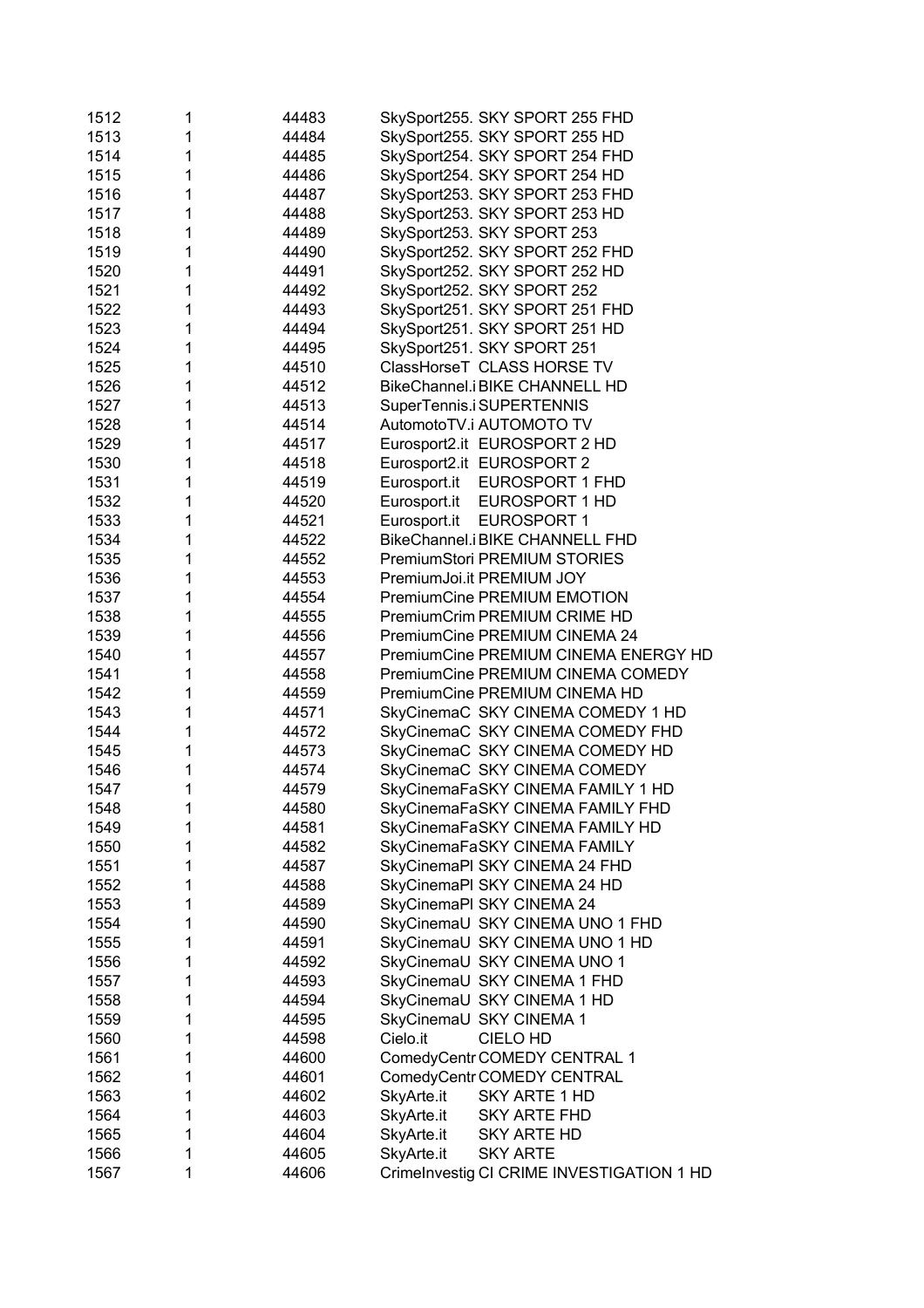| 1568 | 1 | 44607 | CrimeInvestig CI CRIME INVESTIGATION FHD |
|------|---|-------|------------------------------------------|
| 1569 | 1 | 44608 | CrimeInvestig CI CRIME INVESTIGATION HD  |
| 1570 | 1 | 44610 | FoxAnimation FOX ANIMATION 1 HD          |
| 1571 | 1 | 44611 | FoxAnimation FOX ANIMATION FHD           |
| 1572 | 1 | 44612 | FoxAnimation FOX ANIMATION HD            |
| 1573 | 1 | 44613 | <b>FoxAnimation FOX ANIMATION</b>        |
| 1574 | 1 | 44614 | FoxComedy.it FOX COMEDY 1 HD             |
| 1575 | 1 | 44615 | FoxCrime.it<br>FOX COMEDY FHD            |
| 1576 | 1 | 44616 | FoxCrime.it<br>FOX COMEDY HD             |
| 1577 | 1 | 44618 | FoxCrime.it<br>FOX CRIME 1 HD            |
| 1578 | 1 | 44619 | FoxCrime.it<br>FOX CRIME FHD             |
| 1579 | 1 | 44620 | FOX CRIME HD<br>FoxCrime.it              |
| 1580 | 1 | 44621 | <b>FOX CRIME</b><br>FoxCrime.it          |
| 1581 | 1 | 44623 | FOX LIFE FHD<br>FoxLife.it               |
| 1582 | 1 | 44624 | FoxLife.it<br>FOX LIFE HD                |
| 1583 | 1 | 44625 | FoxLife.it<br><b>FOX LIFE</b>            |
| 1584 | 1 | 44626 | Fox.it<br>FOX 1 HD                       |
| 1585 | 1 | 44627 | Fox.it<br><b>FOX FHD</b>                 |
| 1586 | 1 | 44628 | Fox.it<br>FOX HD                         |
| 1587 | 1 | 44629 | Fox.it<br><b>FOX</b>                     |
| 1588 | 1 | 44639 | SkyUno.it<br>SKY UNO 2 HD                |
| 1589 | 1 | 44640 | SkyUno.it<br>SKY UNO 1 HD                |
| 1590 | 1 | 44641 | SkyUno.it<br><b>SKY UNO FHD</b>          |
| 1591 | 1 | 44642 | SkyUno.it<br><b>SKY UNO HD</b>           |
| 1592 | 1 | 44643 | SkyUno.it<br><b>SKY UNO</b>              |
| 1593 | 1 | 44648 | <b>CANALE 7</b><br>Canale5.it            |
| 1594 | 1 | 44650 | MediasetExtr MEDIASET ITALIA DUE         |
| 1595 | 1 | 44651 | MediasetExtr MEDIASET EXTRA              |
| 1596 | 1 | 44652 | Iris.it<br><b>IRIS</b>                   |
| 1597 | 1 | 44655 | <b>TOP CRIME</b><br>TopCrime.it          |
| 1598 | 1 | 44656 | TG24PrimoPi TG COM 24                    |
| 1599 | 1 | 44657 | RaiSportPlus. RAI SPORT                  |
| 1600 | 1 | 44658 | RaiYoyo.it<br>RAI YOYO                   |
| 1601 | 1 | 44659 | RaiStoria.it<br><b>RAI STORIA</b>        |
| 1602 | 1 | 44660 | <b>RAI SENATO</b><br>RaiStoria.it        |
| 1603 | 1 | 44661 | RAI SCUOLA<br>RaiScuola.it               |
| 1604 |   | 44662 | RaiPremium.i RAI PREMIUM HD              |
| 1605 | 1 | 44663 | RaiNews.it<br>RAI NEWS 24 HD             |
| 1606 | 1 | 44664 | RaiMovie.it<br>RAI MOVIE HD              |
| 1607 | 1 | 44665 | RaiGulp.it<br><b>RAI GULP</b>            |
| 1608 | 1 | 44666 | Rai5.it<br>RAI 5 HD                      |
| 1609 | 1 | 44667 | Rai4.it<br>RAI 4 HD                      |
| 1610 | 1 | 44668 | La5.it<br>LA <sub>5</sub>                |
| 1611 | 1 | 44669 | La7D.it<br>LA <sub>7</sub>               |
| 1612 | 1 | 44670 | <b>ITALIA1</b><br>Italia1.it             |
| 1613 | 1 | 44671 | Canale5.it<br>CANALE 5 HD                |
| 1614 | 1 | 44672 | Rai4.it<br>RETE 4 HD                     |
| 1615 | 1 | 44673 | RAI 3 HD<br>Rai5.it                      |
| 1616 | 1 | 44674 | Railtalia.it<br>RAI 2 HD                 |
| 1617 | 1 | 44675 | RaiUno.it<br>RAI 1 HD                    |
| 1618 | 1 | 45114 | MusicChanne 1 MUSIC CHANNEL              |
| 1619 | 1 | 45115 | Eurosport2.ro EUROSPORT 2                |
| 1620 | 1 | 45116 | Eurosport1.ro EUROSPORT                  |
| 1621 | 1 | 45118 | DigiSport4.ro DIGI SPORT 4               |
| 1622 | 1 | 45119 | DigiSport3.ro DIGI SPORT 3               |
| 1623 | 1 | 45121 | DigiSport1.ro DIGI SPORT 1               |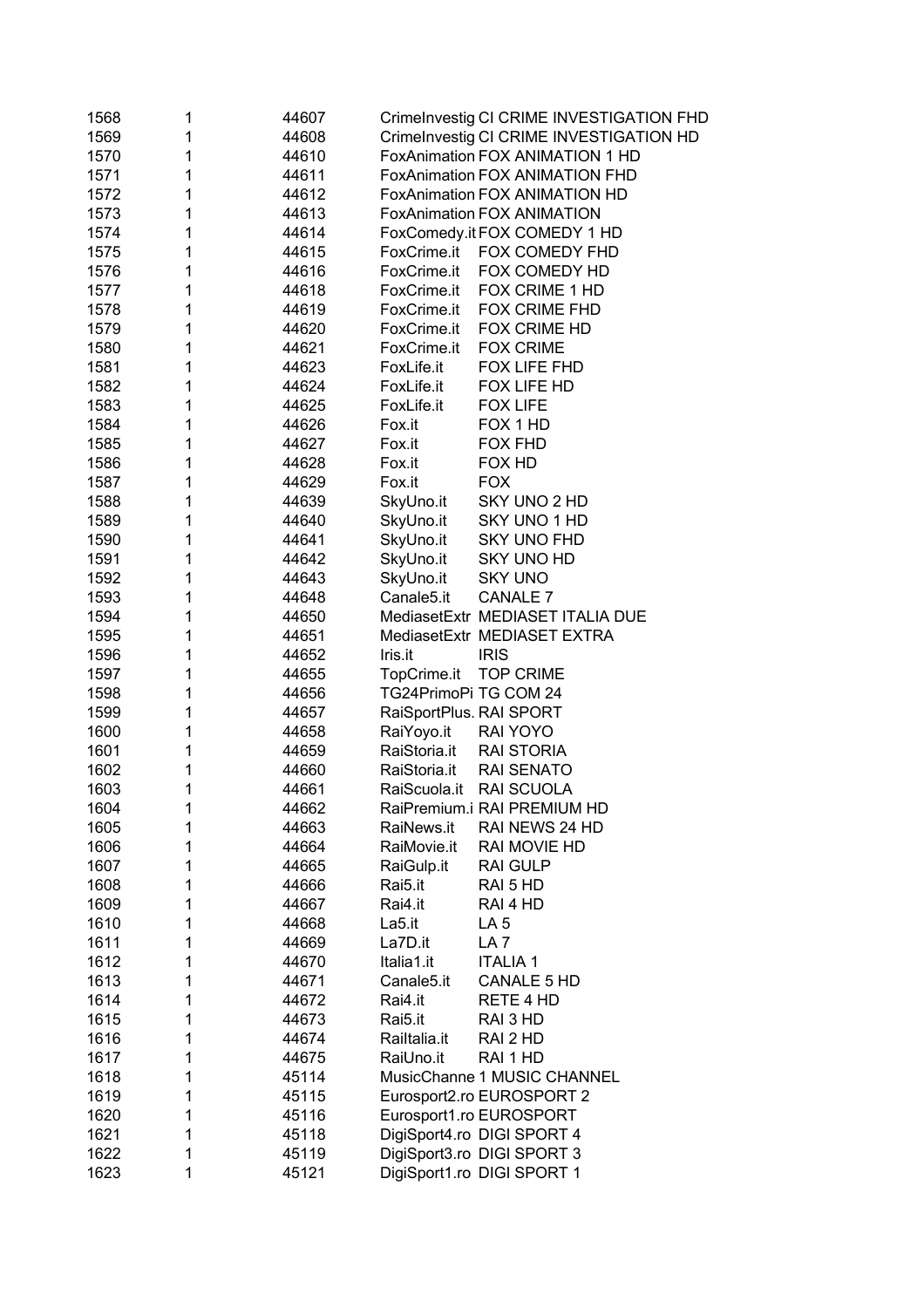| 1624 | 1 | 45123 | Favorit.ro               | <b>FAVORIT TV</b>                 |
|------|---|-------|--------------------------|-----------------------------------|
| 1625 | 1 | 45126 | TarafTV.ro               | <b>TARAF TV</b>                   |
| 1626 | 1 | 45127 | Etno.ro                  | ETNO TV                           |
| 1627 | 1 | 45128 | TNT.ro                   | TNT HD                            |
| 1628 | 1 | 45131 |                          | ParamountCh PARAMOUNT CHANNEL     |
| 1629 | 1 | 45137 |                          | HappyChann HAPPY CHANNEL          |
| 1630 | 1 | 45138 | PrimaTV.ro               | PRIMA TV                          |
| 1631 | 1 | 45139 |                          | AntenaStars.r ANTENA STARS        |
| 1632 | 1 | 45140 | AcasaTV.ro               | <b>ACASA TV</b>                   |
| 1633 | 1 | 45141 | Antena3.ro               | <b>ANTENA3</b>                    |
| 1634 | 1 | 45142 | Antena1.ro               | <b>ANTENA1</b>                    |
| 1635 | 1 | 45143 | B1.ro<br>B <sub>1</sub>  |                                   |
| 1636 | 1 | 45144 | LookPlus.ro              | <b>LOOK PLUS TV</b>               |
| 1637 | 1 | 45145 | LookTV.ro                | <b>LOOK TV</b>                    |
| 1638 | 1 | 45146 | Cinemax2.ro CINEMAX 2    |                                   |
| 1639 | 1 | 45147 | Cinemax.ro               | <b>CINEMAX RO</b>                 |
| 1640 | 1 | 45148 | Digi24.ro                | <b>DIGI 24</b>                    |
| 1641 | 1 | 45149 |                          | DigiAnimalwo DIGI ANIMAL WORLD    |
| 1642 | 1 | 45150 | DigiFilm.ro              | <b>DIGI FILM</b>                  |
| 1643 | 1 | 45151 | DigiLLife.ro             | <b>DIGI LIFE</b>                  |
| 1644 | 1 | 45157 | HBO.ro                   | <b>HBO ROMANIA</b>                |
| 1645 | 1 | 45160 | KissTV.ro                | <b>KISS TV</b>                    |
| 1646 | 1 | 45165 | ProTV.ro                 | PRO TV                            |
| 1647 | 1 | 45167 | RealitateaTV. REALITATEA |                                   |
| 1648 | 1 | 45168 | RomaniaTv.roROMANIA TV   |                                   |
| 1649 | 1 | 45172 | TVR2.ro                  | TVR <sub>2</sub>                  |
| 1650 | 1 | 45173 | TVR1.ro                  | TVR <sub>1</sub>                  |
| 1651 | 1 | 45175 | HistoryChann HISTORY HD  |                                   |
| 1652 | 1 | 45177 |                          | DiscoveryWorDISCOVERY WORLD       |
| 1653 | 1 | 45178 |                          | DiscoveryHD DISCOVERY SHOWCASE HD |
| 1654 | 1 | 45179 | DiscoveryChaDISCOVERY ID |                                   |
| 1655 | 1 | 45180 |                          | DiscoveryChaDISCOVERY CHANNEL     |
| 1656 | 1 | 45181 | DiscoveryChaDISCOVERY    |                                   |
| 1657 | 1 | 45182 |                          | ViasatExplore VIASAT EXPLORE      |
| 1658 | 1 | 45183 |                          | ViasatNature VIASAT HISTORY       |
| 1659 | 1 | 45184 |                          | ViasatNature. VIASAT NATURE       |
| 1660 |   | 45188 | Sport2.hu SPORT 2 HD     |                                   |
| 1661 | 1 | 45189 | Sport1.hu                | SPORT 1 HD                        |
| 1662 | 1 | 45190 |                          | DigiSport2.hu DIGI SPORT 2 HD     |
| 1663 | 1 | 45191 |                          | DigiSport1.hu DIGI SPORT 1 HD     |
| 1664 | 1 | 45193 | Nickelodeon.hNICKELODEON |                                   |
| 1665 | 1 | 45195 | Duckty.hu                | <b>DUCK TV</b>                    |
| 1666 | 1 | 45197 |                          | DisneyChann DISNEY CHANNEL        |
| 1667 | 1 | 45198 |                          | CartoonNetw CARTOON NETWORK       |
| 1668 | 1 | 45199 | Boomerang.h BOOMERANG    |                                   |
| 1669 | 1 | 45201 |                          | SorozatPlus.hSORAZAT PLUS         |
| 1670 | 1 | 45202 | Galaxy4.hu               | <b>GALAXY</b>                     |
| 1671 | 1 | 45203 | Cool.hu                  | COOL                              |
| 1672 | 1 | 45204 |                          | ParamountCh PARAMOUNT CHANNEL     |
| 1673 | 1 | 45205 | m3.hu                    | M3 ANNO                           |
| 1674 | 1 | 45206 | m <sub>2</sub> .hu       | M <sub>2</sub> H <sub>D</sub>     |
| 1675 | 1 | 45207 | m1.hu                    | M <sub>1</sub> H <sub>D</sub>     |
| 1676 | 1 | 45208 | HBO3.hu                  | HBO 3 HD                          |
| 1677 | 1 | 45209 | HBO <sub>2.hu</sub>      | HBO 2 HD                          |
| 1678 | 1 | 45210 |                          | FilmboxPremi FILMBOX PREMIUM      |
| 1679 | 1 | 45211 |                          | DigiWorld.hu DIGI WORLD HD        |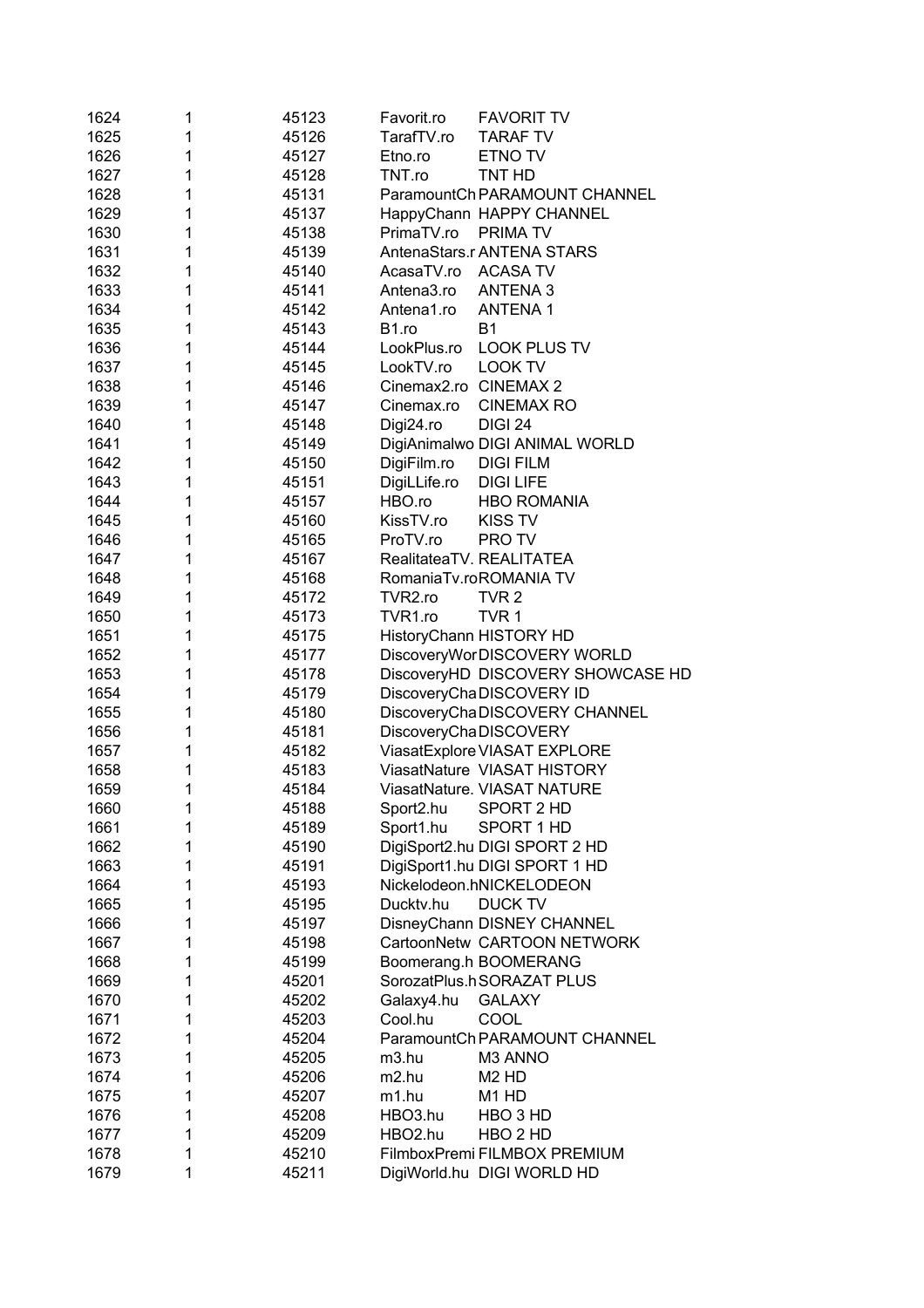| 1680 | 1 | 45212 | DigiFilm.hu               | <b>DIGI FILM HD</b>                     |
|------|---|-------|---------------------------|-----------------------------------------|
| 1681 | 1 | 45213 | Cinemax2.hu CINEMAX 2     |                                         |
| 1682 | 1 | 45214 | Cinemax.hu                | <b>CINEMAX</b>                          |
| 1683 | 1 | 45216 | AXN.hu                    | AXN RO                                  |
| 1684 | 1 | 45217 | AXN.hu                    | AXN HD                                  |
| 1685 | 1 | 45219 | AMC.hu                    | AMC HD HD                               |
| 1686 | 1 | 45220 | AMC.hu                    | <b>AMC</b>                              |
| 1687 | 1 | 45222 |                           | TravelChanneTRAVEL CHANNEL HD           |
| 1688 | 1 | 45223 |                           | FoodNetwork. FOOD NETWORK               |
| 1689 | 1 | 45224 |                           | FishingHuntin FISHING AND HUNTING       |
| 1690 | 1 | 45225 | FineLiving.hu FINE LIVING |                                         |
| 1691 | 1 | 45226 | Fem3.hu                   | FEM <sub>3</sub>                        |
| 1692 | 1 | 45227 | DOQ.hu                    | <b>DOQ</b>                              |
| 1693 | 1 | 45229 |                           | ComedyCentr COMEDY CENTRAL              |
| 1694 | 1 | 45232 | Viasat6.hu                | VIASAT <sub>6</sub>                     |
| 1695 | 1 | 45233 | Viasat3.hu                | <b>VIASAT3</b>                          |
| 1696 | 1 | 45234 | tv2.hu                    | TV <sub>2</sub> HD                      |
| 1697 | 1 | 45236 | TLC.hu                    | <b>TLC</b>                              |
| 1698 | 1 | 45238 | Story4.hu                 | STORY 5                                 |
| 1699 | 1 | 45239 | Story4.hu                 | STORY 4                                 |
| 1700 | 1 | 45240 |                           | SpektrumHomSPEKTRUM HOME                |
| 1701 | 1 | 45241 | RTLplus.hu                | <b>RTL PLUS</b>                         |
| 1702 | 1 | 45242 | RTLKlub.hu                | RTL KLUB HD                             |
| 1703 | 1 | 45243 | RTL2.hu                   | RTL 2 HD                                |
| 1704 | 1 | 45245 | M4Sport.hu                | M4 HD                                   |
| 1705 | 1 | 45631 |                           | belNSports1. BEINSPORT 1 4K             |
| 1706 | 1 | 45714 | MTV.br                    | <b>MTV HD</b>                           |
| 1707 | 1 | 45716 |                           | DiscoveryTur DISCOVERY TURBO HD         |
| 1708 | 1 | 45717 |                           | DiscoveryThe DISCOVERY THEATHER HD      |
| 1709 | 1 | 45719 |                           | DiscoverChanDISCOVERY HD                |
| 1710 | 1 | 45720 |                           | DiscoveryHomDISCOVERY H&H HD            |
| 1711 | 1 | 45721 |                           | DiscoveryCivi DISCOVERY CIVILIZATION HD |
| 1712 | 1 | 45722 |                           | DiscoveryWorDISCOVERY WORLD HD          |
| 1713 | 1 | 45723 | Cultura.br                | <b>CULTURA HD</b>                       |
| 1714 | 1 | 45724 |                           | AnimalPlanet. ANIMAL PLANET HD          |
| 1715 | 1 | 45725 |                           | NatGeoWild.bNATGEO WILD HD              |
| 1716 | 1 | 45726 | NationalGeog NATGEO HD    |                                         |
| 1717 | 1 | 45727 |                           | HistoryChann HISTORY HD                 |
| 1718 | 1 | 45731 | NickJr.br                 | <b>NICK JR HD</b>                       |
| 1719 | 1 | 45732 | Futura.br                 | <b>FUTURA HD</b>                        |
| 1720 | 1 | 45734 |                           | DisneyJunior. DISNEY JUNIOR HD          |
| 1721 | 1 | 45735 |                           | DiscoveryKidsDISCOVERY KIDS HD          |
| 1722 | 1 | 45737 |                           | CartoonNetw CARTOON HD                  |
| 1723 | 1 | 45738 |                           | Boomerang.b BOOMERANG HD                |
| 1724 | 1 | 45739 | Tooncast.br               | <b>TOONCAST HD</b>                      |
| 1725 | 1 | 45741 | ESPN.br                   | <b>ESPN INTERNACIONAL HD</b>            |
| 1726 | 1 | 45742 |                           | ESPNBrasil.b ESPN BR HD                 |
| 1727 | 1 | 45743 | ESPN.br                   | <b>ESPN HD</b>                          |
| 1728 | 1 | 45744 |                           | FoxSports2.b FOX SPORTS 2 HD            |
| 1729 | 1 | 45745 |                           | FoxSports.br FOX SPORTS HD              |
| 1730 | 1 | 45746 | SporTV3.br                | SPORT TV 3 HD                           |
| 1731 | 1 | 45747 | Sportv2.br                | SPORTV 2 HD                             |
| 1732 | 1 | 45748 | Sportv.br                 | <b>SPORTV HD</b>                        |
| 1733 | 1 | 45749 |                           | BandSports.b BAND SPORTS HD             |
| 1734 | 1 | 45752 |                           | RecordNews. RECORD NEWS HD              |
| 1735 | 1 | 45753 |                           | GloboNews.b GLOBO NEWS HD               |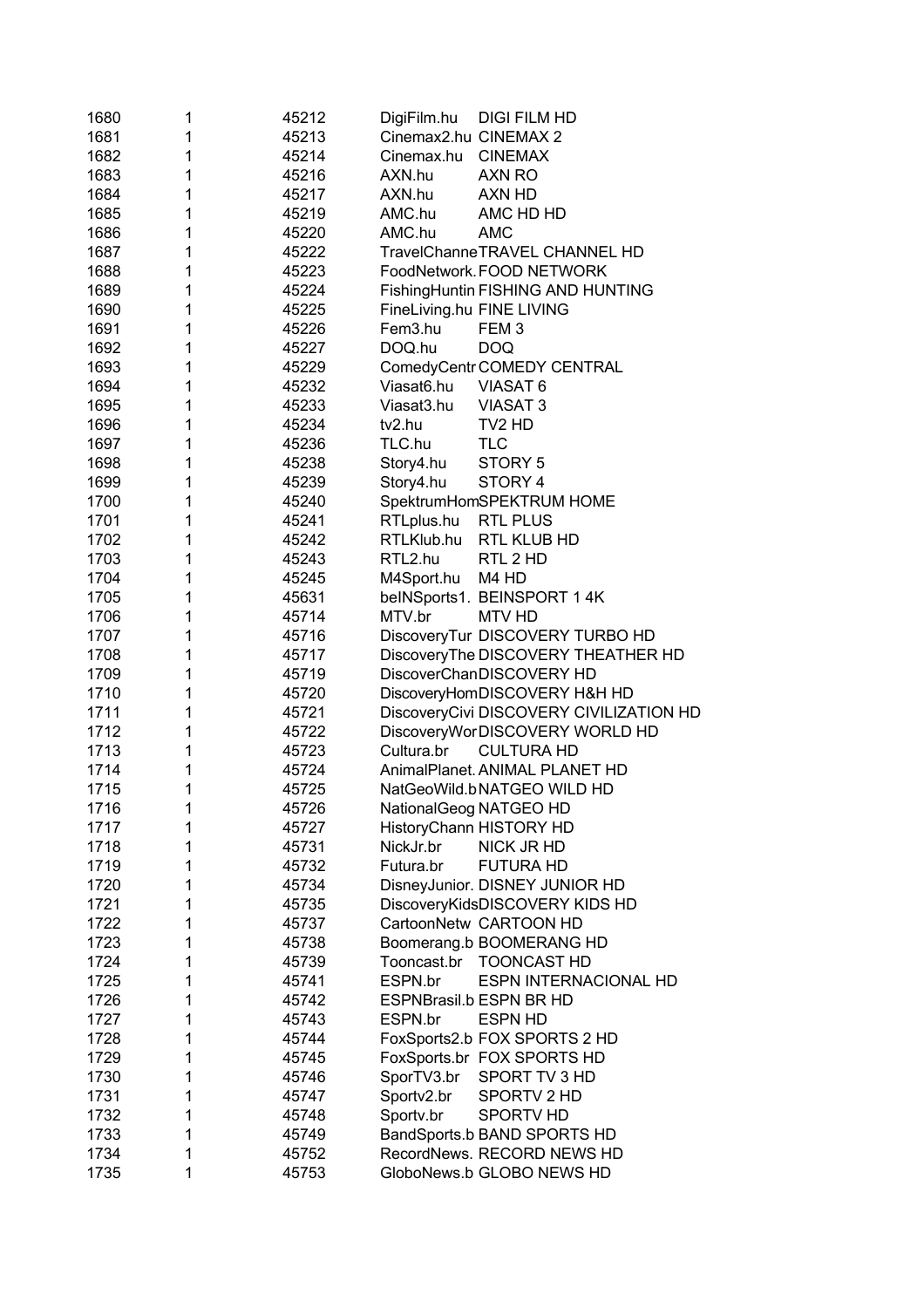| 1736 | 1 | 45754 | BandNews.br BAND NEWS HD                |
|------|---|-------|-----------------------------------------|
| 1737 | 1 | 45757 | AXN HD<br>AXN.br                        |
| 1738 | 1 | 45758 | <b>FOXPremium FOX PREMIUM HD</b>        |
| 1739 | 1 | 45759 | FOXPremium Fox Premium 2 HD             |
| 1740 | 1 | 45760 | Foxlife.br<br>FOX LIFE HD               |
| 1741 | 1 | 45761 | Fox.br<br>FOX HD                        |
| 1742 | 1 | 45764 | Cinemax.br CINEMAX HD                   |
| 1743 | 1 | 45765 | WarnerChann WARNER CHANNEL HD           |
| 1744 | 1 | 45767 | TLC HD<br>TLC.br                        |
| 1745 | 1 | 45768 | TelecineTouc TELECINE TOUCH HD          |
| 1746 | 1 | 45769 | TelecinePrem TELECINE PREMIUM HD        |
| 1747 | 1 | 45770 | TelecinePipocTELECINE PIPOCA HD         |
| 1748 | 1 | 45771 | TelecineFun.bTELECINE FUN HD            |
| 1749 | 1 | 45772 | TelecineCult. TELECINE CULT HD          |
| 1750 | 1 | 45773 | TelecineActio TELECINE ACTION HD        |
| 1751 | 1 | 45774 | <b>TCM HD</b><br>TCM.br                 |
| 1752 | 1 | 45775 | TBS.br<br>TBS HD                        |
| 1753 | 1 | 45776 | Space.br<br><b>SPACE HD</b>             |
| 1754 | 1 | 45778 | Shoptime.br<br><b>SHOPTIME</b>          |
| 1755 | 1 | 45779 | SBT.br<br><b>SBT HD</b>                 |
| 1756 | 1 | 45780 | Amc.br<br>AMC HD                        |
| 1757 | 1 | 45781 | AandE.br<br>A&E HD                      |
| 1758 | 1 | 45782 | ZOOMOO HD<br>Zoomoo.br                  |
| 1759 | 1 | 45783 | WOOHOO HD<br>WooHoo.br                  |
| 1760 | 1 | 45784 | TNT.br<br>TNT HD                        |
| 1761 | 1 | 45785 | Syfy.br<br>SYFY HD                      |
| 1762 | 1 | 45786 | RecordTV.br RECORD HD                   |
| 1763 | 1 | 45787 | RaTimBum.brRÁ TIM BUM HD                |
| 1764 | 1 | 45788 | PremiereFC.bPRIME BOX BRASIL HD         |
| 1765 | 1 | 45789 | PremiereClub PREMIERE CLUBES HD         |
| 1766 | 1 | 45790 | Premiere7.br PREMIERE 7 HD              |
| 1767 | 1 | 45791 | Premiere6.br PREMIERE 6 HD              |
| 1768 | 1 | 45792 | Premiere5.br PREMIERE 5 HD              |
| 1769 | 1 | 45793 | Premiere4.br PREMIERE 4 HD              |
| 1770 | 1 | 45794 | Premiere3.br PREMIERE 3 HD              |
| 1771 | 1 | 45795 | Premiere2.br PREMIERE 2 HD              |
| 1772 | 1 | 45796 | Paramount.br PARAMOUNT HD               |
| 1773 | 1 | 45797 | Off.br<br>OFF HD                        |
| 1774 | 1 | 45798 | Multishow.br MULTISHOW HD               |
| 1775 | 1 | 45799 | <b>MEGAPIX HD</b><br>Megapix.br         |
| 1776 | 1 | 45800 | MAX UP HD<br>maxUP.br                   |
| 1777 | 1 | 45801 | MaxPrimeBra MAX PRIME HD                |
| 1778 | 1 | 45802 | MaxBrasil.br MAX HD                     |
| 1779 | 1 | 45804 | <b>GNT HD</b><br>Gnt.br                 |
| 1780 | 1 | 45805 | <b>GLOBO SP HD</b><br>Gloob.br          |
| 1781 | 1 | 45806 | FX.br<br>FX HD                          |
| 1782 | 1 | 45807 | HBOSignatur HBO SIGNATURE HD            |
| 1783 | 1 | 45808 | HBOPlusBras HBO PLUS HD                 |
| 1784 | 1 | 45809 | HBOFamily.b HBO FAMILY HD               |
| 1785 | 1 | 45810 | HBO2.bg<br>HBO <sub>2</sub> HD          |
| 1786 | 1 | 45811 | HBO.br<br>HBO HD                        |
| 1787 | 1 | 45812 | VH1.br<br>H <sub>2</sub> H <sub>D</sub> |
| 1788 | 1 | 47398 | ZTele.ca<br>Z TELE                      |
| 1789 | 1 | 47399 | <b>YOOPA</b><br>Yoopa.ca                |
| 1790 | 1 | 47400 | VRAK.ca<br><b>VRAK TV</b>               |
| 1791 | 1 | 47402 | <b>TVASports.ca TVA SPORTS</b>          |
|      |   |       |                                         |